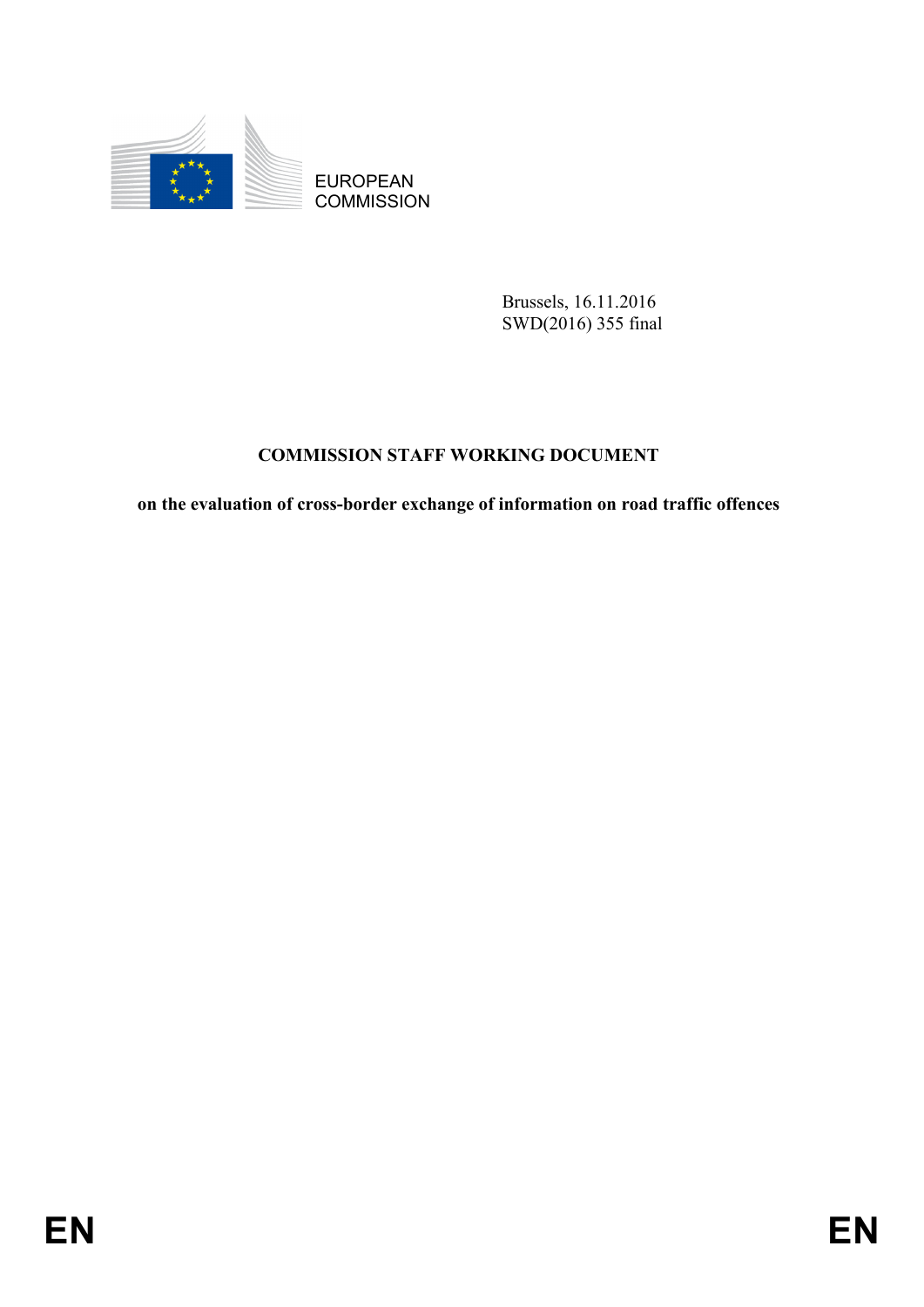# **Table of Contents**

| 2.1     |  |  |  |  |  |  |
|---------|--|--|--|--|--|--|
|         |  |  |  |  |  |  |
|         |  |  |  |  |  |  |
|         |  |  |  |  |  |  |
|         |  |  |  |  |  |  |
|         |  |  |  |  |  |  |
|         |  |  |  |  |  |  |
| 6.1     |  |  |  |  |  |  |
| 6.2.    |  |  |  |  |  |  |
| 63      |  |  |  |  |  |  |
| 6.4.    |  |  |  |  |  |  |
| 6.5.    |  |  |  |  |  |  |
| 6.6.    |  |  |  |  |  |  |
|         |  |  |  |  |  |  |
| Annexes |  |  |  |  |  |  |
|         |  |  |  |  |  |  |
|         |  |  |  |  |  |  |
|         |  |  |  |  |  |  |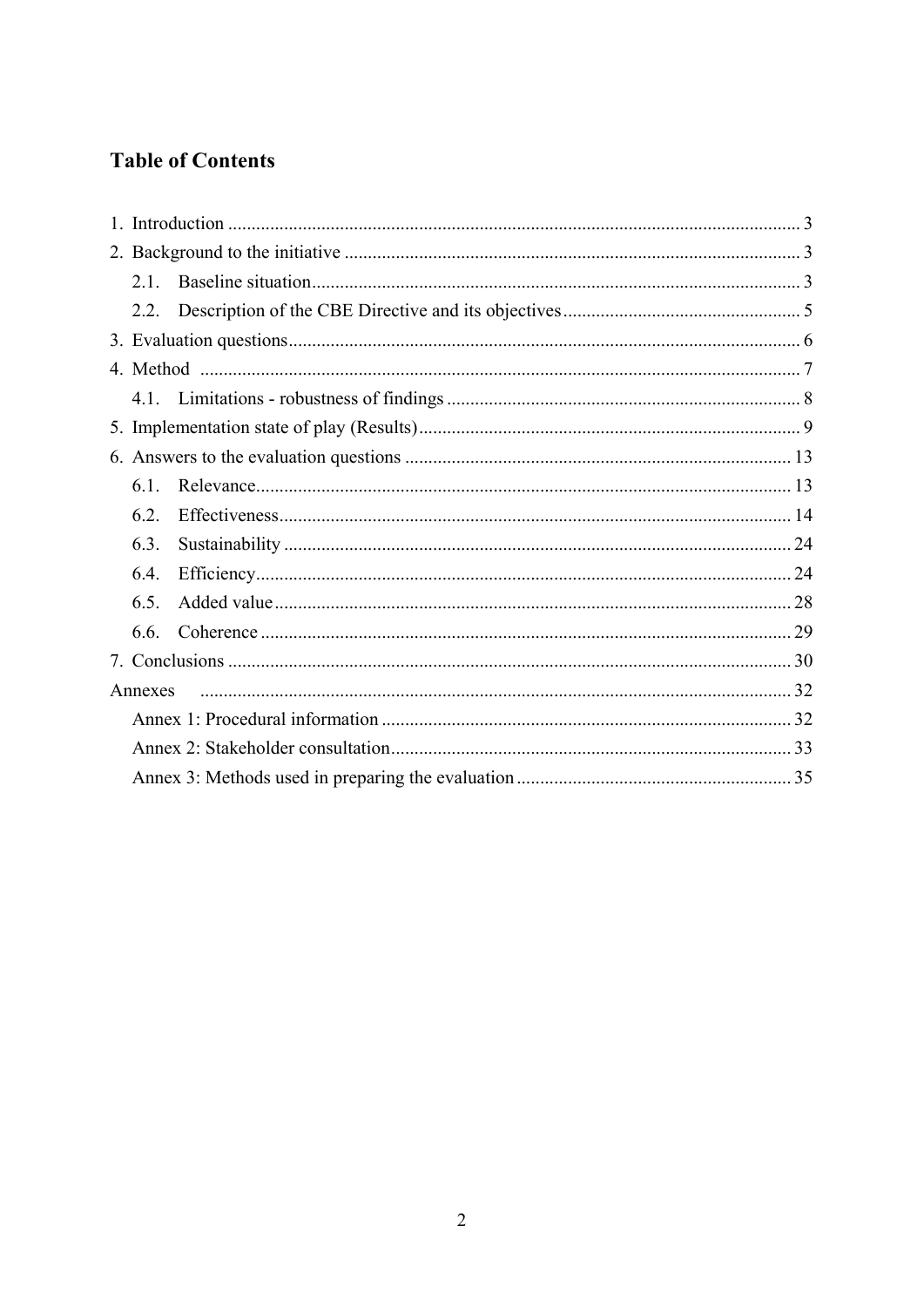#### **1. INTRODUCTION**

This evaluation covers the system set up by Directive 2015/413/EU facilitating cross-border exchange of information on road-safety-related traffic offences<sup>[1](#page-2-0)</sup> ('CBE Directive'). The system makes it possible for Member State authorities to access each other's vehicle registers via an electronic tool. This means that the Member State in which a road traffic offence was committed can access information from the Member State in which the vehicle is registered, in order to identify the presumed offender. Such access is useful in cases where a traffic offence is detected via automatic checking equipment or without stopping the vehicle, with no possibility of enforcing the sanction on the spot.

Under Article 11 of the CBE Directive, the Commission is obliged to assess specific aspects of the cross-border enforcement of road traffic rules, including Member States' application of the Directive, and submit a report to the European Parliament and the Council by 7 November 2016. To comply with this obligation, the Commission, supported by external consultants, has evaluated whether the CBE Directive:

- − is effective and efficient in reaching its objectives to improve road safety and facilitate the cross-border enforcement of sanctions for road traffic offences;
- − is relevant to the identified needs;
- − is coherent internally and with other EU policies;
- − provides added value at EU level;
- − has effects that are sustainable.

#### **2. BACKGROUND TO THE INITIATIVE**

**.** 

Directive 2011/82/EU facilitating the cross-border exchange of information on road safety related traffic offences<sup>[2](#page-2-1)</sup> was adopted on the basis of Article 87(2) TFEU i.e. the police cooperation legal basis that allowed the UK, Denmark and Ireland to opt out of applying the Directive. The European Court of Justice judgement of 6 May 2014 on Case  $C-43/12^3$  $C-43/12^3$  $C-43/12^3$ annulled Directive 2011/82/EU on the grounds that it was not valid to adopt it based on the police cooperation legal basis, and the Directive should have been adopted based on the transport legal basis, as originally proposed by the Commission (Article 71(1)(c) of the Treaty establishing the European Community, now Article 91 of Treaty on the Functioning of the European Union). The judgment maintained the effects of Directive 2011/82/EU for a period of time not exceeding 12 months from the date on which the judgement was delivered. The new Directive 2015/413/EU was adopted in March 2015 based on the modified legal basis, without any amendments to the substance of the annulled Directive and covering all Member **States**.

<span id="page-2-0"></span>Directive (EU) 2015/413 of the European Parliament and of the Council of 11 March 2015 facilitating cross-<br>border exchange of information on road-safety-related traffic offences, OJ L 68, 13.3.2015, p. 9

<span id="page-2-1"></span>Directive 2011/82/EU of the European Parliament and of the Council of 25 October 2011 facilitating the crossborder exchange of information on road safety related traffic offences, OJ L 288, 5.11.2011, p. 1<br>3 <http://eur-lex.europa.eu/legal-content/EN/TXT/?uri=CELEX%3A62012CJ0043>

<span id="page-2-2"></span>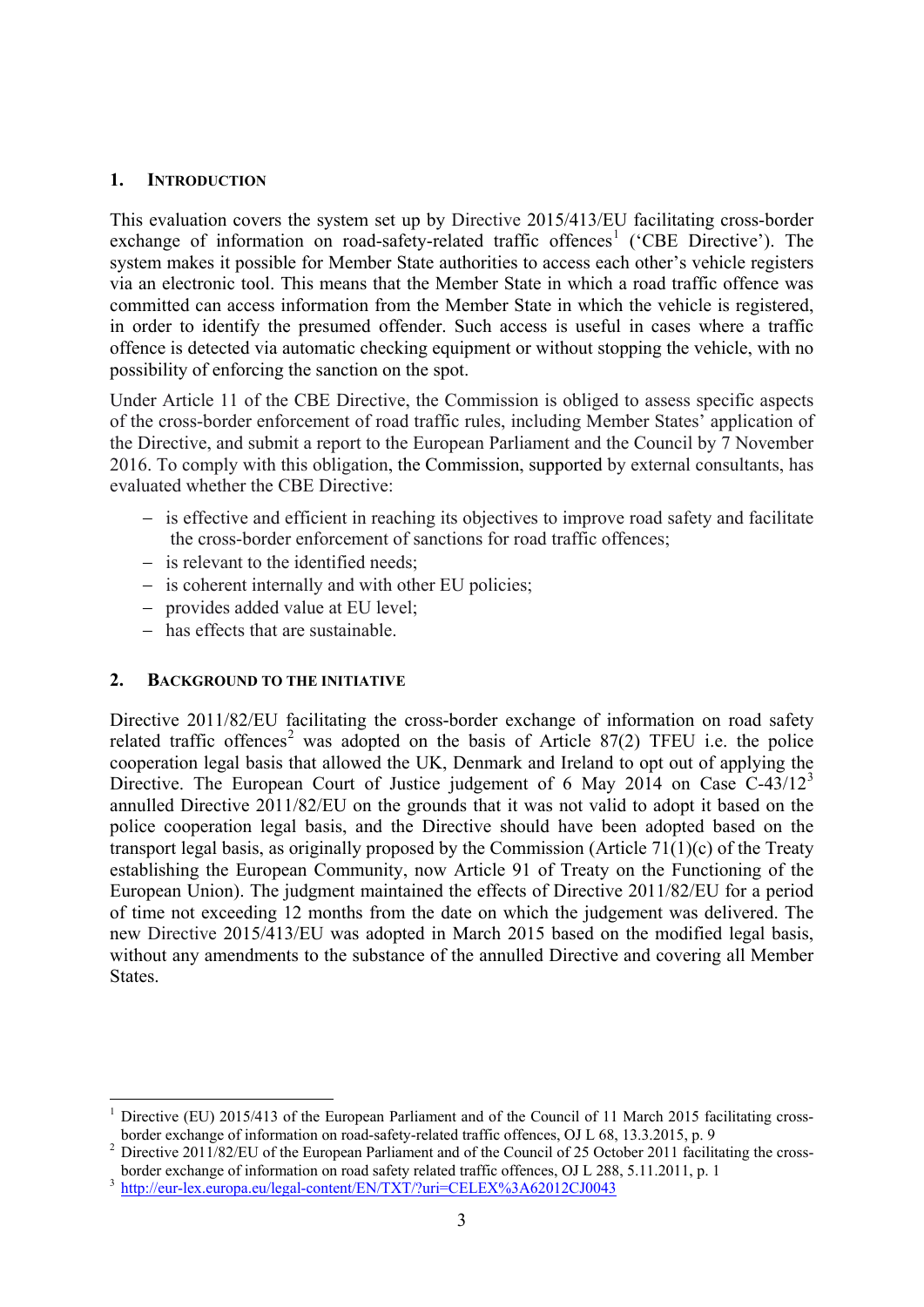#### 2.1. Baseline situation

According to the 2008 impact assessment accompanying the proposal for the CBE Directive, [4](#page-3-0) non-resident drivers accounted for approximately 5 % of road traffic in the EU. Approximately 15 % of detected speed offences were committed by non-resident drivers/foreign vehicles and non-resident drivers are three times more likely than resident drivers to commit traffic offences. In some transit countries, such as France, speeding offences committed by foreign vehicles reached approximately 25 % of the total number of speeding offences committed, with the figure going up to 40-50 % during peak tourist periods. Furthermore, speeding was responsible for 29 % of all road deaths; drunk driving was responsible for 25 % and not using a seat belt for 17 %. The proportion of foreign vehicles involved in accidents ranged between 1 % and 21 % (on average 3 % of vehicles involved in road accidents in the EU-2[5](#page-3-1) were foreign registered).<sup>5</sup>

One of the identified reasons for why non-residents were more likely to infringe road traffic rules was that non-residents perceived that they were less likely to be sanctioned when driving in a Member State where they did not reside and that in any case they were less likely to face judicial action if they did not pay fines imposed by foreign authorities.

The lack of EU-wide mechanisms that make exchanging vehicle registration data possible meant that most road traffic offences detected automatically or without stopping the vehicle, i.e. offences not subject to on-the-spot-fines, were not followed up because Member States' enforcement authorities were often unable to identify the owner/holder of the foreign vehicle and consequently impose a fine.

It was in theory possible to use electronic information system  $EUCARIS<sup>6</sup>$  $EUCARIS<sup>6</sup>$  $EUCARIS<sup>6</sup>$  to exchange vehicle registration data under juridical cross-border cooperation (Council Decisions 2008/615/JHA and 2008/616/JHA – the Prüm Decisions [7](#page-3-3) ). However, Member States did not exchange vehicle registration data for minor offences, which most road traffic offences are. This was due to the fact that the Decisions impose very strict and administratively demanding procedures, targeting the investigation of serious cross-border crimes, including terrorism.

To overcome the problems mentioned above, some Member States made specific bilateral agreements on exchanging vehicle registration data, mostly with their neighbours. This made it possible to identify and penalise non-resident offenders, though the cooperation network remains rather patchy.

According to the external evaluation study,<sup>[8](#page-3-4)</sup> France had no agreement with neighbouring Member States. Germany and Italy had an agreement covering document delivery but not

<span id="page-3-0"></span>**<sup>.</sup>** <sup>4</sup> Commission staff working document, COM(2008) 151. See also Consultation Paper, Respecting the rules, Better Road Safety Enforcement in the European Union, 6 November 2006 http://ec.europa.eu/transport/road\_safety/ consultations/ doc/2007\_01 19 road [safety\\_enforcement\\_consultation\\_paper.pdf;](http://ec.europa.eu/transport/road_safety/%20consultations/%20doc/2007_01%20_19_%20road%20safety_enforcement_consultation_paper.pdf) Impact assessment on road safety enforcement and cross-border cooperation, Ecorys Nederland BV, Rotterdam, 16 March 2007

<span id="page-3-3"></span><span id="page-3-2"></span>

<span id="page-3-1"></span><sup>&</sup>lt;sup>5</sup> It is not clear from the impact assessment documents in what year(s) the data were collected.<br><sup>6</sup> European Vehicle and Driving Licence Information System<br><sup>7</sup> Council Decision 2008/615/JHA of 23 June 2008 on the steppi in combating terrorism and cross-border crime, OJ L 210, 6.8.2008, p. 1–11 and Council Decision 2008/616/JHA of 23 June 2008 on the implementation of Decision 2008/615/JHA, OJ L 210, 6.8.2008, p. 12. The Decisions aim to improve the exchange of information between the authorities responsible for the prevention and investigation of serious criminal offences. They set out provisions concerning: automated access to DNA profiles, fingerprints and specific vehicle registration data; supply of data in relation to major events; supply of information in order to prevent terrorism; other measures for stepping up cross-border police cooperation. <sup>8</sup> [http://ec.europa.eu/transport/facts-fundings/evaluations/annual\\_en.htm](http://ec.europa.eu/transport/facts-fundings/evaluations/annual_en.htm)

<span id="page-3-4"></span>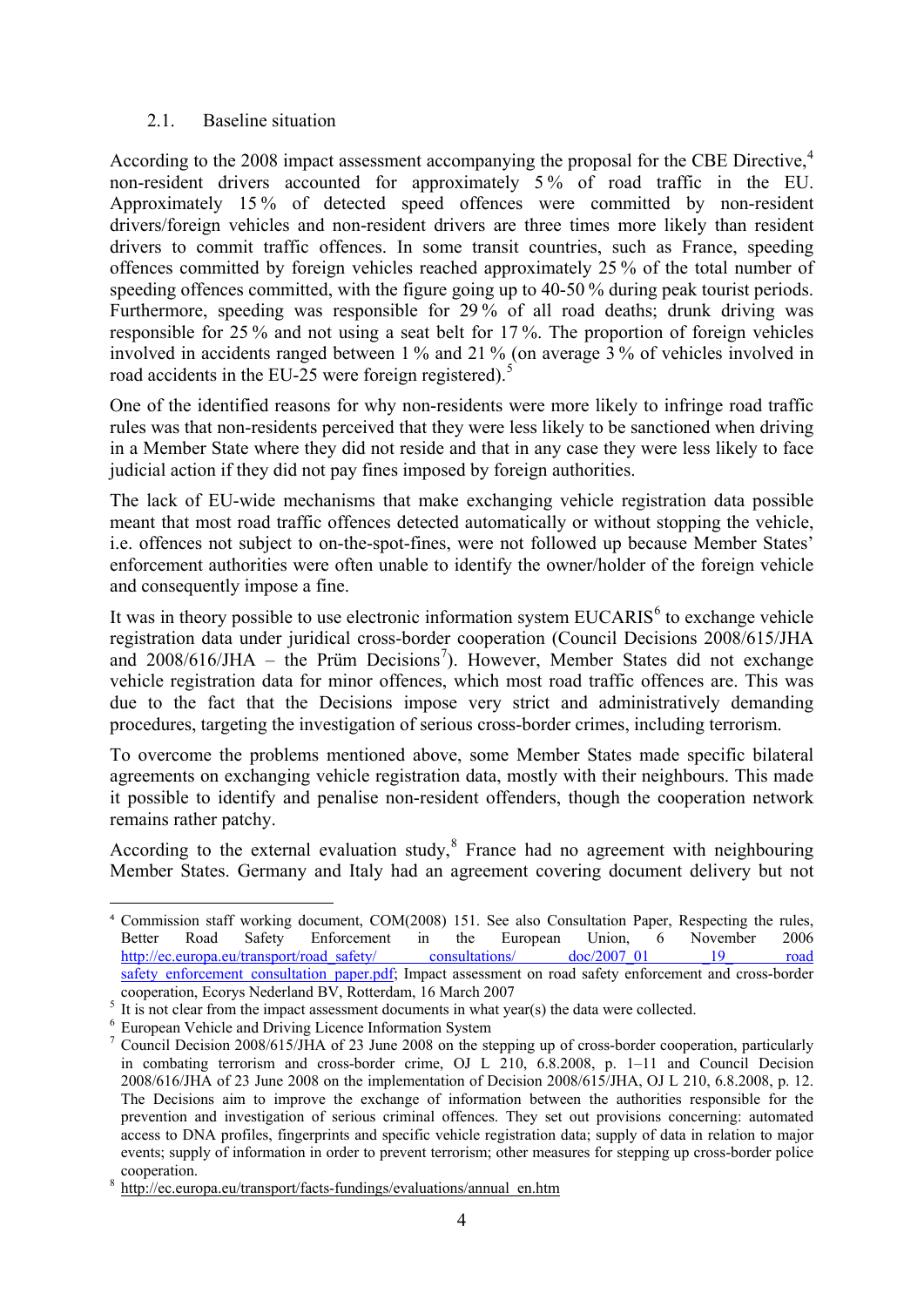including mechanisms aimed at identifying the owner/holder of the vehicle with which the road traffic offence was committed. There is also agreement between Austria and Germany which contains specific provisions on strengthened mutual assistance and cooperation to identify the driver who committed road traffic offence.

The external evaluation study showed that, before the CBE Directive was implemented, vehicle registration data was most successfully exchanged between the Netherlands and Germany. The exchange was based on informal agreement which dates back to the 1990s and on national provisions allowing the Dutch authorities to provide Germany with vehicle registration data upon request in cases of road traffic offences, and vice versa. The Netherlands also exchanged vehicle registration data with Belgium, on a bilateral basis. In 2009-2014, these agreements made it possible to investigate approximately 500 000 road traffic offences per year.

The Czech Republic, Estonia, Romania, Lithuania, Slovakia, Poland and Spain were not part of any bilateral or multilateral agreements on the cross-border enforcement of sanctions for road traffic offences covering the exchange of vehicle registration data.

## 2.2. Description of the CBE Directive and its objectives

The CBE Directive was adopted to pursue two general objectives. The first one is related to road safety i.e. further reducing fatalities, injuries and material damage on European roads. The second one, perceived as an important element of the first one, is related to the consistent enforcement of sanctions for road traffic offences in the EU, in order to provide equal treatment for resident and non-resident drivers. The Directive also defines specific objectives under each of these general objectives.

The first specific objective is to facilitate the enforcement of road traffic rules through the cross-border exchange of vehicle registration data. The actions that will help reach this goal are: designating a national contact point for the cross-border exchange of vehicle registration data and granting access to relevant databases via an interoperable and secure electronic tool.

The second specific objective is to raise citizens' awareness of traffic rules and of the applicability of sanctions in all EU Member States, by providing information on the rules in force.

The components and objectives of the CBE Directive are summarised in the intervention logic diagram below: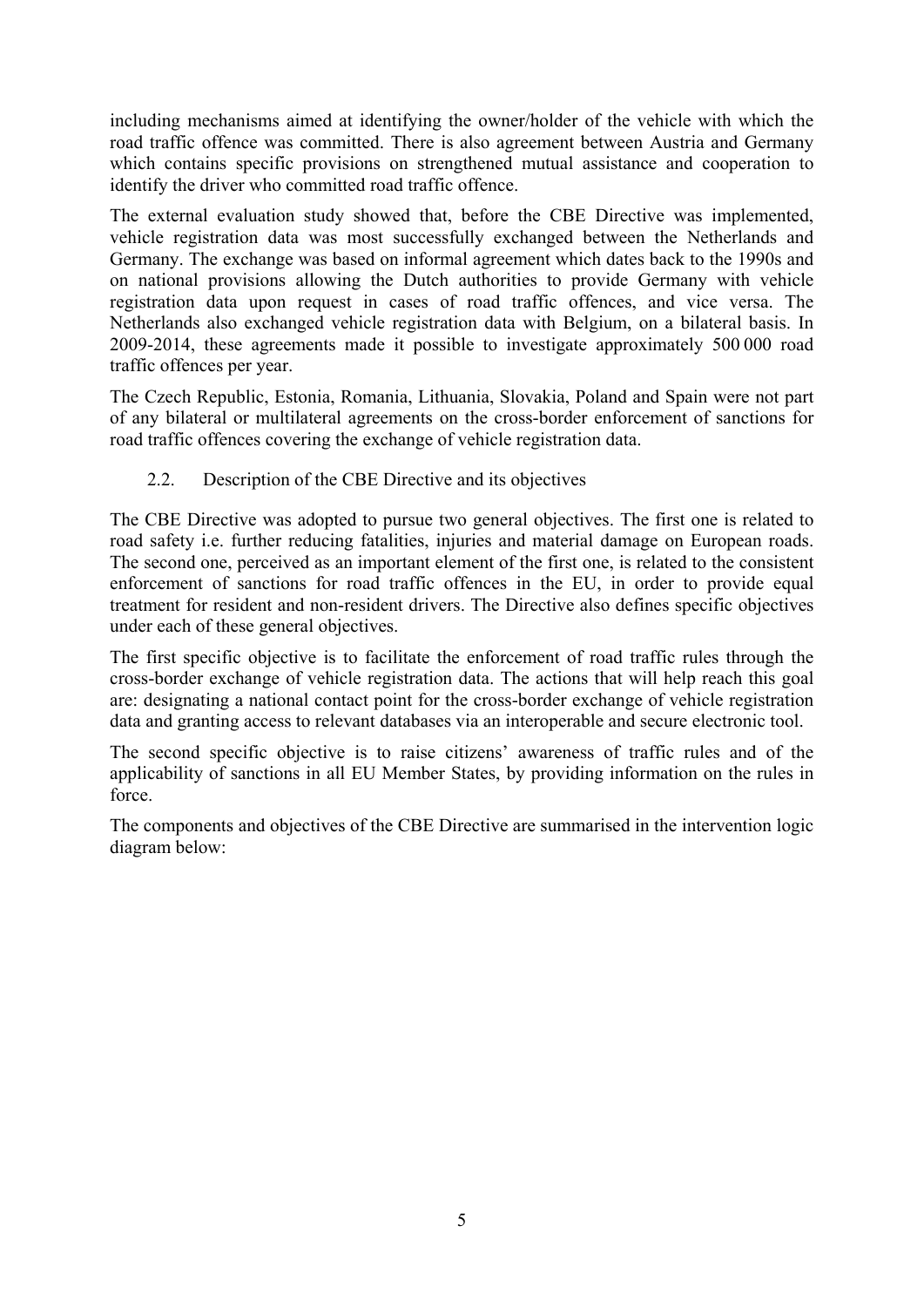

More specifically, the CBE Directive covers the following eight road safety related traffic offences: (a) speeding; (b) failing to use a seat belt; (c) failing to stop at a red traffic light; (d) drink-driving; (e) driving while under the influence of drugs; (f) failing to wear a safety helmet; (g) the use of a forbidden lane; and (h) illegally using a mobile telephone or any other communication devices while driving (Article 2).

The CBE Directive envisages the use of an electronic information system which makes it possible for EU Member States to perform automated searches for vehicle registration data in order to identify the owner/holder of the vehicle with which a road traffic offence has been committed. It requires each Member State to designate a national contact point responsible for allowing other Member States' national contact points to search data related to vehicles (the full licence plates) and owners or holders of the vehicles in question (Article 4). All personal data must be processed in line with Directive 95/46/EC on the protection of individuals with regard to the processing of personal data and on the free movement of such data (Article 7).<sup>[9](#page-5-0)</sup>

Once the owner/holder of the vehicle or the person suspected of having committed a road safety related traffic offence is identified, the Member State in which the offence was committed decides whether to initiate follow-up proceedings. Article 5 of the CBE Directive details how the offence is to be communicated to the person concerned and provides a (nonobligatory) template of the letter to be sent. The letter should be drafted in the language of the registration document or in one of the official languages of the Member State of registration, in respect of the Charter of Fundamental Rights of the EU and in compliance with Directive 20[10](#page-5-1)/64/EU on the right to interpretation and translation in criminal proceedings.<sup>10</sup> It should include all relevant information, notably the nature of the road safety related traffic offence, the place, date and time of the offence, the titles of the texts of national law infringed, the sanction and, where appropriate, data concerning the device used to detect the offence. A reply form should be included in this communication, to give the owner the opportunity to identify the driver of the vehicle if they were not the one driving when the offence occurred.

The CBE Directive also sets out rules on Member States' obligations related to reporting on the effectiveness of exchanging vehicle registration data (Article 6) and rules aimed at

**<sup>.</sup>** 

<span id="page-5-1"></span><span id="page-5-0"></span> $\frac{9}{10}$  OJ L 281, 23.11.1995, p. 31<br> $\frac{10}{10}$  L 280, 26.10.2010, p. 1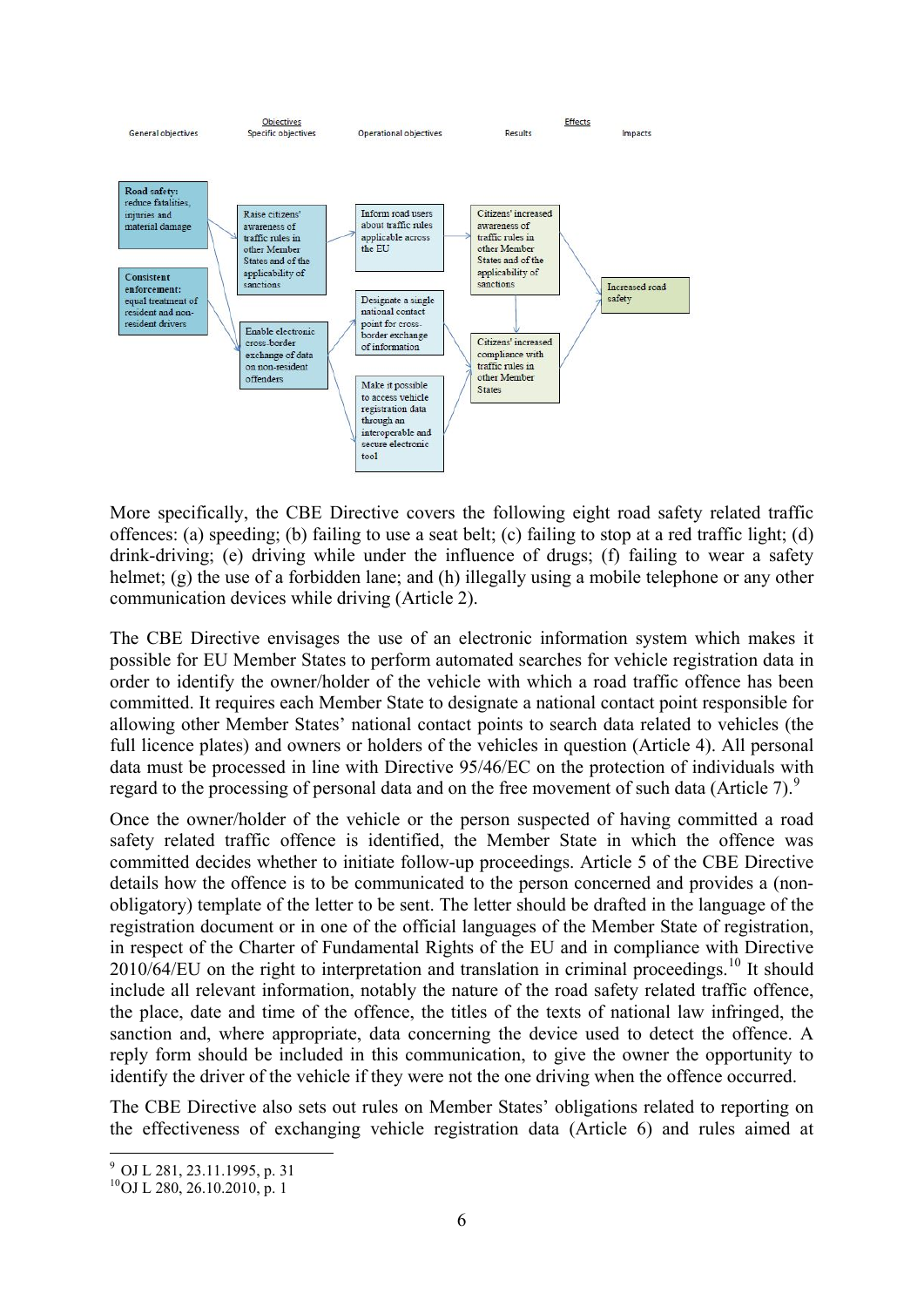promoting citizens' awareness by providing information on road traffic rules in force in other Member States (Article 8).

However, simply implementing the CBE Directive is not sufficient to ensure the cross-border enforcement of sanctions for road traffic offences. The Directive only covers some steps of the cross-border enforcement chain and especially the identification of the owner/holder of the vehicle concerned after a road traffic offence has been detected. Cases where the offender refuses to pay a financial penalty are covered by Council Framework Decision 2005/214/JHA on the application of the principle of mutual recognition to financial penalties<sup>[11](#page-6-0)</sup>, provided that the conditions laid down in the Framework Decision are met.

# **3. EVALUATION QUESTIONS**

| <b>Evaluation</b><br>criteria | <b>Evaluation questions</b>                                                                                                                                                                                                                                                                                                           |
|-------------------------------|---------------------------------------------------------------------------------------------------------------------------------------------------------------------------------------------------------------------------------------------------------------------------------------------------------------------------------------|
| Relevance                     | 1. Is the scope of the CBE Directive in terms of traffic offences adequate?<br>If it is not, in which respect?<br>2. Does the CBE Directive adequately cover the issue of the awareness of<br>citizens on rules in force in EU Member States in the field covered by<br>the CBE Directive? If not, in which respect?                  |
| <b>Effectiveness</b>          | 3. What are the impacts on fatalities and accidents of the measures set out<br>in the CBE Directive?                                                                                                                                                                                                                                  |
|                               | 4. Are there any non-targeted significant results and impacts of the<br>measures set out in the CBE Directive?                                                                                                                                                                                                                        |
|                               | 5. What are the main problems with the implementation of the CBE<br>Directive in Member States?                                                                                                                                                                                                                                       |
|                               | 6. Which factors have hindered the achievement of the general objectives<br>of the CBE Directive?                                                                                                                                                                                                                                     |
|                               | To what extent does EUCARIS contribute to the effective<br>7.<br>implementation of the CBE Directive, including equal treatment of<br>resident and non-resident offenders?                                                                                                                                                            |
|                               | To what extent could the development of comparable methods, practices<br>8.<br>and minimum standards for automatic checking equipment improve the<br>impacts achieved by the implementation of the CBE Directive?                                                                                                                     |
|                               | To what extent could the follow-up procedures between competent<br>9.<br>authorities of the Member States for the transmission of the final<br>decision to impose a financial penalty as well as the recognition and<br>enforcement of the final decision improve the impacts achieved by the<br>implementation of the CBE Directive? |
|                               | 10. What are the impacts on the awareness of citizens on the rules in force                                                                                                                                                                                                                                                           |

Table 1: Evaluation questions

<span id="page-6-0"></span>**<sup>.</sup>**  $11$ OJ L 76, 22.3.2005, p. 16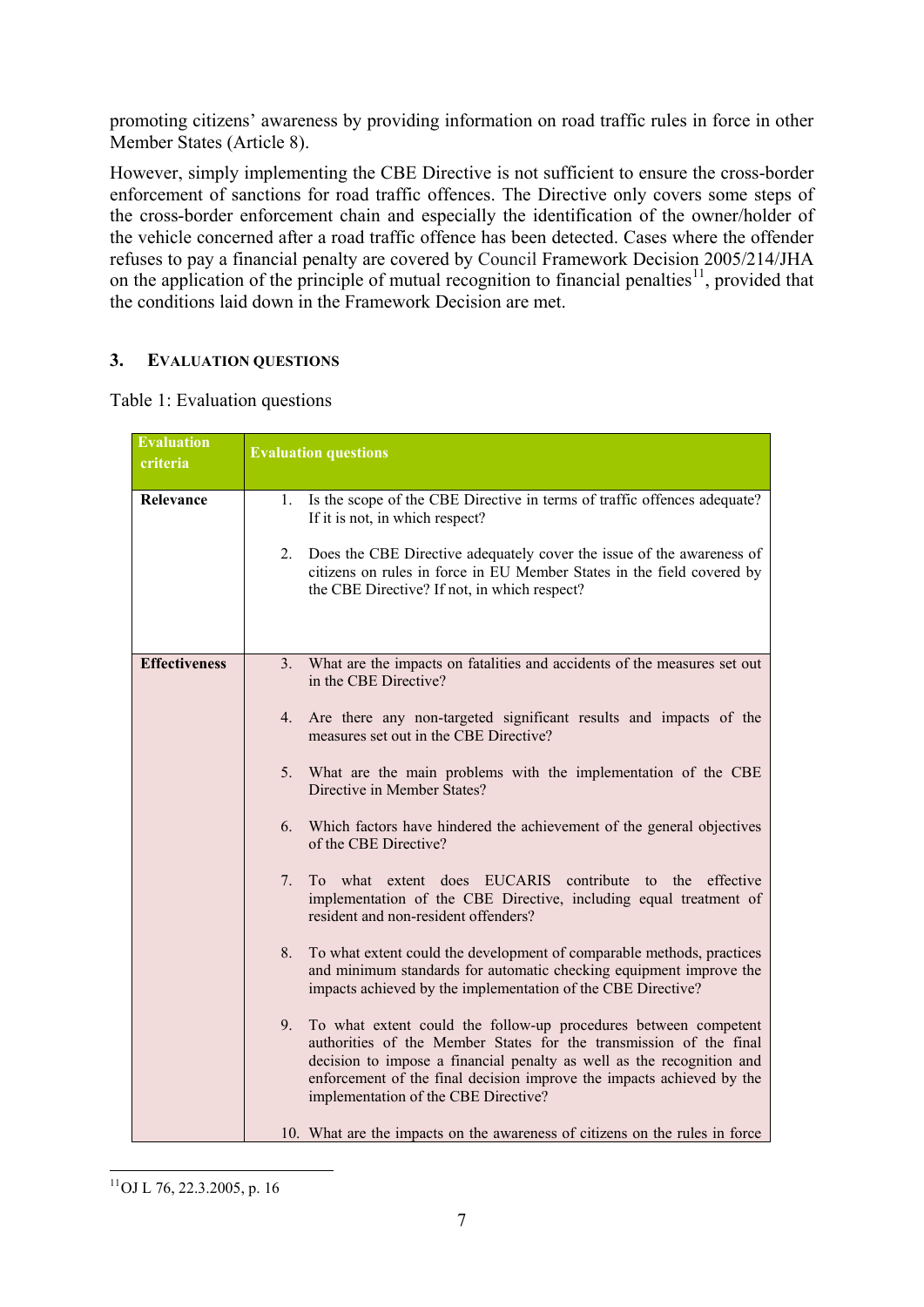| <b>Evaluation</b><br>criteria | <b>Evaluation questions</b>                                                                                                                                                                                                                                                                                                                                                                                                                                                          |
|-------------------------------|--------------------------------------------------------------------------------------------------------------------------------------------------------------------------------------------------------------------------------------------------------------------------------------------------------------------------------------------------------------------------------------------------------------------------------------------------------------------------------------|
|                               | in EU Member States in the field covered by the CBE Directive?                                                                                                                                                                                                                                                                                                                                                                                                                       |
| Sustainability                | 11. Would the application of the CBE Directive without any modifications<br>or follow-up initiatives be still appropriate in 5 years? If not, which<br>aspects need to be reinforced?                                                                                                                                                                                                                                                                                                |
| <b>Efficiency</b>             | 12. To what extent are the costs involved in the cross-border exchange of<br>data and for the follow-up procedures adequate to achieve the objectives<br>of the CBE Directive?<br>13. What aspects of the implementation of the CBE Directive generate an<br>unnecessary administrative burden and how could this be improved?<br>14. Would it be possible to achieve the same level of road safety protection<br>more efficiently by other methods of enforcement of traffic rules? |
| <b>Added value</b>            | 15. What are the advantages of an exchange of vehicle registration data at<br>the EU level?<br>16. In how far could the same or better results be achieved by bilateral or<br>multilateral agreements between Member States?                                                                                                                                                                                                                                                         |
| <b>Coherence</b>              | 17. To what extent has the CBE Directive contributed to the improvement<br>of road safety in the context of other factors/initiatives having effects on<br>road safety (e.g. 3rd Driving Licence Directive)?<br>18. How far the specific objectives of the CBE Directive, <i>i.e.</i> to facilitate the<br>enforcement of road traffic rules and to raise awareness of citizens on<br>traffic rules, are synergic and complement each other?                                         |

# **4. METHOD**

The evaluation work was carried out over 10 months (May 2015 — February 2016) and was supported by an external evaluation study. The evaluation builds on: literature reviews, surveys of relevant stakeholders (including Member State authorities), interviews, stakeholder meetings, data collection and analysis carried out by consultants, information provided to the Commission by Member States, and an open public consultation launched by the Commission. The information on road fatalities and fatal accidents comes from the CARE database.<sup>[12](#page-7-0)</sup>

In general, the methodology was based on the collection of quantitative and qualitative data and a legal assessment of the following:

− implementation of the CBE Directive;

<span id="page-7-0"></span>**<sup>.</sup>** <sup>12</sup>http://ec.europa.eu/transport/road\_safety/specialist/statistics/index\_en.htm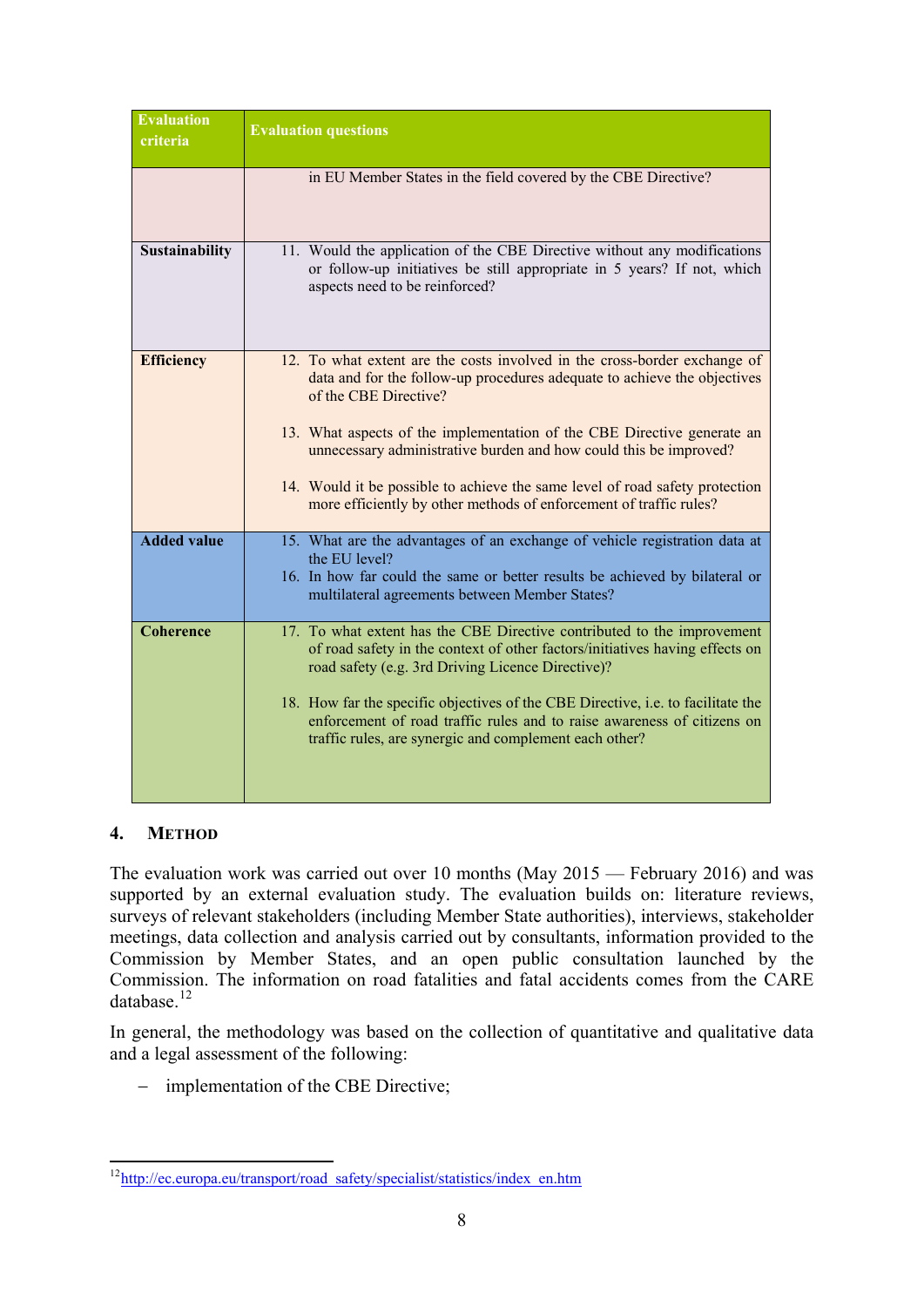- − the cross-border enforcement of sanctions for road traffic offences in general and the implementation of Council Framework Decision 2005/214/JHA on the application of the principle of mutual recognition to financial penalties;
- − existing case law concerning the impact of automatic checking equipment on the enforcement of sanctions, and legislation on standards for automatic checking equipment:
- − the content of bilateral and multilateral agreements concerning the cross-border enforcement of road traffic rules.

More information on the procedure followed is available in Annex 1, information on stakeholder consultations is provided in Annex 2.

4.1. Limitations - robustness of findings

The desk research produced a substantial amount of information on the transposition and implementation of the CBE Directive at national level. However, the evaluation suffered from a general lack of stakeholder contributions of detailed data (particularly from national authorities). One of the reasons for this lack of data was the fact that Member States do not collect certain data (e.g. on the number of detected offences); another is gaps in data sets or the fact that implementation of the Directive started in 2014. Final data for 2015 were provided only exceptionally, since the data had not been processed by many Member States at the time of the evaluation. As an additional complication, in some Member States data are collected by local authorities and not shared with the central government. The lack of data has limited the quantitative assessment of results and impacts.

Where data were missing, case studies were developed based on data provided by the Member States where the requested information was available and on opinions of stakeholders involved in road safety. Additional calculations were made in order to estimate possible impacts at EU level. Although the assumptions were justified, there is a certain degree of uncertainty that is explained in more detail in the answers to the evaluation questions.

Some evaluation questions could not be fully addressed, as the required data were not available. In particular, the evaluation lacks information from citizens (road users/drivers) concerning the application of the CBE Directive due to low participation in the open public consultation. Therefore, for example the issue of awareness of road traffic rules in force could not be completely assessed.

As regards the assessment of the Directive's impact on road safety, approximately 30 % of Member States did not provide data on road fatalities and fatal accidents involving nonresidents. Even less data are available for detected offences involving non-residents and for those committed by foreign vehicles in 2013-2015, including the number of such offences investigated via the electronic information exchange system (outgoing searches). A total of 13 Member States provided this data, with only 8 of them providing the data according to the type of offence (with gaps in data sets and not always covering every offence that falls under the Directive's scope). Due to the lack of data, it was not possible to obtain precise evidence on the scale of the problem, i.e. on the total number of detected road traffic offences covered by the CBE Directive or on the number of offences committed by non-residents/foreign vehicles and automatically detected (or detected without stopping the vehicle) in the EU. Comparing these data (if they were available) would give an idea of the effectiveness of national police authorities in pursuing non-resident offenders.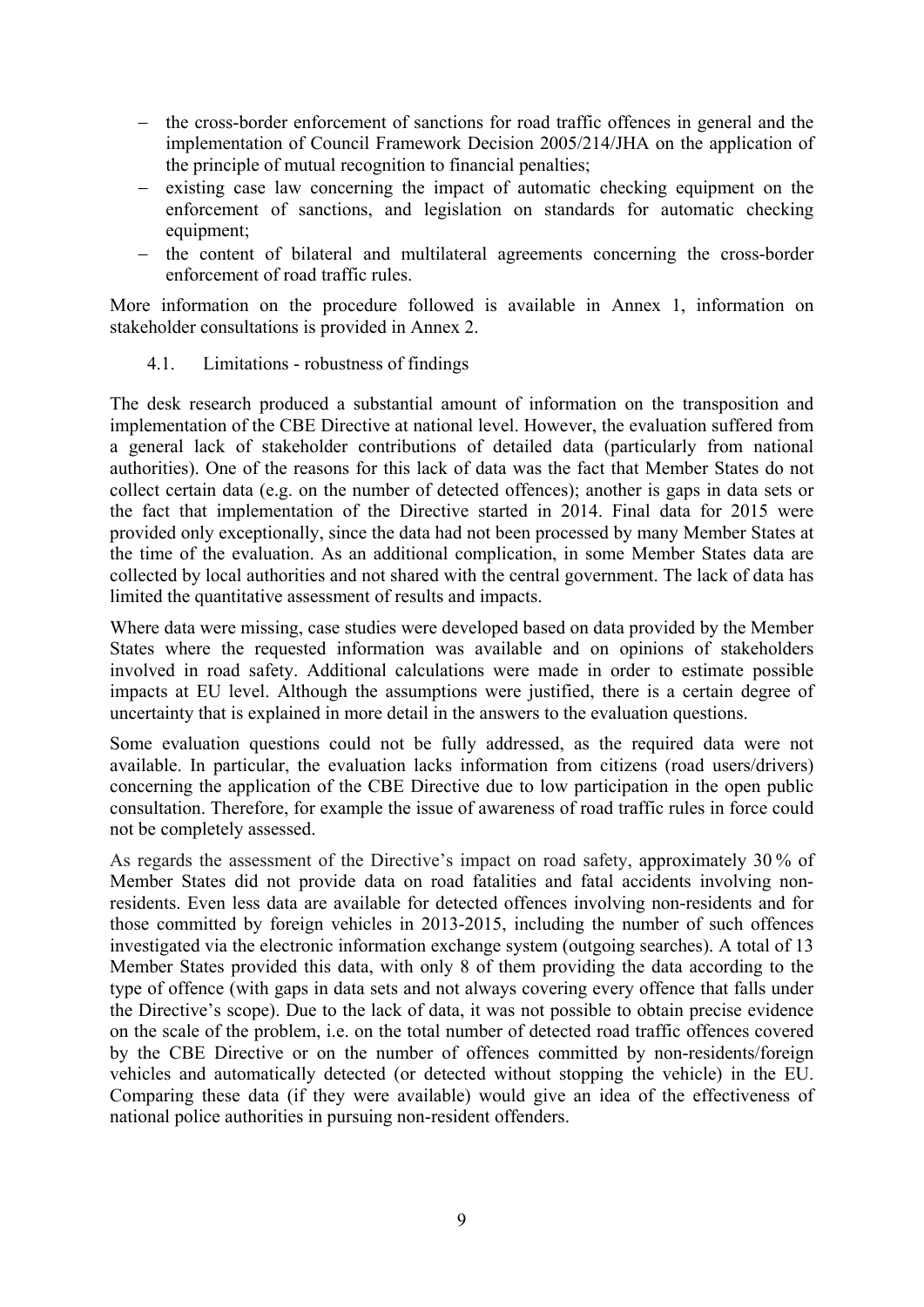In most Member States, data on or estimates of the costs of implementing the CBE Directive and data on the revenue generated by fines paid by non-resident offenders are not available, which limits the possibilities for assessing the Directive's efficiency (Section 6.4.1.).

The same applies to the number of requests for recognising a decision on a financial penalty for a committed road traffic offence and to the number of mutually recognised and successfully paid financial penalties under Council Framework Decision 2005/214/JHA: the information is not available in most Member States (Section 6.2.7.).

## **5. IMPLEMENTATION STATE OF PLAY (RESULTS)**

Member States were obliged to transpose the CBE Directive by 6 May 2015. Three Member States — the UK, Ireland and Denmark — have a derogation and can transpose the Directive by 6 May 2017. All other Member States have notified complete transposition of the Directive. Nevertheless, the preliminary findings of the transposition check show that the Directive's main provisions, i.e. the electronic exchange of vehicle registration data through national contact points (Article 4) and the content of the information letter (Article 5), are often transposed in a way that necessitates further clarification from Member States. Despite the fact that the annulled Directive 2011/82/EU had to be transposed by 7 November 2013, in most Member States the measures transposing the new Directive 2015/413/EU entered into force with delays (from a few months up to one year). This has caused delays in implementing the electronic information exchange system, which have limited the mutual exchange of vehicle registration data (see Section 6.2.3.).

As set out in Article 6 of the annulled Directive 2011/82/EU, Member States had to send a preliminary report to the Commission by 7 November 2014. Member States also had to send a comprehensive report (on the application of vehicle registration data exchange) by 6 May 2016 and every two years thereafter. Since the content of the preliminary report was not specified, the Commission requested that Member States provide the information as required for the comprehensive report, particularly the number of automated searches carried out by the Member State in which the offence occurred (reporting Member State), addressed to the national contact point of the Member State of registration (outgoing searches). Beyond the requirement, the Commission asked the Member States to provide available statistics on the offences covered by the CBE Directive, including the offences committed by nonresidents/foreign vehicles. By the end of 2014, the Commission only received preliminary reports from Austria, Bulgaria, Estonia, Finland and Hungary. All other Member States (except the UK, Ireland and Denmark) delivered their reports by summer 2015, following a pre-infringement procedure launched against them by the Commission. In general, the Commission did not consider the reported data as adequately complete and the information received had to be substantially complemented by surveys and desk research.

The provision regarding the comprehensive report was kept in Article 6 of the new Directive 2015/413/EU, as the original transposition date of November 2013 fell before the annulment and Member States could have started implementing the Directive. By 1 June 2016, the Commission received reports from Austria, the Czech Republic, Germany, Estonia, Latvia, Lithuania, Romania and Slovenia.

Under Article 8 of the CBE Directive, the Commission must make available on its website a summary in all EU official languages of the rules in force in Member States in the field covered by the Directive. Member States must provide road users with the necessary information about rules applicable on their territory and the measures implementing the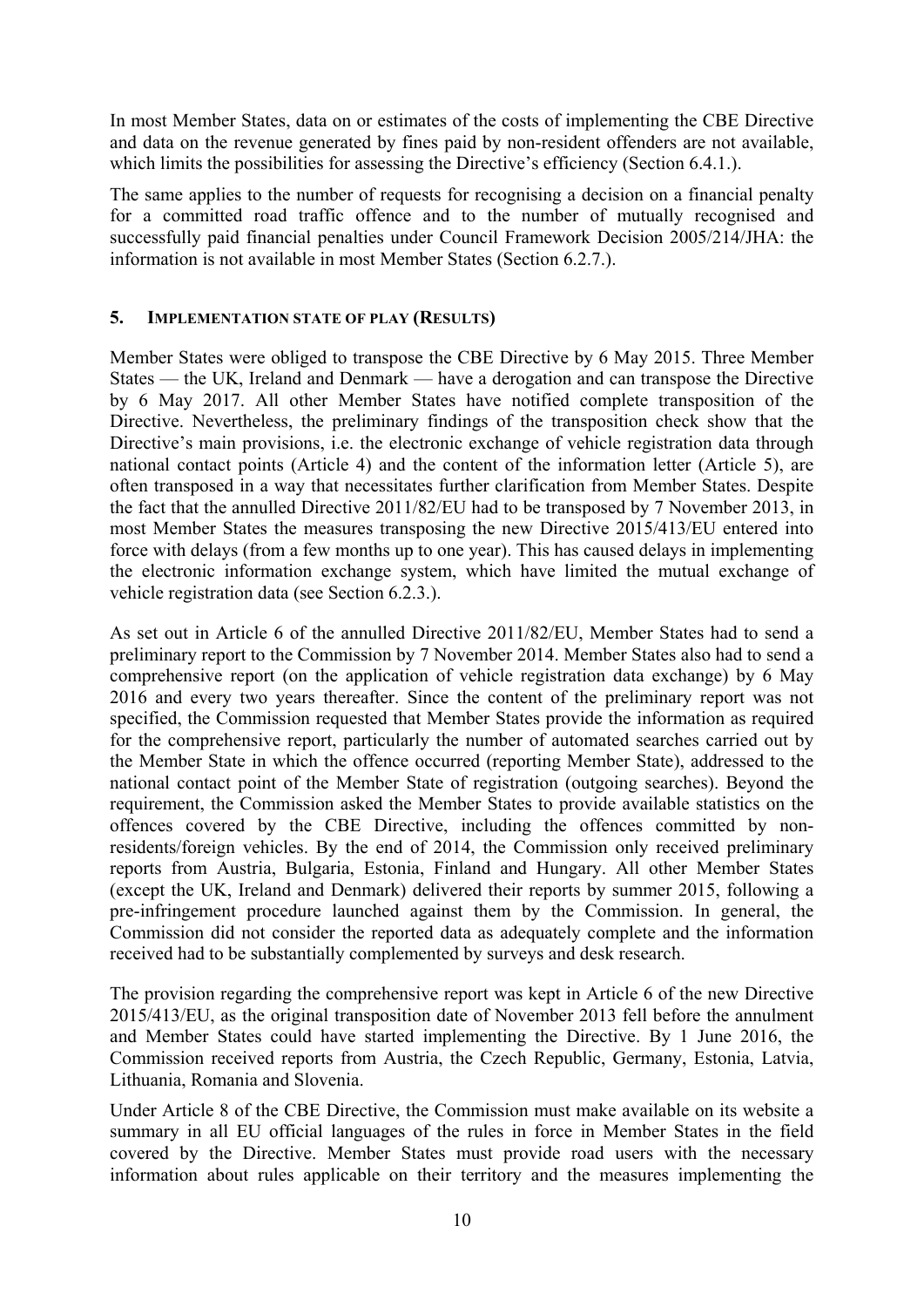Directive in association with, among others, road safety bodies, non-governmental organisations active in the field of road safety and automobile clubs. The Commission published the English version of these rules on its website (on the Going Abroad webpage<sup>13</sup>) in October 2013. The webpage became available in all EU official languages in April 2014. Since July 2014, a smartphone application has also been available. All Member States publish road traffic rules in force on the internet (in official journals).

The evaluation has made it possible to obtain data on Member States' current situation of:

- ‐ the number and proportion of road traffic offences committed by non-residents,
- ‐ the level of exchange of information via the electronic information system.

13 Member States provided data on road traffic offences for the years 2013, 2014 and/or 2015 (depending on the Member State — see Table 2 below). In the 10 Member States for whom data is available in 2015, the proportion of offences committed by non-residents is between 3 % and 22 %.

|                  |                                    | 2013                                                   |                                                                   |                                    | 2014                                                          |                                                                       | 2015                               |                                                        |                                                                   |                                        |
|------------------|------------------------------------|--------------------------------------------------------|-------------------------------------------------------------------|------------------------------------|---------------------------------------------------------------|-----------------------------------------------------------------------|------------------------------------|--------------------------------------------------------|-------------------------------------------------------------------|----------------------------------------|
|                  | <b>Total number of</b><br>offences | Number of<br>offences<br>committed by<br>non-residents | <b>Proportion of</b><br>offences<br>committed by<br>non-residents | <b>Total number</b><br>of offences | <b>Number of</b><br>offences<br>committed by<br>non-residents | <b>Proportion</b><br>of offences<br>committed<br>by non-<br>residents | <b>Total number</b><br>of offences | Number of<br>offences<br>committed by<br>non-residents | <b>Proportion of</b><br>offences<br>committed by<br>non-residents | Reference<br>period                    |
| <b>AT</b>        | 4999600                            | 999 920                                                | 20%                                                               | 4000000                            | 800 000                                                       | 20%                                                                   | $4000000^{(1)}$                    | 657466                                                 | 16%                                                               | 01.07.2015                             |
|                  |                                    |                                                        |                                                                   |                                    |                                                               |                                                                       |                                    |                                                        |                                                                   | $\overline{\phantom{m}}$<br>31.12.2015 |
| <b>BE</b>        | 3663 149                           | 200 633                                                | $5\%$                                                             | 3849588                            | 308 821                                                       | $8\,\%$                                                               | $\overline{\phantom{a}}$           | $\overline{\phantom{a}}$                               | $\overline{\phantom{a}}$                                          | $\blacksquare$                         |
| EE.              | 67086                              | 2610                                                   | $4\%$                                                             | 66426                              | 1782                                                          | $3\%$                                                                 | 52 803                             | 1828                                                   | $3\%$                                                             | 01.01.2015                             |
|                  |                                    |                                                        |                                                                   |                                    |                                                               |                                                                       |                                    |                                                        |                                                                   | 30.09.2015                             |
| <b>FR</b>        | 13375875                           | 1859479                                                | 14 %                                                              | 14601346                           | 2918012                                                       | 20%                                                                   | 14308813                           | 2617924                                                | 18%                                                               | 01.01.2015                             |
|                  |                                    |                                                        |                                                                   |                                    |                                                               |                                                                       |                                    |                                                        |                                                                   | 30.09.2015                             |
| <b>HR</b>        | 394 998                            | 58855                                                  | 15 %                                                              | 457219                             | 68 1 26                                                       | 15%                                                                   | $\overline{\phantom{a}}$           | $\overline{\phantom{a}}$                               | $\overline{\phantom{a}}$                                          | $\overline{\phantom{a}}$               |
| HU               | 549 173                            | 42932                                                  | $8\%$                                                             | 477958                             | 36 5 29                                                       | $8\,\%$                                                               | 255 842                            | 55 626                                                 | 22 %                                                              | 01.01.2015                             |
|                  |                                    |                                                        |                                                                   |                                    |                                                               |                                                                       |                                    |                                                        |                                                                   | 31.08.2015                             |
| LT               |                                    | $\overline{\phantom{a}}$                               |                                                                   | 200 988                            | 4630                                                          | $2\%$                                                                 | 85 5 83(2)                         | 8222                                                   | 10%                                                               | 01.01.2015                             |
|                  |                                    |                                                        |                                                                   |                                    |                                                               |                                                                       |                                    |                                                        |                                                                   | 31.08.2015                             |
| ${\sf L}{\sf V}$ | 135 659                            | 13417                                                  | 10%                                                               | 143 682                            | 15 3 20                                                       | 11%                                                                   | 92 167                             | 10468                                                  | 11%                                                               | 01.01.2015                             |
|                  |                                    |                                                        |                                                                   |                                    |                                                               |                                                                       |                                    |                                                        |                                                                   | 31.08.2015                             |
|                  | 8852993                            | 616759                                                 | $7\%$                                                             | 7126923                            | 593 026                                                       | 8%                                                                    | 5777614                            | 602 403                                                | $10\%$                                                            | 01.01.2015                             |
| <b>NL</b>        |                                    |                                                        |                                                                   |                                    |                                                               |                                                                       |                                    |                                                        |                                                                   | 31.10.2015                             |
| <b>PL</b>        | 3890799                            |                                                        |                                                                   | 3769173                            | 204 610                                                       | $5\%$                                                                 | 2006 900                           | 78 342                                                 | $4\%$                                                             | 01.01.2015                             |

Table 2: Proportion of road safety related traffic offences committed by non-residents

<span id="page-10-0"></span>**<sup>.</sup>** <sup>13</sup>http://ec.europa.eu/transport/road\_safety/going\_abroad/index\_en.htm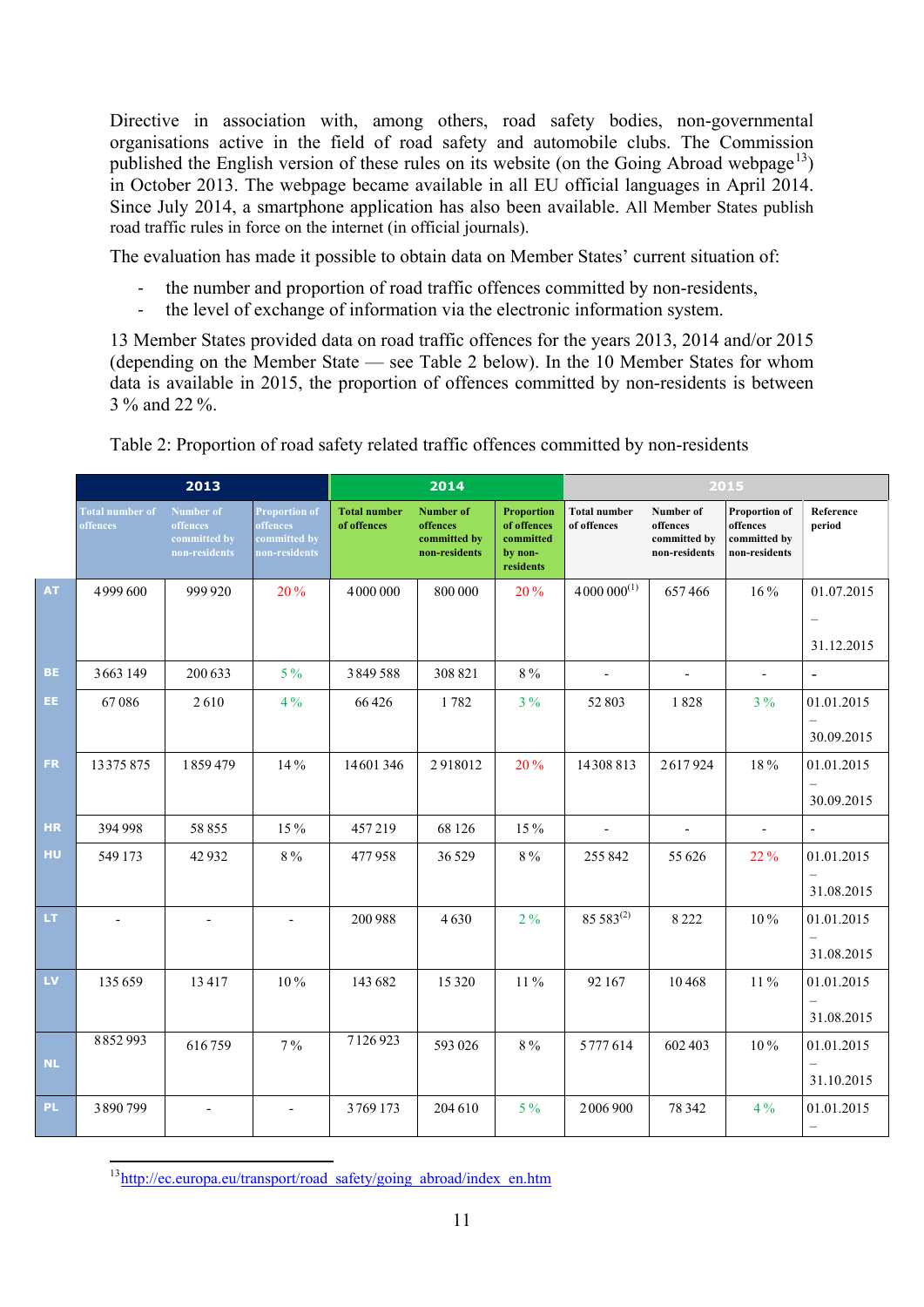|           |                                    | 2013                                                          |                                                                          |                                    | 2014                                                          |                                                                       | 2015                               |                                                        |                                                                   |                          |  |  |
|-----------|------------------------------------|---------------------------------------------------------------|--------------------------------------------------------------------------|------------------------------------|---------------------------------------------------------------|-----------------------------------------------------------------------|------------------------------------|--------------------------------------------------------|-------------------------------------------------------------------|--------------------------|--|--|
|           | <b>Total number of</b><br>offences | Number of<br><b>offences</b><br>committed by<br>non-residents | <b>Proportion of</b><br><b>offences</b><br>committed by<br>non-residents | <b>Total number</b><br>of offences | <b>Number of</b><br>offences<br>committed by<br>non-residents | <b>Proportion</b><br>of offences<br>committed<br>by non-<br>residents | <b>Total number</b><br>of offences | Number of<br>offences<br>committed by<br>non-residents | <b>Proportion of</b><br>offences<br>committed by<br>non-residents | Reference<br>period      |  |  |
|           |                                    |                                                               |                                                                          |                                    |                                                               |                                                                       |                                    |                                                        |                                                                   | 30.06.2015               |  |  |
| <b>SE</b> | $\overline{\phantom{0}}$           | $\overline{\phantom{a}}$                                      | $\overline{\phantom{0}}$                                                 | 245 806                            | 10 18 6                                                       | $4\%$                                                                 | $\overline{\phantom{a}}$           | $\overline{\phantom{0}}$                               | $\overline{a}$                                                    | $\overline{\phantom{a}}$ |  |  |
| <b>SI</b> | 166 550                            | 6680                                                          | $4\%$                                                                    | 184980                             | 7684                                                          | $4\%$                                                                 | 129 694                            | 5 6 6 3                                                | $4\%$                                                             | 01.01.2015               |  |  |
|           |                                    |                                                               |                                                                          |                                    |                                                               |                                                                       |                                    |                                                        |                                                                   | 31.08.2015               |  |  |
| <b>SK</b> | 349 050                            | $\qquad \qquad \blacksquare$                                  |                                                                          | 373418                             | 37654                                                         | $10\%$                                                                | 181058                             | 16 6 6 0                                               | $9\%$                                                             | 01.01.2015               |  |  |
|           |                                    |                                                               |                                                                          |                                    |                                                               |                                                                       |                                    |                                                        |                                                                   | 30.06.2015               |  |  |

(1) Estimate

**.** 

(2) The respondent declared that a total of  $68\,466$  offences were detected from 1 January 2015 to 31 May 2015, and that 8 222 offences were committed by non-resident offenders from 1 January 2015 to 31 August 2015. The total number was calculated as follows:  $(68\,466/5)$  x 8=85 583

Source: Grimaldi, Evaluation study on the application of Directive 2011/82/EU, 2016

Member States' comprehensive reports for 2016 (Article 6 of the CBE Directive)

In order to estimate the scale of the problem i.e. the total number of detected offences covered by the CBE Directive and committed by non-residents/foreign vehicles in the EU (2014), the following assumptions have been made:

The number of speed offences involving non-residents is estimated at 5 % of all speeding offences detected. This is a rather conservative estimate because the proportion of speeding offences involving non-residents is above 5 % in most Member States who provided data, and in some of them it is above 10 %, reaching 22 % in France. For each of the Member States who did not provide data, the number of detected speeding offences from a proxy was applied; the proxy must have provided data, be of a similar geographical size and be located in the same or comparable part of the EU (e.g. the data of France are applied to Germany,<sup>[14](#page-11-0)</sup> the data of Hungary are applied to Bulgaria, the data of Latvia are applied to Denmark). Consequently, it is estimated that in 2014 8 million speeding offences were committed by non-residents/foreign vehicles in the EU, which constitutes  $80\%$ <sup>[15](#page-11-1)</sup> of all detected offences covered by the CBE Directive and committed by non-residents/foreign vehicles. Thus, the total number of detected offences covered by the CBE Directive and committed by nonresidents/foreign vehicles in the EU is estimated at **10 million** for 2014 (the data in Table 2 show the total number of approximately 5 million non-resident offenders detected by Member States which provided the data for 2014; the Table indicates the total number of the offences slightly higher for 2015). Taking into account the figures above and assuming that in general speed offences constitute 80 % of road traffic offences covered by the CBE Directive, it appears that in total (residents + non-residents) approximately **200 million** road traffic offences covered by the CBE Directive could have been detected in 2014.

The evaluation also looked at Member States' use of the electronic information system EUCARIS to exchange vehicle registration data under the CBE Directive. According to the available information, 14 out of 25 Member States were connected to the system in 2014, and 18 out of 28 were connected in 2015. Based on data received from the Member States who

<span id="page-11-0"></span><sup>&</sup>lt;sup>14</sup>Only the police authorities of Bavaria and North Rhine-Westphalia provided relatively complete data on road traffic offences, structured by type of offence. However, they did not provide any information on the number

<span id="page-11-1"></span><sup>&</sup>lt;sup>15</sup>This is a rather conservative estimate, since in Belgium the proportion is 94 %, in France it is 98 %, in Hungary 84 %, in Latvia 86 % and in Poland 98 %.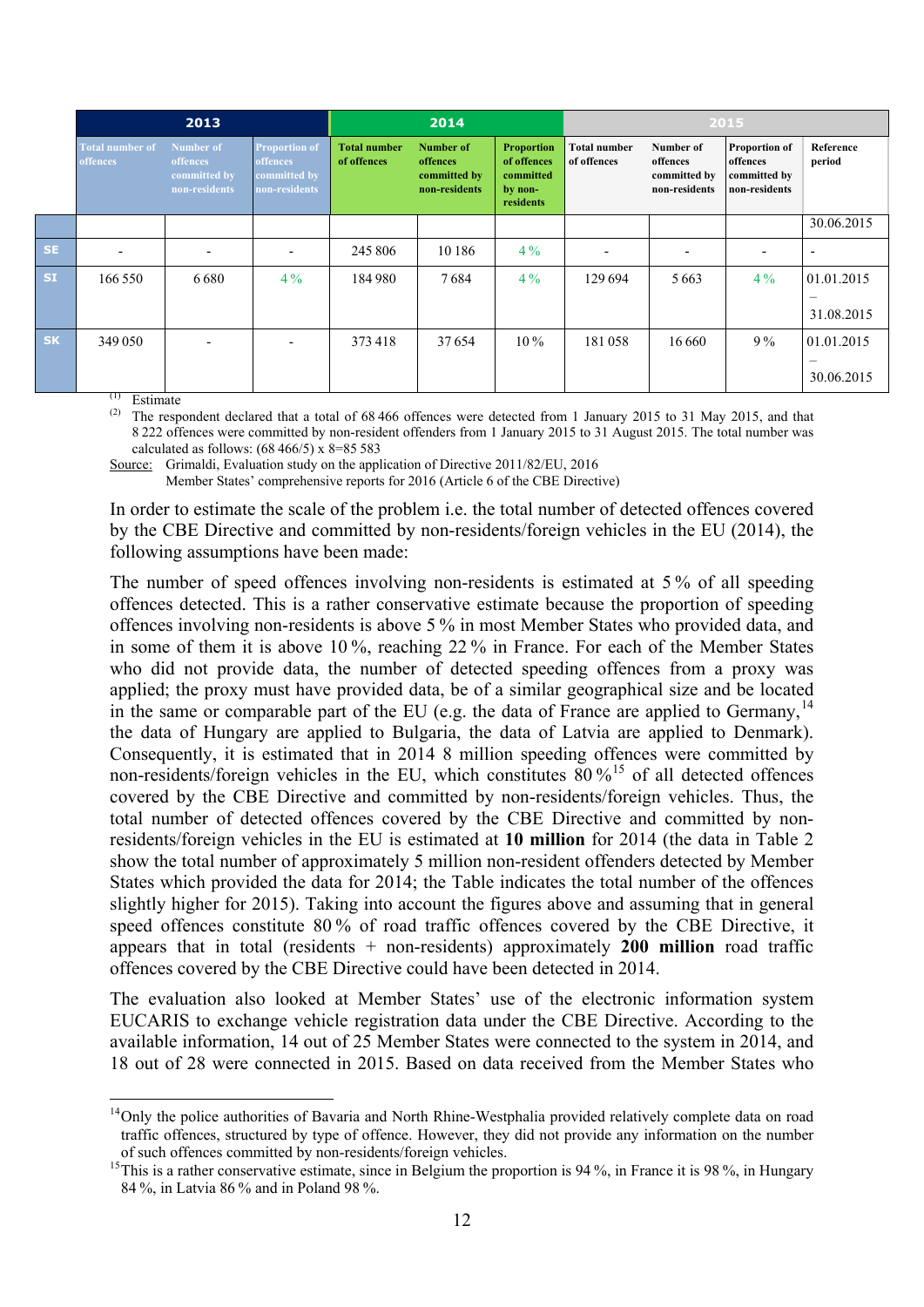actively used the system i.e. carried out outgoing searches (searches following offences committed on their territory) as presented in Table 5 (Section 6.2.5.), it appears that approximately **2 million** outgoing searches were carried out in 2015. This suggests that half of the total number of offences committed by non-residents were investigated using a search in the electronic information system. This is considered to be low because these Member States have been using the system for at least two years already. The Netherlands is an exception where almost all automatically detected offences were followed by a search in 2015. In general, however, the system's potential is much higher. Each detected offence usually has to be investigated by the police and one can assume that the goal in coming years should be to follow up all of automatically detected offences (provided that all elements of the offence are established).

Table 3 below shows in detail the CBE Directive implementation in February 2016, with only 20 out of 28 Member States connected to the electronic information system. It is worth noting that not all of these Member States carry out automated searches in each other's data (mutual/bilateral exchanges). [16](#page-12-0) In November 2016, the Directive is still not fully implemented with 23 Member States connected to the electronic information system.

|                                | <b>AT</b>    | <b>BE</b>        | <b>BG</b>    | DE           | <b>EE</b> | <b>EL</b>    | <b>ES</b>    | <b>FR</b>    | <b>HR</b>    | HU           | IT           | LT           | LU | $L_{\rm V}$  | <b>MT</b> | <b>NL</b>    | <b>PL</b>    | <b>RO</b> | <b>SE</b> | <b>SK</b>    |
|--------------------------------|--------------|------------------|--------------|--------------|-----------|--------------|--------------|--------------|--------------|--------------|--------------|--------------|----|--------------|-----------|--------------|--------------|-----------|-----------|--------------|
| <b>AT</b>                      | X            | $\leftarrow$     | $\leftarrow$ | $\leftarrow$ |           |              |              |              | $\leftarrow$ | $\leftarrow$ |              | $\leftarrow$ |    |              |           |              | $\leftarrow$ |           |           |              |
| <b>BE</b>                      | $\leftarrow$ | $\boldsymbol{X}$ | $\leftarrow$ | $\leftarrow$ |           |              | $\leftarrow$ | $\leftarrow$ | $\leftarrow$ |              |              | $\leftarrow$ |    |              |           | $\leftarrow$ | $\leftarrow$ |           |           |              |
| <b>BG</b>                      | $\leftarrow$ | $\leftarrow$     | X            | $\leftarrow$ |           |              |              |              | $\leftarrow$ | $\leftarrow$ |              | $\leftarrow$ |    |              |           |              | $\leftarrow$ |           |           |              |
| DE                             | $\leftarrow$ | $\leftarrow$     | $\leftarrow$ | X            |           |              | $\leftarrow$ | $\leftarrow$ | $\leftarrow$ | $\leftarrow$ | $\leftarrow$ | $\leftarrow$ |    | $\leftarrow$ |           | $\leftarrow$ | $\leftarrow$ |           |           |              |
| EE                             | $\leftarrow$ |                  |              |              | X         |              |              |              | $\leftarrow$ |              |              |              |    |              |           |              | $\leftarrow$ |           |           |              |
| EL                             |              |                  |              | $\leftarrow$ |           | X            |              |              | $\leftarrow$ |              |              |              |    |              |           |              |              |           |           |              |
| ES                             | $\leftarrow$ |                  |              | $\leftarrow$ |           |              | X            | $\leftarrow$ | $\leftarrow$ |              |              |              |    |              |           |              | $\leftarrow$ |           |           |              |
| FR                             | $\leftarrow$ | $\leftarrow$     | $\leftarrow$ | $\leftarrow$ |           |              | $\leftarrow$ | X            | $\leftarrow$ | $\leftarrow$ | $\leftarrow$ | $\leftarrow$ |    |              |           | $\leftarrow$ | $\leftarrow$ |           |           | $\leftarrow$ |
| HR                             | $\leftarrow$ | $\leftarrow$     | $\leftarrow$ | $\leftarrow$ |           | $\leftarrow$ | $\leftarrow$ |              | $\mathbf X$  |              |              | $\leftarrow$ |    |              |           |              | $\leftarrow$ |           |           |              |
| HU                             | $\leftarrow$ | $\leftarrow$     | $\leftarrow$ | $\leftarrow$ |           |              |              |              | $\leftarrow$ | X            |              | $\leftarrow$ |    |              |           |              | $\leftarrow$ |           |           |              |
| IT                             | $\leftarrow$ |                  |              | $\leftarrow$ |           |              |              | $\leftarrow$ |              |              | X            |              |    |              |           |              |              |           |           |              |
| LT                             | $\leftarrow$ | $\leftarrow$     | $\leftarrow$ | $\leftarrow$ |           |              |              |              | $\leftarrow$ | $\leftarrow$ |              | $\mathbf X$  |    |              |           |              | $\leftarrow$ |           |           |              |
| LU                             |              |                  |              | $\leftarrow$ |           |              |              | $\leftarrow$ |              |              |              |              | X  |              |           |              |              |           |           |              |
| $\boxed{\mathbf{L}\mathbf{V}}$ | $\leftarrow$ |                  |              | $\leftarrow$ |           |              |              |              | $\leftarrow$ |              |              |              |    | X            |           |              | $\leftarrow$ |           |           |              |
| MT                             |              |                  |              | $\leftarrow$ |           |              |              |              | $\leftarrow$ |              |              |              |    |              | X         |              | $\leftarrow$ |           |           |              |
| <b>NL</b>                      | $\leftarrow$ | $\leftarrow$     | $\leftarrow$ | $\leftarrow$ |           |              | $\leftarrow$ | $\leftarrow$ | $\leftarrow$ | $\leftarrow$ |              | $\leftarrow$ |    |              |           | X            | $\leftarrow$ |           |           |              |
| <b>PL</b>                      | $\leftarrow$ | $\leftarrow$     | $\leftarrow$ | $\leftarrow$ |           |              |              | $\leftarrow$ | $\leftarrow$ | $\leftarrow$ |              | $\leftarrow$ |    |              |           | $\leftarrow$ | X            |           |           |              |
| RO <sub>1</sub>                | $\leftarrow$ |                  | $\leftarrow$ | $\leftarrow$ |           |              |              | $\leftarrow$ | $\leftarrow$ | $\leftarrow$ |              | $\leftarrow$ |    |              |           |              | $\leftarrow$ | X         |           |              |
| SE                             | $\leftarrow$ |                  | $\leftarrow$ | $\leftarrow$ |           |              |              |              | $\leftarrow$ | $\leftarrow$ |              | $\leftarrow$ |    |              |           |              | $\leftarrow$ |           | X         |              |
| SK                             | $\leftarrow$ |                  |              | $\leftarrow$ |           |              |              |              | $\leftarrow$ | $\leftarrow$ |              |              |    |              |           |              | $\leftarrow$ |           |           | X            |

Table 3: Exchange of vehicle registration data using EUCARIS, February 2016

Mutual exchange of vehicle registration data (active use/implementation of the CBE Directive)

Unilateral exchange of vehicle registration data (response to incoming searches only)

 $\leftarrow$  Searches carried out by the 'column' country in the 'row' country

**.** 

Source: Grimaldi, Evaluation study on the application of Directive 2011/82/EU, 2016

<span id="page-12-0"></span><sup>&</sup>lt;sup>16</sup>Theoretically, there can be a maximum of  $28^2 - 28 = 756$  combinations of vehicle registration data exchanges between Member States. In February 2016, there were 79 bilateral and 50 unilateral exchanges, i.e. 20 % of all possible exchange combinations. This reflects the actual level of exchanging vehicle registration data under the CBE Directive.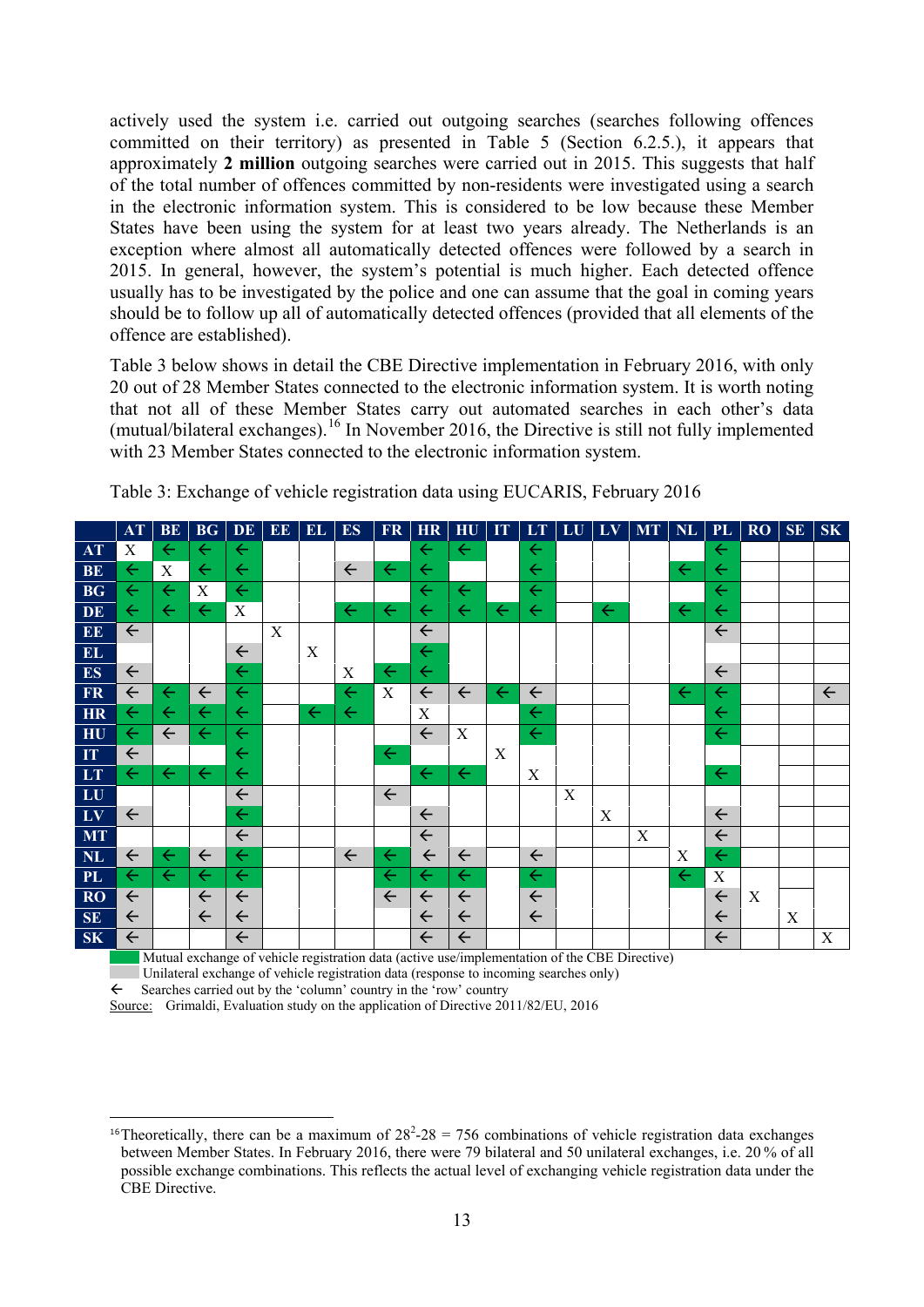#### **6. ANSWERS TO THE EVALUATION QUESTIONS**

#### 6.1. Relevance

 $\overline{a}$ 

# *6.1.1. Is the scope of the CBE Directive in terms of traffic offences adequate? If it is not, in which respect?*

The CBE Directive's scope appears to be adequate insofar as it covers the eight most important road safety related traffic offences. Offences such as speeding, failing to use a seat belt, drink-driving and the use of communication devices (distraction) are a major threat to road safety and are often committed by non-resident drivers. This view was supported by most stakeholders. However, the use of the electronic information system is less necessary if the vehicle needs to be stopped<sup>[17](#page-13-0)</sup> for the offence to be detected, since then the offender is identified on the spot. This is the case for drink-driving and driving while under the influence of drugs, where the driver must take an alcohol or drug test. However, maintaining drinkdriving and driving under the influence of drugs in the Directive's scope is considered as appropriate, taking into account the specific objective to raise citizens' awareness of traffic rules and the applicability of sanctions in Member States.

On the question of whether to extend the scope of the CBE Directive, 6 Member States' authorities did not see the need to do so. On the other hand, 13 Member States' authorities would welcome the addition of other offences to the Directive's scope. Not all of these 13 Member States specified the same offences, but 9 of them mentioned at least one of the following additional offences: not keeping a sufficient distance from the vehicle in front, dangerous overtaking, and illegal or dangerous parking (which in theory could be detected automatically, but in many Member States is not). Moreover, two NGOs also supported the addition of at least one of the above-mentioned offences.

Some stakeholders proposed to add 'tolling' offences to the scope of the CBE Directive as this would facilitate the cross-border enforcement of sanctions for not paying a toll, especially in cases of free flow microwave or satellite tolling systems.<sup>[18](#page-13-1)</sup>

Despite the relatively low proportion of offences related to not keeping a sufficient distance from the vehicle in front, dangerous overtaking and dangerous parking, it appears that, due to the increased use of automatic checking equipment, it may be useful to consider including these offences in the Directive's scope to ensure the equal treatment of drivers. Adding tolling offences to the Directive's scope, however, raises the question of its internal and external coherence, especially as regards the legal basis and main objective to improve road safety. The same applies to illegal parking linked to non-payment of municipal charges or taxes, and to the violation of municipal orders that are not related to road safety.

*6.1.2. Does the CBE Directive adequately cover the issue of the awareness of citizens on rules in force in EU Member States in the field covered by the CBE Directive? If not, in which respect?*

Article 8 of the CBE Directive includes mechanisms that inform road users of the traffic rules in force in Member States where they do not reside in a language that they understand, and, ultimately, provides all EU citizens with access to information on road traffic rules.

<span id="page-13-0"></span><sup>&</sup>lt;sup>17</sup>Some stakeholders mentioned that the exchange of vehicle registration data in such cases could be useful to verify/rectify the data in the registers. This is, however, not envisaged in the CBE Directive.

<span id="page-13-1"></span> $18$ This mav also be relevant for the electronic vignette systems used for passenger cars in Hungary and Slovakia.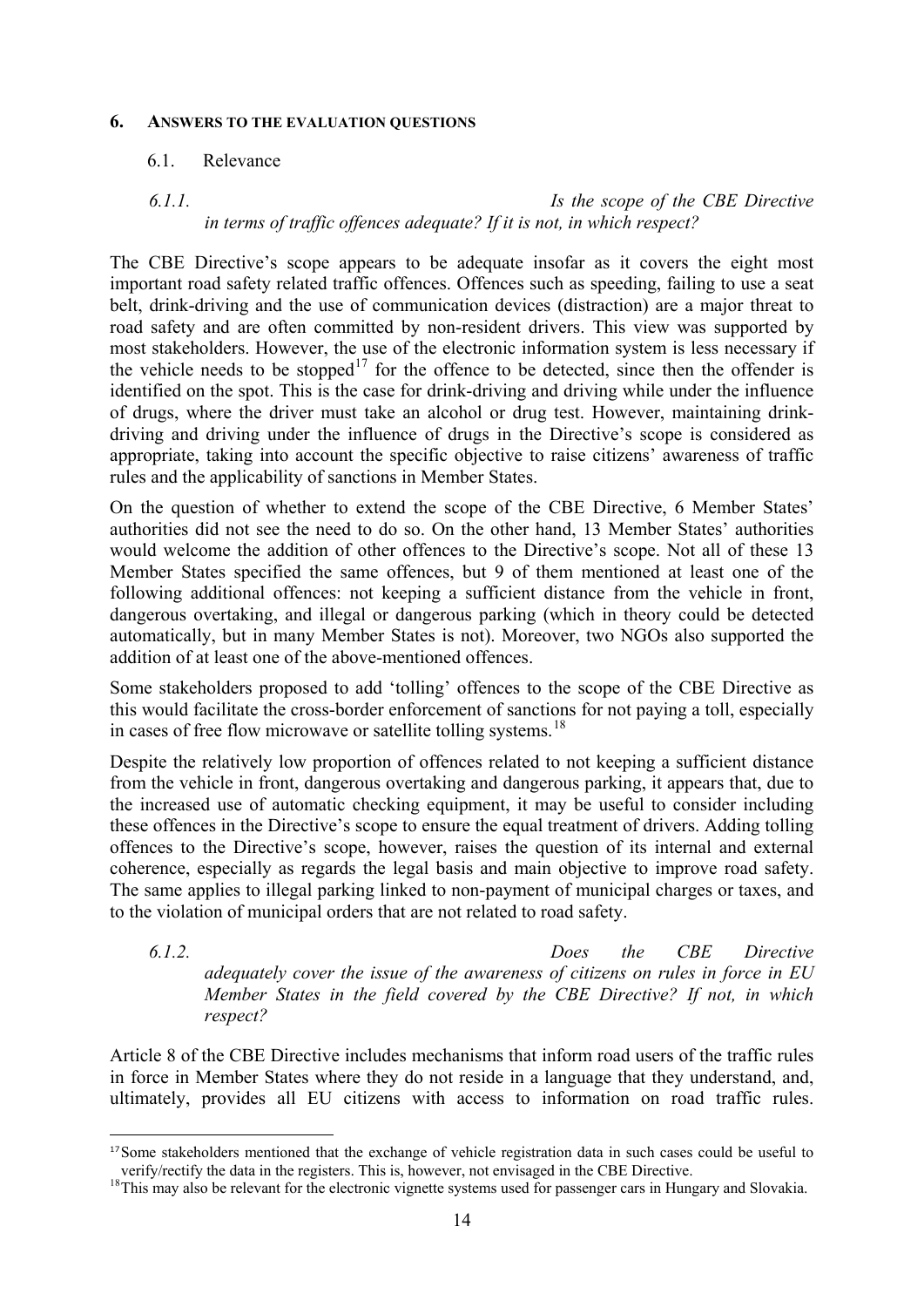Moreover, Member States are obliged to increase awareness of the fact that there are mechanisms that make it possible to exchange vehicle registration data across borders and that sanctions will be imposed for road traffic offences committed abroad.

This implies that the CBE Directive sufficiently covers two crucial factors that influence driving behaviour — knowledge of the rules that the driver should comply with and an awareness that traffic laws will be enforced.

Member State authorities have not identified any shortcomings in the CBE Directive's provisions on awareness. However, drivers' and road users' views on what information they need, whether the information on road traffic rules in force is adequate and how the information is used are not available. Therefore, no conclusion can be drawn on the adequacy of the Directive's provisions to ensure citizens' awareness of the rules in force in different Member States.

6.2. Effectiveness

**.** 

# *6.2.1. What are the impacts on fatalities and accidents of the measures set out in the CBE Directive?*

As described in the intervention logic diagram (Section 2.2.), the CBE Directive is expected to improve Member State authorities' ability to identify non-resident offenders and increase non-resident road users' awareness of road traffic rules in force in other Member States. This should have a deterrent effect on non-resident road users, leading to better compliance with the rules. Greater respect for the rules i.e. better behaviour and fewer offences, should lead to fewer road fatalities and fatal accidents.<sup>[19](#page-14-0)</sup>

In order to evaluate the Directive's effectiveness in leading to the expected impact on fatalities and accidents, the following information has been collected and analysed:

- − the number of detected road traffic offences covered by the CBE Directive and committed by non-residents/vehicles;
- − the number of detected road traffic offences covered by the CBE Directive and committed by non-residents/vehicles, investigated in 2013-2015;
- − Member States' data and trends on the number of all detected road traffic offences covered by the CBE Directive;
- − Member States' data on road fatalities involving non-resident drivers;<sup>[20](#page-14-1)</sup>
- − Member States' data on fatal accidents involving non-resident drivers;<sup>[21](#page-14-2)</sup>
- − variation of the proportion of road fatalities and fatal accidents involving non-resident drivers in all fatalities and fatal accidents in Member States.

It was not possible to draw any conclusions concerning the impact that awareness of road traffic rules has on the behaviour of road users (see Section 6.2.8.). It is generally recognised, however, that in order to improve compliance it is necessary to improve road users' awareness of the rules in force.

<span id="page-14-0"></span> $19$ There is a theoretical method, including specific formulae, which makes it possible to quantify the impacts of speeding (change of speed) on road fatalities and accidents — the relationship between absolute speed and road accident rates, injury rates and fatality rates was developed by prof. Nilsson (1982) and updated by prof. Elvik (2009). However, application of the method requires speed measurement on specific road sections. The

<span id="page-14-1"></span><sup>&</sup>lt;sup>20</sup> People killed immediately or dying within 30 days as a result of a road accident in which at least one of the drivers involved was a non-resident in the Member State in which the accident took place.

<span id="page-14-2"></span>drivers involved was a non-resident in the Member State in which the accident to the accident to the accident to die, in which at least one non-resident driver was involved.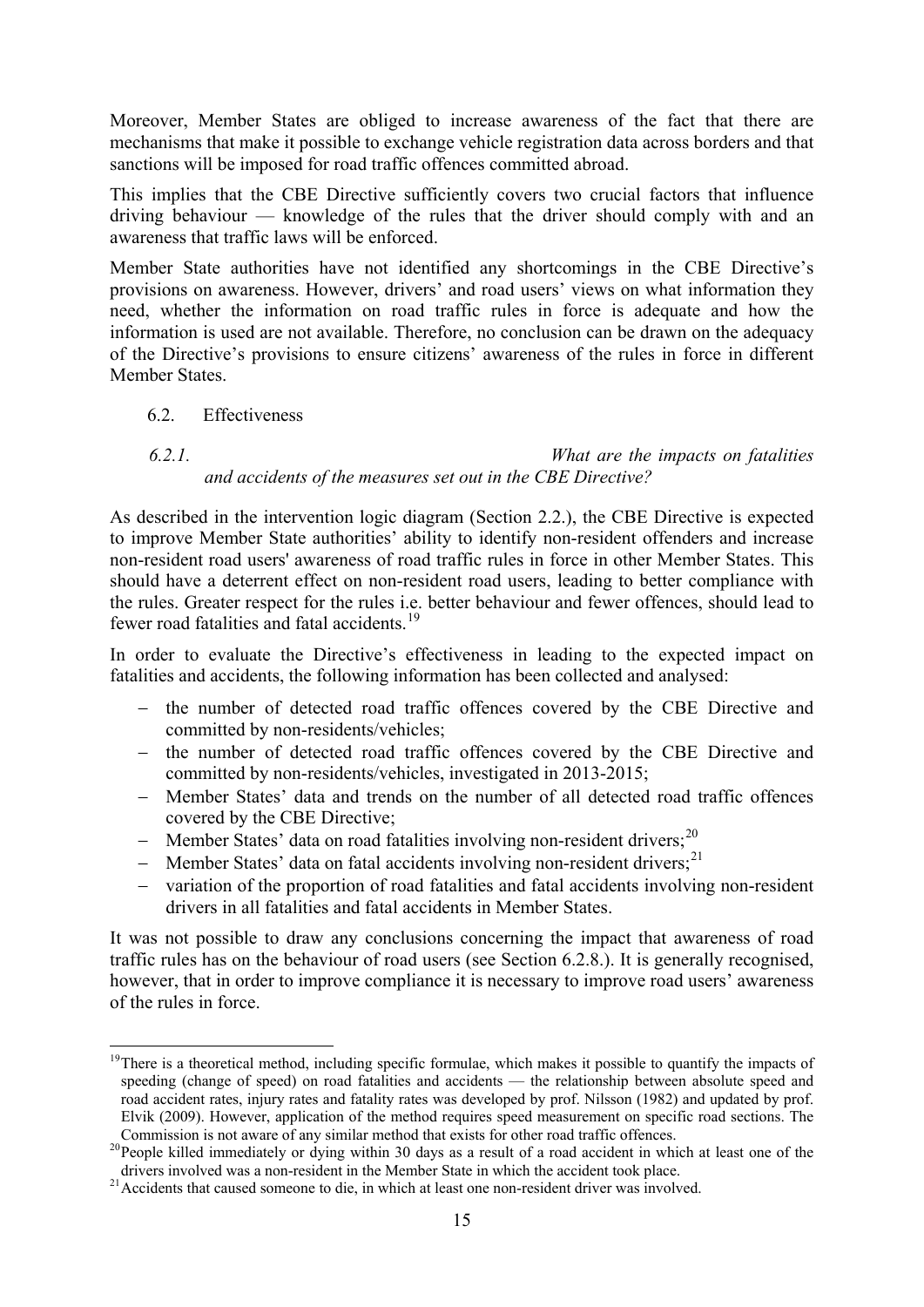It appears that the CBE Directive's impact on road safety is embedded strongly in the ability to improve the identification of non-resident offenders. However, as is shown in Table 3 (Section 5), the exchange of vehicle registration data through the electronic information system could be improved.

The evaluation has also identified issues that reduce the effectiveness of sanctions for road traffic offences: sanctions for approximately 50 % of offences could not be successfully enforced (see Section 6.2.7.). This is likely to have hindered the deterrent effect of the CBE Directive, which was expected to improve non-resident road users' compliance with road traffic rules.

The trends in road traffic offences in Member States reflect this situation. Data related to road traffic offences were provided by 13 Member States<sup>[22](#page-15-0)</sup> (see Table 2 in Section 5) and show that the number of detected offences committed by both residents and non-residents in 2013- 2014 did not decrease either in the Member States who implemented the Directive in 2014 or in those who did not. On the contrary, the number of detected offences committed by non-residents significantly increased (by approximately 60%) in France and Belgium.<sup>[23](#page-15-1)</sup> Furthermore, no significant decrease in the number of these offences was registered in 2014- 2015. The received data indicate that the proportion of detected offences committed by nonresidents decreased in France and Poland in 2014-2015; the opposite was seen in Hungary and the Netherlands, where this proportion increased. As this does not show a clear correlation between the CBE Directive and compliance, there is no reason to expect that a clear correlation can be established between the CBE Directive and road fatalities or fatal accidents.

The evaluation analysed the available data on road fatalities and fatal accidents. Trends in Member States who actively used the electronic information system in 2014 (Austria, Belgium, Bulgaria, Germany, France, Lithuania, Hungary, Poland<sup>[24](#page-15-2)</sup>) were compared to trends in Member States who did not. As most countries started implementing the Directive in 2014 and final 2015 data were not processed at the time of the evaluation, the analysis focused on changes between 2013 and 2014. Detailed results can be found in the evaluation study.<sup>[25](#page-15-3)</sup> The main finding was that it was impossible to find evidence of any correlation between the fact that some Member States started implementing the CBE Directive in 2014 and:

- 1) a decrease in the number of all road fatalities and fatal accidents in 2014 compared to 2013,
- 2) a decrease in the number of road fatalities and fatal accidents involving nonresidents, [26](#page-15-4)
- 3) a decrease in the proportion of road fatalities and fatal accidents involving nonresidents in the total number of fatalities and fatal accidents.

<span id="page-15-0"></span>**<sup>.</sup>** <sup>22</sup>Only Belgium, Estonia, France, Hungary, Latvia, the Netherlands, Poland and Slovakia provided information on the proportion of offences involving foreign registered vehicles in all road traffic offences, by type of

<span id="page-15-1"></span> $^{23}$ Paradoxically, this negative trend seems to be due to better enforcement. In 2013-2014, the number of automatic checking equipment installed in France increased by 2 %. Both Belgium and France started following road traffic offences very closely at that time, under strengthened bilateral cooperation; they detected

<span id="page-15-2"></span><sup>&</sup>lt;sup>24</sup>However, Bulgaria did not provide any data and Belgium provided its data too late for it to be fully reflected in

<span id="page-15-3"></span>the evaluation.<br><sup>25</sup> [http://ec.europa.eu/transport/facts-fundings/evaluations/annual\\_en.htm.](http://ec.europa.eu/transport/facts-fundings/evaluations/annual_en.htm)

<span id="page-15-4"></span><sup>&</sup>lt;sup>26</sup>Data on road fatalities involving non-resident drivers were provided by 19 Member States. 18 Member States provided data on fatal accidents involving non-resident drivers. The analysed period is 2011-2014, but not all Member States who provided data provided it for 2014.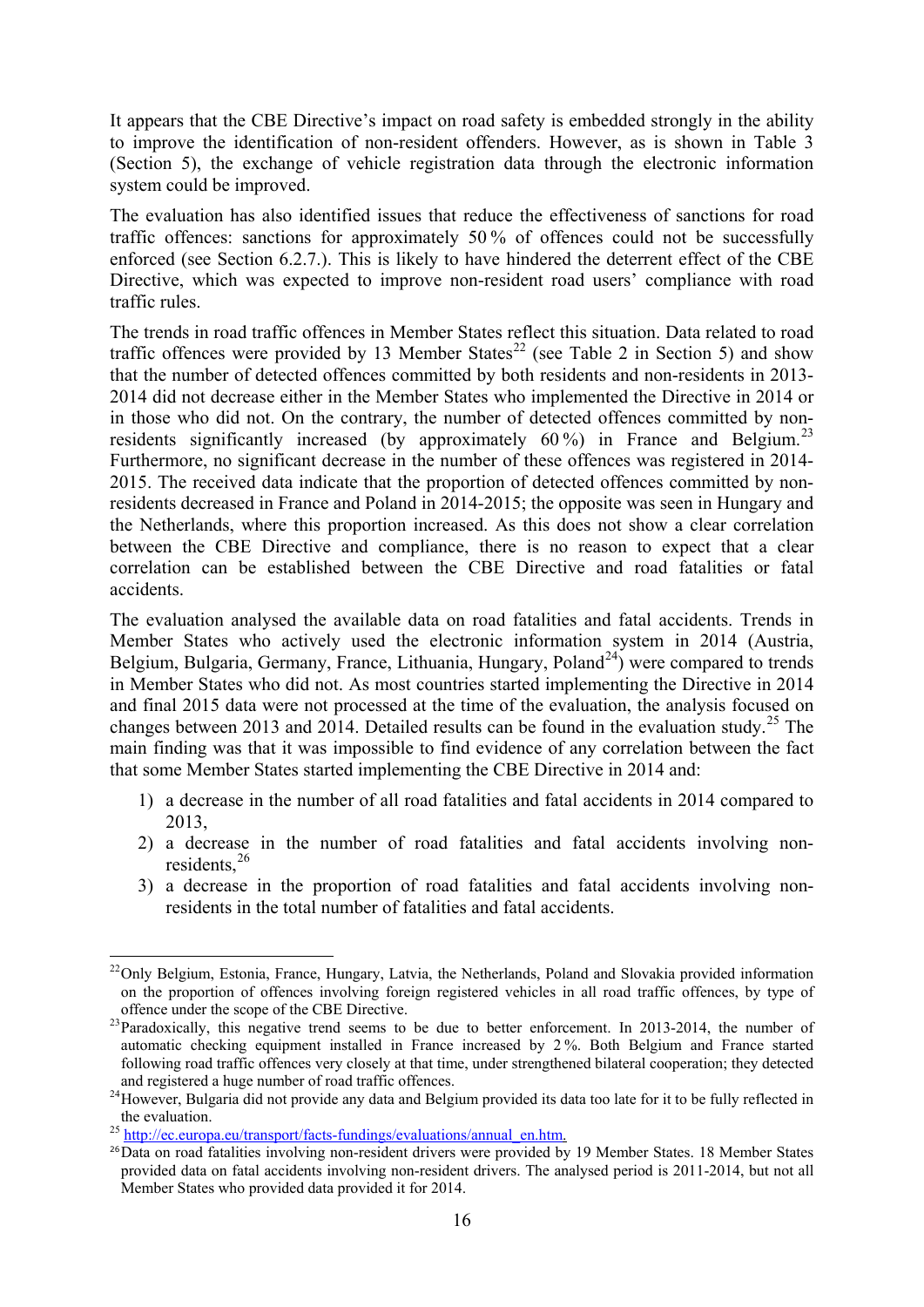In four Member States who actively implemented the Directive in 2014 (Austria, France, Hungary and Lithuania), the proportion of road fatalities and fatal accidents involving nonresidents in the total number of road fatalities and fatal accidents decreased on average by more than one percentage point in 2013-2014. In Germany and Poland, the proportion remained stable. The percentage decrease in the number of road fatalities and fatal accidents involving non-residents in 2013-2014 does not appear to be more significant than in 2012- 2013 and 2011-2012 (except in France).

In 2013-2014, heterogeneous trends were registered in the Member States who did not implement the CBE Directive in 2014. In some of these Member States (e.g. Slovakia and Slovenia), the proportion of road fatalities involving non-residents in all road fatalities increased, while in others it decreased (e.g. Luxembourg). The same applies to trends in the proportion of fatal accidents involving non-residents in all road fatal accidents, e.g. Sweden and Croatia registered a slightly increased proportion, while other Member States registered a slight decrease.

Moreover, since 2014, road safety statistics show that the total number of road fatalities in the EU has not been significantly reduced.

All of this suggests that the trends could be influenced by other factors which have impact on road safety and are not linked to the application of the CBE Directive.<sup>[27](#page-16-0)</sup> This makes it impossible to provide clear evidence about the Directive's positive impact on road fatalities and fatal accidents.

*6.2.2. Are there any non-targeted significant results and impacts of the measures set out in the CBE Directive?*

2 % of stakeholders claimed that the exchange of vehicle registration data under the CBE Directive generates impacts not related to road safety, e.g. it improves cooperation between Member States' police authorities in the fight against crime. However, there is no specific evidence to confirm that improved cooperation is the consequence of implementing the **Directive** 

*6.2.3. What are the main problems with the implementation of the CBE Directive in Member States?*

More than 90 % of Member State authorities identified the major issue to be the fact that too many Member States were not connected to the electronic information system and thus in practice did not make it possible for authorities in other Member States to search in their vehicle registers. The result of desk research and surveys indicates that only France and Belgium continuously investigated road traffic offences committed by non-residents since 2013, and used the system to do so. Member State authorities have not explained in detail the reasons behind delays in connecting to the system. However, some authorities have indicated that the situation is due to a lack of financial and human resources and the shift to other priorities, namely security issues (terrorism, refugees). Several authorities encountered technical problems in relation to the IT tools (national plug-in applications to the system).

<span id="page-16-0"></span> $\overline{a}$  $27$ For example, technical failures in vehicles, safety equipment of vehicles, road infrastructure, emergency response in case of crash, economic development and its impact on the volume of traffic, the weather and climate change, the increase of vulnerable users such as cyclists, enforcement practices as well as the number of automatic checking equipment, the use of communication tools, the behaviour of road users and the impact of other road safety related EU laws, as mentioned in the Interim Evaluation of the Policy Orientations on Road Safety 2011-2020.

[http://ec.europa.eu/transport/road\\_safety/events-archive/interim\\_eval\\_report\\_2011\\_2020\\_en.htm](http://ec.europa.eu/transport/road_safety/events-archive/interim_eval_report_2011_2020_en.htm)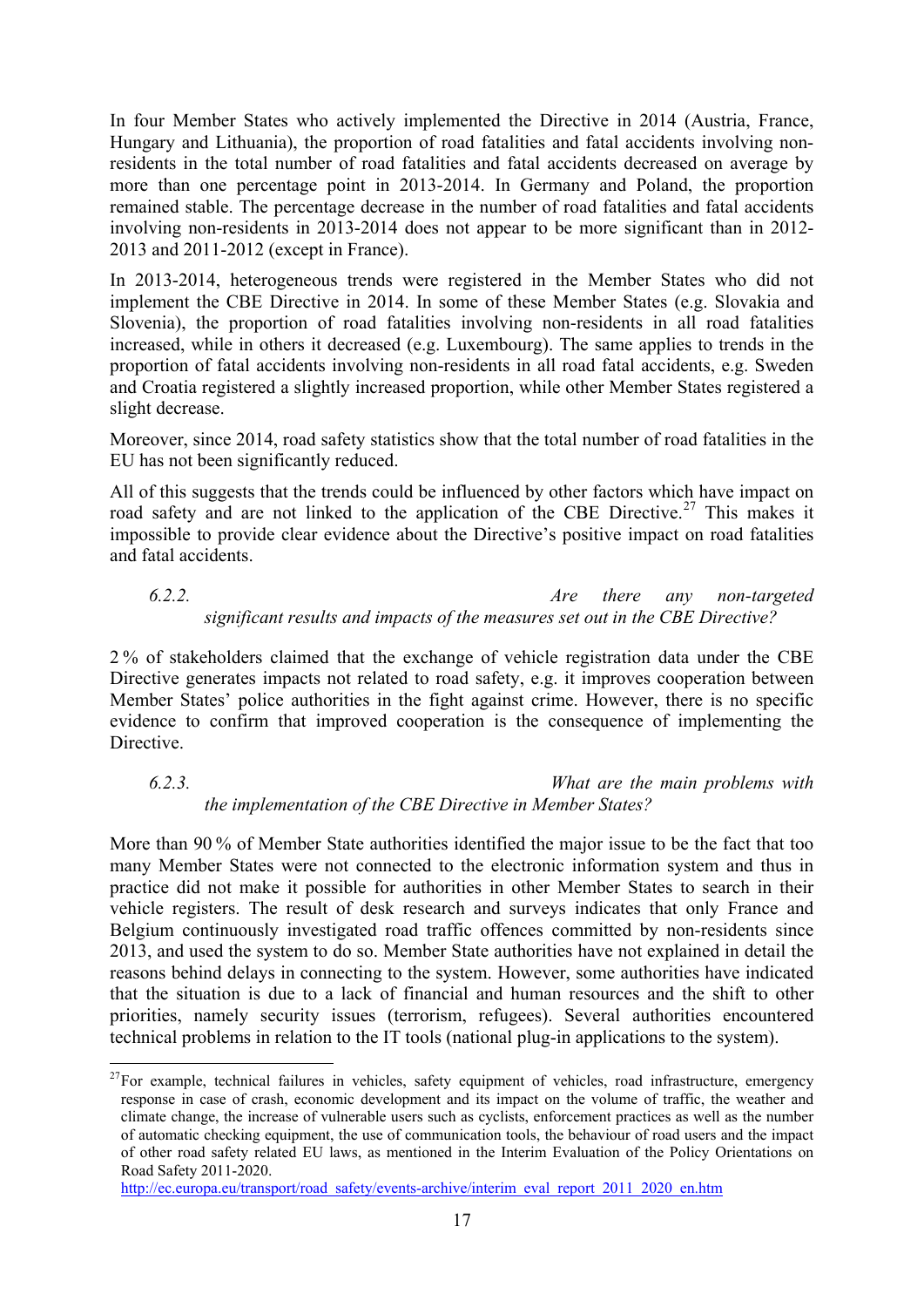One of the problems mentioned by the authorities relates to the implementation of the requirement to provide the information letter in the language of the vehicle's registration document, or in one of the official languages of the Member State of registration, to ensure the respect of fundamental rights. Annex II of the CBE Directive includes a non-obligatory template for the information letter, translated into all official EU languages. However, only the generic fields are translated and some information still needs to be added in the language of the vehicle's registration, e.g. a description of the committed road traffic offence. This leads to problems with the quality of the translation and translation costs.

However, translating the information letter should not be considered as a problem (see Section 6.4.2.) but as a necessity, in order to ensure that EU citizens' fundamental rights<sup>[28](#page-17-0)</sup> are respected.

## *6.2.4. Which factors have hindered the achievement of the general objectives of the CBE Directive?*

Member State authorities and experts dealing with road safety legal issues emphasised that one of the main obstacles to implementing the CBE Directive is the application of **different**  liability regimes (owner/holder liability or driver liability)<sup>[29](#page-17-1)</sup> for road traffic offences.

Under the owner/holder liability regime, the vehicle's owner/holder is liable for the road traffic offence and has to pay a fine, regardless of whether s/he was driving the vehicle with which the offence was committed or not. This means that the vehicle's owner/holder is held liable for road traffic offences committed with his/her vehicle and detected by enforcement authorities in accordance with national rules.

The driver liability regime means that the vehicle's driver is liable for road traffic offences. Enforcement authorities usually send a notification to the vehicle's owner/holder with a request to identify the driver. If the owner/holder does not identify the driver, they are required to pay the fine. From a legal point of view, the fine then imposed by the authorities is for failure to respond to an information request and not for the road traffic offence, since there is no evidence that the vehicle's owner/holder was driving and committed the road traffic offence.

Germany, Sweden and Finland have a so-called 'strict driver liability' regime. Under this regime, there is generally no presumption that the vehicle's owner/holder is responsible for the road traffic offence. Therefore, enforcement authorities are obliged to provide evidence that the presumed offender was driving the vehicle with which the offence was committed. Identifying the driver is, therefore, a precondition for issuing a fine. The enforcement authorities cannot even require the vehicle's owner/holder to identify the driver because this would contradict the privilege against self-incrimination<sup>[30](#page-17-2)</sup> laid down by national legislation; they must provide the presumed offender with clear and exhaustive evidence for them committing the road traffic offence. The 'strict driver liability' regime strongly protects citizens' fundamental or constitutional rights (with an extra-territorial effect), but creates

 $\overline{a}$ 

<span id="page-17-0"></span> $28$ The CBE Directive upholds the fundamental rights and principles recognised by the Charter of Fundamental Rights of the EU, as set out in Recital 25 of the Directive. Nevertheless, the Charter only applies when Member States are acting in the scope of EU law in line with the principle of conferred powers where the EU acts only within the limits of the competences conferred upon it by the Member States in the Treaties. This means that the Charter does not apply to road traffic offences which are not covered by the CBE Directive due

<span id="page-17-2"></span>

<span id="page-17-1"></span><sup>&</sup>lt;sup>29</sup>Sometimes referred to as *'objective or subjective liability/responsibility'*<br><sup>30</sup>The privilege against self-incrimination forbids a government from compelling any person to give testimonial evidence that would likely incriminate them in a subsequent criminal case.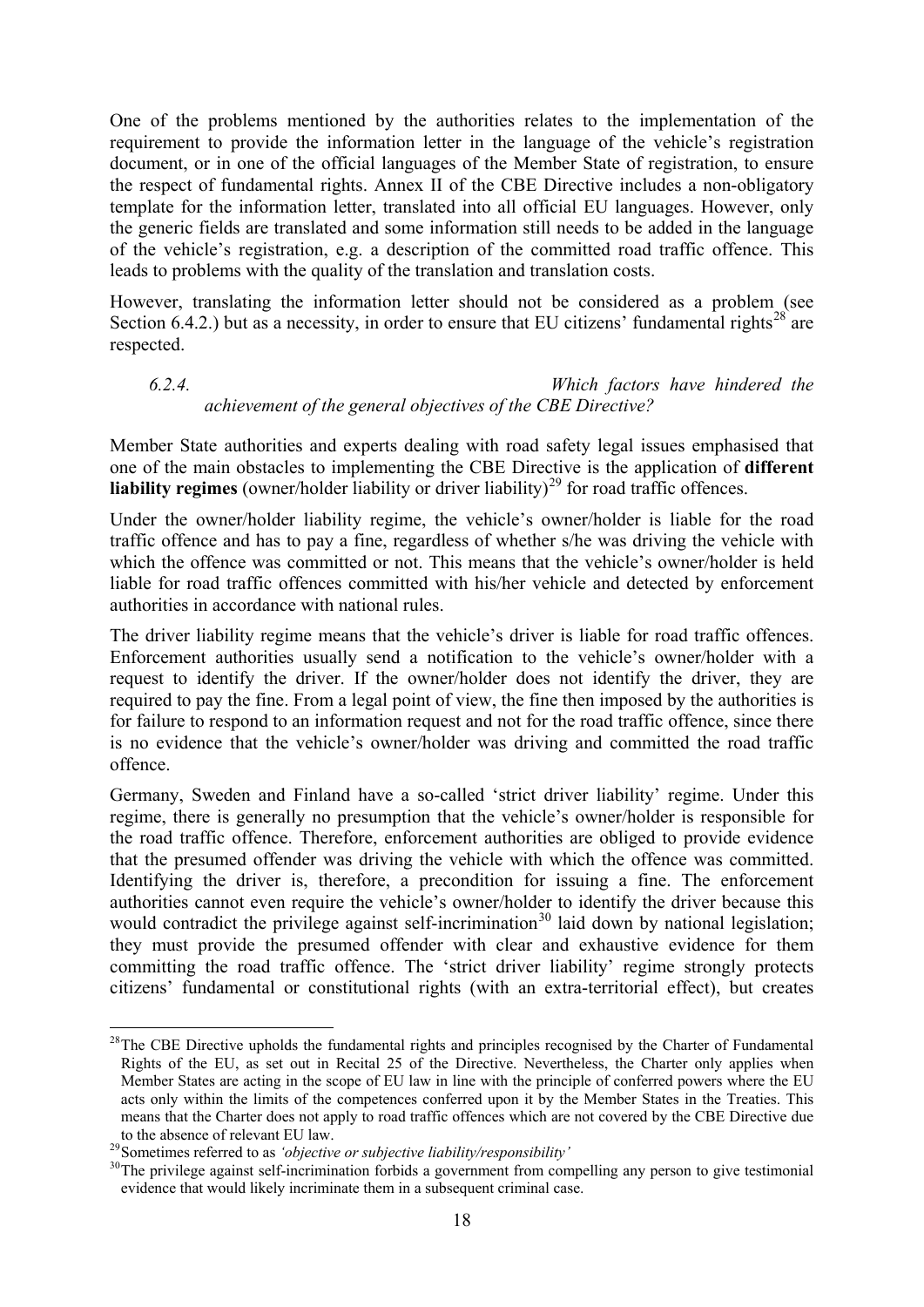serious obstacles to the efficient cross-border enforcement of sanctions for road traffic offences detected automatically without photographing the driver.

Nevertheless, the application of different liability regimes cannot be regarded as an obstacle to implementing the CBE Directive, as the Directive only aims to identify the vehicle owner/holder and makes it obligatory to provide vehicle registration data upon request (incoming searches). The Directive makes it possible to access the vehicle registration data of other Member States while not requiring Member States to investigate road traffic offences or impose fines on non-resident offenders. However, some stakeholders emphasised that Member State authorities' mutual assistance and cooperation in investigating offences committed by non-residents (e.g. delivering documents to the presumed offenders if the vehicle registration data are not accurate or providing additional information to support evidence on the committed road traffic offence) needs to be improved to ensure the achievement of the Directive's general objectives, in particular the consistent enforcement of sanctions. This is particularly relevant for Member States with different liability regimes, to ensure the equal treatment of resident and non-resident drivers.

The **level of using automatic checking equipment** may also hinder the implementation of the CBE Directive to the extent that many Member States do not automatically detect significant numbers of offences<sup>[31](#page-18-0)</sup> covered by the CBE Directive as they do not have enough equipment in operation for the length of their roads.<sup>[32](#page-18-1)</sup> Consequently, the mechanism put in place by the Directive cannot be efficiently used. However, it appears that in the Member States who provided information on speed cameras (see Table 4 below), other factors also play a role in using the equipment, e.g. the number of non-resident users on the road network. Moreover, the lack of automatic equipment can be offset by a higher number of manually operated equipment which can also be used when the vehicle does not need to be stopped for the offence to be detected or cannot be stopped because of various reasons (e.g. dense traffic).

|                                   | 2015                                                    |                               |                                                           |                                                  |                                         |                                                               |                                                                                                             |  |  |
|-----------------------------------|---------------------------------------------------------|-------------------------------|-----------------------------------------------------------|--------------------------------------------------|-----------------------------------------|---------------------------------------------------------------|-------------------------------------------------------------------------------------------------------------|--|--|
|                                   | <b>Number</b><br>of<br>$\text{mobile}^{(1)}$<br>cameras | Number of<br>fixed<br>cameras | <b>Number</b><br>of time-<br>over-<br>distance<br>cameras | <b>Number</b><br>of<br>$d$ ummy $(2)$<br>cameras | <b>Total</b><br>number<br>of<br>cameras | Number of<br>fixed<br>cameras<br>per 10 000<br>km of<br>roads | <b>Number</b><br>of<br>detected<br>speeding<br>offences <sup>(3)</sup><br>committed<br>by non-<br>residents |  |  |
| AT <sup>(4)</sup>                 | 84                                                      | 145                           | 10                                                        | 500                                              | 739                                     | 41                                                            | 650 909                                                                                                     |  |  |
| BE                                | 461                                                     | 1560                          | 226                                                       | 3314                                             | 5561                                    | 955                                                           | n/a                                                                                                         |  |  |
| $\overline{\mathbf{C}\mathbf{Y}}$ | $\theta$                                                | $\overline{2}$                | $\mathbf{0}$                                              | $\mathbf{0}$                                     | $\overline{2}$                          | $\overline{4}$                                                | n/a                                                                                                         |  |  |
| DK                                | 100                                                     | $\theta$                      | $\theta$                                                  | $\boldsymbol{0}$                                 | 100                                     | $\theta$                                                      | n/a                                                                                                         |  |  |
| EE                                | $\theta$                                                | 40                            | n/a                                                       | n/a                                              | 40                                      | 24                                                            | n/a                                                                                                         |  |  |
| ES                                | 391                                                     | 484                           | 30                                                        | 46                                               | 951                                     | 29                                                            | n/a                                                                                                         |  |  |
| FI                                | 22                                                      | 100                           | $\theta$                                                  | 800                                              | 922                                     | 37                                                            | n/a                                                                                                         |  |  |

Table 4: Use of speed cameras

**.** 

<span id="page-18-0"></span><sup>&</sup>lt;sup>31</sup>SafetyNet (2009) Speed Enforcement: *'The best estimate is that automatic camera enforcement results in a crash reduction from 15 to 20 %'* quoting Elvik, R.& Vaa, T. (2004) The Handbook of Road Safety Measures. NY, Amsterdam, Elsevier Science. See also Speed Cameras as a Tool to Reduce Road Fatalities prepared by Misty A. Boos, May 2009<br>http://ec.europa.eu/transport/road\_safety/specialist/knowledge/pdf/speed\_enforcement.pdf

<span id="page-18-1"></span><sup>&</sup>lt;sup>32</sup>Motorways, main/national roads and secondary/regional roads, Statistical pocketbook 2015, Transport, European Commission [\(http://ec.europa.eu/transport/facts-fundings/statistics/doc/2015/pocketbook2015.pdf\)](http://ec.europa.eu/transport/facts-fundings/statistics/doc/2015/pocketbook2015.pdf)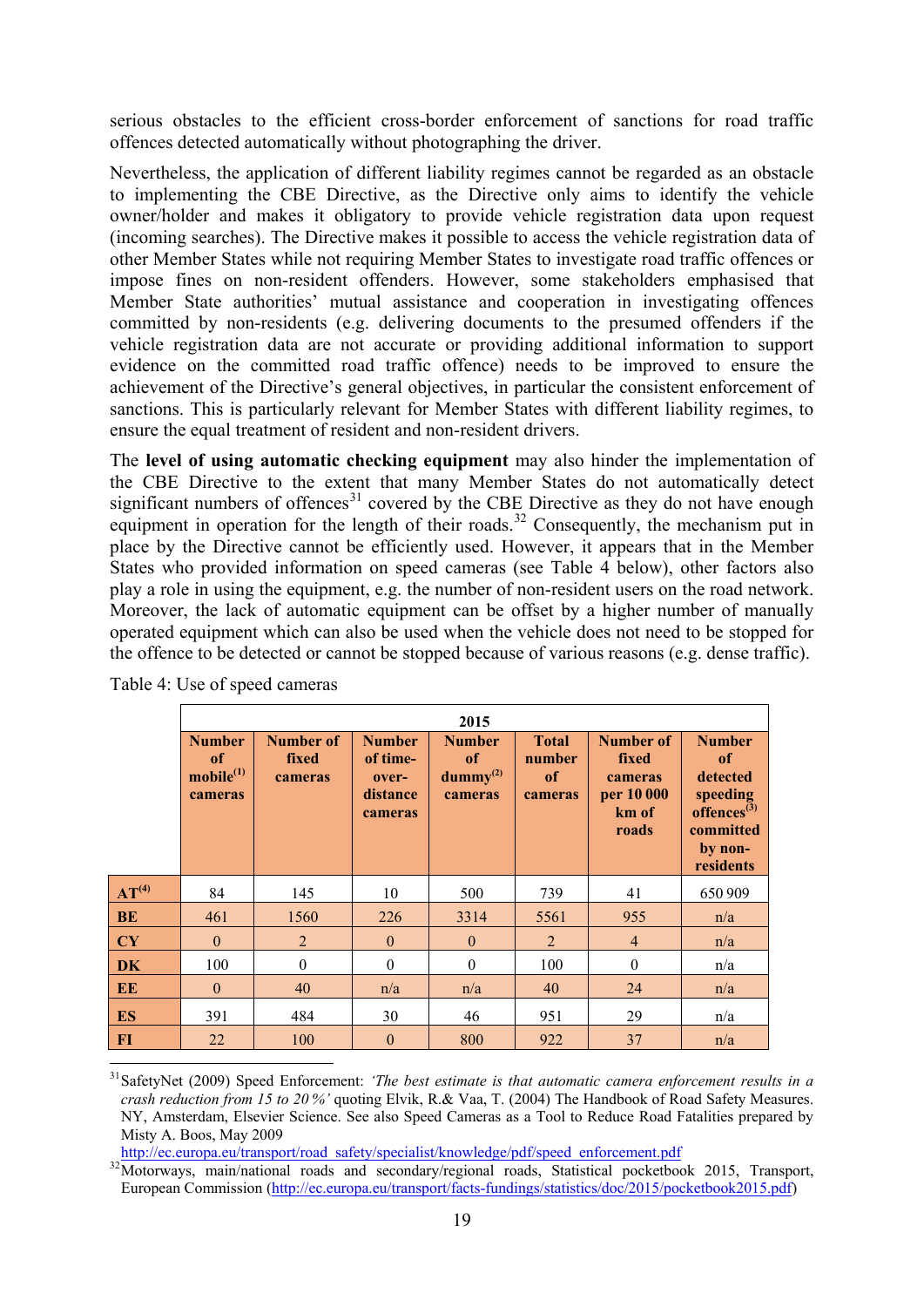| <b>FR</b>             | 787            | 2180         | 100              | 886              | 3953 | 54           | 2562964      |
|-----------------------|----------------|--------------|------------------|------------------|------|--------------|--------------|
| <b>HR</b>             | 317            | 21           | $\boldsymbol{0}$ | 39               | 377  | 11           | n/a          |
| $H\overline{U^{(5)}}$ | 160            | 8            | $\boldsymbol{0}$ | 10               | 78   | 3            | 52 299       |
| $\mathbf{I}$ <b>E</b> | 497            | $\mathbf{0}$ | $\mathbf{0}$     | $\mathbf{0}$     | 497  | $\mathbf{0}$ | n/a          |
| $\Pi^{(6)}$           | 193            | 81           | 379              | 103              | 756  | 4            | n/a          |
| $\mathbf{L}$          | $\overline{4}$ | 16           | $\boldsymbol{0}$ | $\mathbf{0}$     | 20   | 22           | n/a          |
| $LT^{(7)}$            | 13             | 139          | $\mathbf{0}$     | n/a              | 152  | 65           | 19 04 0      |
| NL                    | 186            | 642          | 24               | $\boldsymbol{0}$ | 852  | 495          | 595 630      |
| <b>PL</b>             | 1912           | 400          | 29               | $\mathbf{0}$     | 2341 | 23           | 73 450       |
| <b>RO</b>             | 596            | $\mathbf{0}$ | $\mathbf{0}$     | 10               | 606  | $\mathbf{0}$ | $\mathbf{0}$ |
| <b>SE</b>             | 15             | 1300         | $\mathbf{0}$     | $\mathbf{0}$     | 1315 | 131          | n/a          |
| <b>SI</b>             | 184            | 16           | $\boldsymbol{0}$ | 8                | 208  | 24           | n/a          |

Note: in speed-over-distance systems there might be more than one camera in operation

(1) Manual and autonomous mobile equipment

(2) This can cover 'pedagogical' cameras which are used for displaying the vehicle speed but are not used for enforcement

(3) Speeding offences detected by cameras automatically/without stopping the vehicle

(4) Number of detected speeding offences committed by non-residents after June 2015

 $(5)$  365 automatic cameras to be installed at 134 locations in 2016. The number of detected offences covers the offences registered <u>after</u> the searches via EUCARIS. There were many cases cancelled after the search (no established evidence) — the number of initially detected offences is estimated at 80 000.

 $^{(6)}$  Cameras operated by national police and 'carabinieri' only. Data on the number of cameras operated by the local police operating in cities are not available.

 $(7)$  The number of detected offences covers all offences detected automatically

Source: PIN Flash Report 31, ETSC, June 2016

(http://etsc.eu/how-traffic-law-enforcement-can-contribute-to-safer-roads-pin-flash-31/) Grimaldi, Evaluation study on the application of Directive 2011/82/EU, 2016 Member States' comprehensive 2016 reports (Article 6 of the CBE Directive) European Commission, High Level Group for Road Safety (information collected in 2016)

A few Member State authorities also pointed out that some checking equipment does not recognise the vehicle country sign $33$  on the number plate or other plate characteristics. This means that searches can be carried out in the wrong Member State. However, there is no precise information available on the scale of this problem.

According to the external evaluation study, few stakeholders (4 out of 43) suggested a need for harmonization of road traffic rules in order to ensure an effective cross–border enforcement of road traffic rules. However, the analysis concludes that the harmonization of road traffic rules is neither a pre-condition for an effective functioning of cross-border enforcement of road traffic rules nor necessary to improve the effectiveness of the CBE **Directive** 

 $\overline{a}$ 

*6.2.5. To what extent does EUCARIS contribute to the effective implementation of the CBE Directive, including equal treatment of resident and non-resident offenders?*

The exchange of vehicle registration data under the CBE Directive is based on the electronic information system EUCARIS which contributes significantly to the effective cross-border enforcement of road traffic rules, although outgoing searches are not always successful.

<span id="page-19-0"></span> $33$ The distinguishing registration sign of a Member State as set out in Council Regulation (EC) No 2411/98 of 3 November 1998 on the recognition in intra-Community traffic of the distinguishing sign of the Member State in which motor vehicles and their trailers are registered.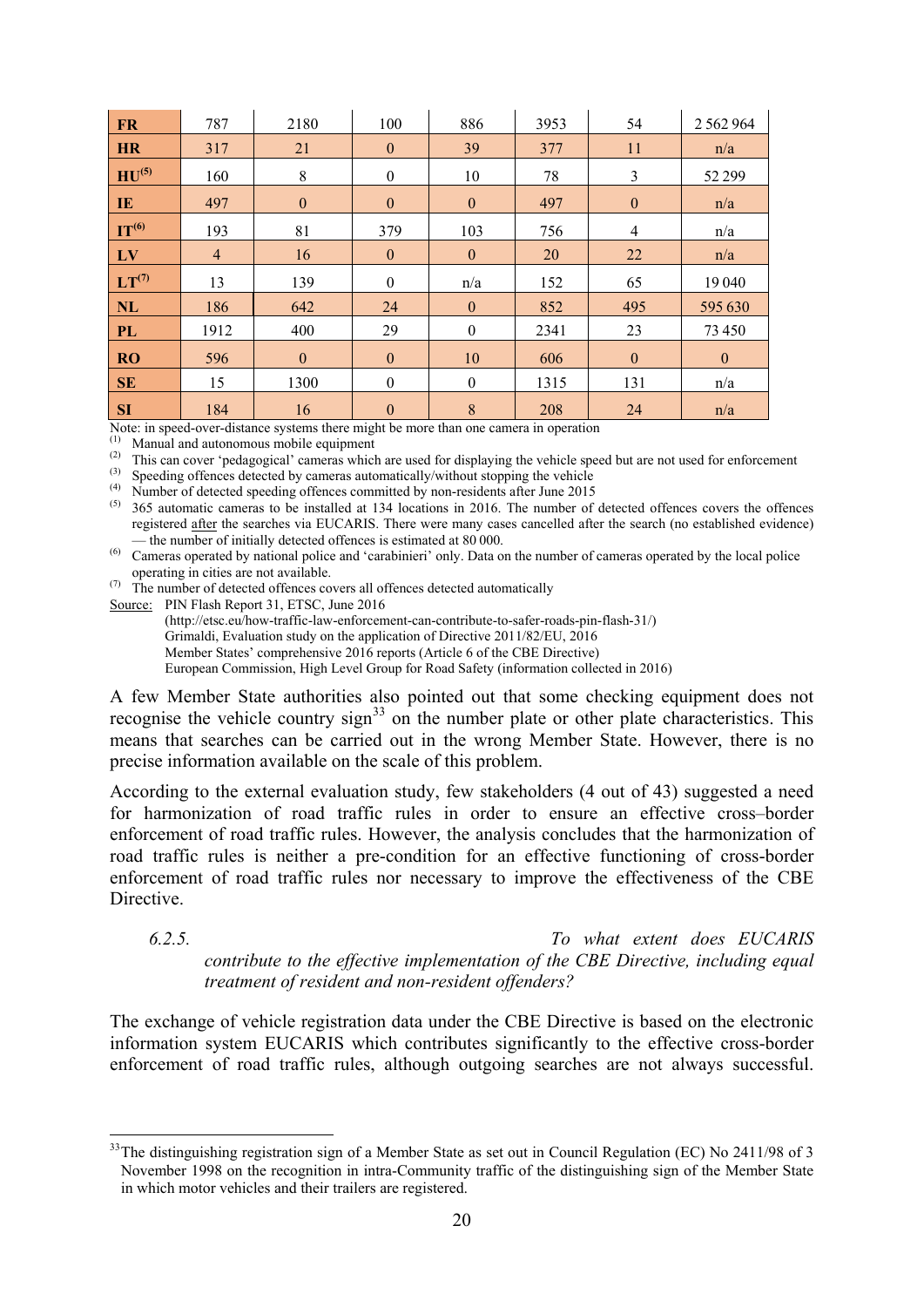Concerning the total number of failed searches<sup>[34](#page-20-0)</sup> performed by Belgium, France, Croatia, Hungary, the Netherlands and Poland (the Member States that provided information by the end of the evaluation in February 2016 — see Table 5 below), out of the total number of outgoing searches performed in 2013-2015, 7.43 % resulted in a failure (not necessarily linked to the functioning of EUCARIS). This percentage is considered to be rather low.

|           |                                                      | 2013                                   |                            |                                                      | 2014                                   |                              | $120\overline{15}$                                   |                                        |                              |  |
|-----------|------------------------------------------------------|----------------------------------------|----------------------------|------------------------------------------------------|----------------------------------------|------------------------------|------------------------------------------------------|----------------------------------------|------------------------------|--|
|           | <b>Total</b><br>number<br>of<br>outgoing<br>searches | <b>Number</b><br>of failed<br>searches | % of<br>failed<br>searches | <b>Total</b><br>number<br>of<br>outgoing<br>searches | <b>Number</b><br>of failed<br>searches | $%$ of<br>failed<br>searches | <b>Total</b><br>number<br>of<br>outgoing<br>searches | <b>Number</b><br>of failed<br>searches | $%$ of<br>failed<br>searches |  |
| <b>BE</b> | 57                                                   | $\overline{2}$                         | $4\%$                      | 168 562                                              | 2 7 7 6                                | $2\%$                        | 144 834                                              | 1 2 0 7                                | $1\%$                        |  |
| <b>FR</b> | 542 542                                              | 9 5 2 0                                | 2%                         | 1 406 263                                            | 66 351                                 | $5\%$                        | 1 3 8 4 6 9 0                                        | 50 021                                 | 4%                           |  |
| <b>HR</b> | $\overline{\phantom{a}}$                             | $\overline{\phantom{a}}$               | ۰                          | $\overline{\phantom{0}}$                             | $\overline{\phantom{a}}$               | ۰                            | 1396                                                 | 951                                    | 68 %                         |  |
| HU        | $\overline{\phantom{a}}$                             | $\overline{\phantom{a}}$               | $\overline{\phantom{a}}$   | 13 640                                               | 10 24 6                                | 75 %                         | $133\,655^{(1)}$                                     | 47335                                  | 35%                          |  |
| <b>NL</b> | $\overline{\phantom{a}}$                             | $\overline{\phantom{a}}$               | $\overline{\phantom{a}}$   | $\overline{\phantom{0}}$                             | $\overline{\phantom{a}}$               | ۰                            | 575 607                                              | 132 390                                | 23%                          |  |
| <b>PL</b> | $\overline{\phantom{a}}$                             | ٠                                      | $\overline{\phantom{a}}$   | 13 2 8 6                                             | 2533                                   | 19%                          | 34 5 46                                              | 4813                                   | 14%                          |  |

Table 5: Outgoing searches in EUCARIS

**.** 

(1) This number includes searches in cases of non-payment of a financial penalty where the vehicle's registration number is checked again via EUCARIS

Source: Grimaldi, Evaluation study on the application of Directive 2011/82/EU, 2016

It should be noted that EUCARIS ensures the secure and confidential exchange of vehicle registration data, due to its compliance with the security provisions of Article 4 and with the data protection provisions of Article 7 of the CBE Directive.

According to the results of the satisfaction survey, EUCARIS users (Member State authorities) are strongly satisfied with the system. They do not want to replace EUCARIS with another system and they recommend it in their Member States not only for the exchange of vehicle registration data, but also for other purposes. According to Member States' feedback, EUCARIS saves time (there is no quantitative information available on this) and provides what they need. The system's reporting functionality facilitates Member States' compliance with their obligations under Article 6 of the CBE Directive and contributes to the equal treatment of EU citizens.

It should be noted that, before EUCARIS was implemented, Member States investigated road traffic offences committed by non-resident offenders only occasionally, based on mutual agreements where the exchange of information was usually paper-based (see Section 6.5.2.). Therefore, resident and non-resident offenders could not be considered as being equally treated. The automated on-line exchange of vehicle registration data through EUCARIS providing the necessary information practically immediately has had a positive impact on the cross-border enforcement of sanctions: the number of investigated road traffic offences committed by non-residents (outgoing searches) increased by approximately four times between 2013<sup>[35](#page-20-1)</sup> and 2015, even though only a few Member States actively implemented the CBE Directive during that time.

<span id="page-20-0"></span> $34\text{A}$  'failed search' is one that cannot access the required data in the consulted database(s), preventing a Member

<span id="page-20-1"></span>State from identifying a non-resident offender.<br><sup>35</sup>It is estimated that, before 2013, there may have been approximately 600 000 road traffic offences investigated in the EU each year, under bilateral and multilateral agreements. Complete information is not available,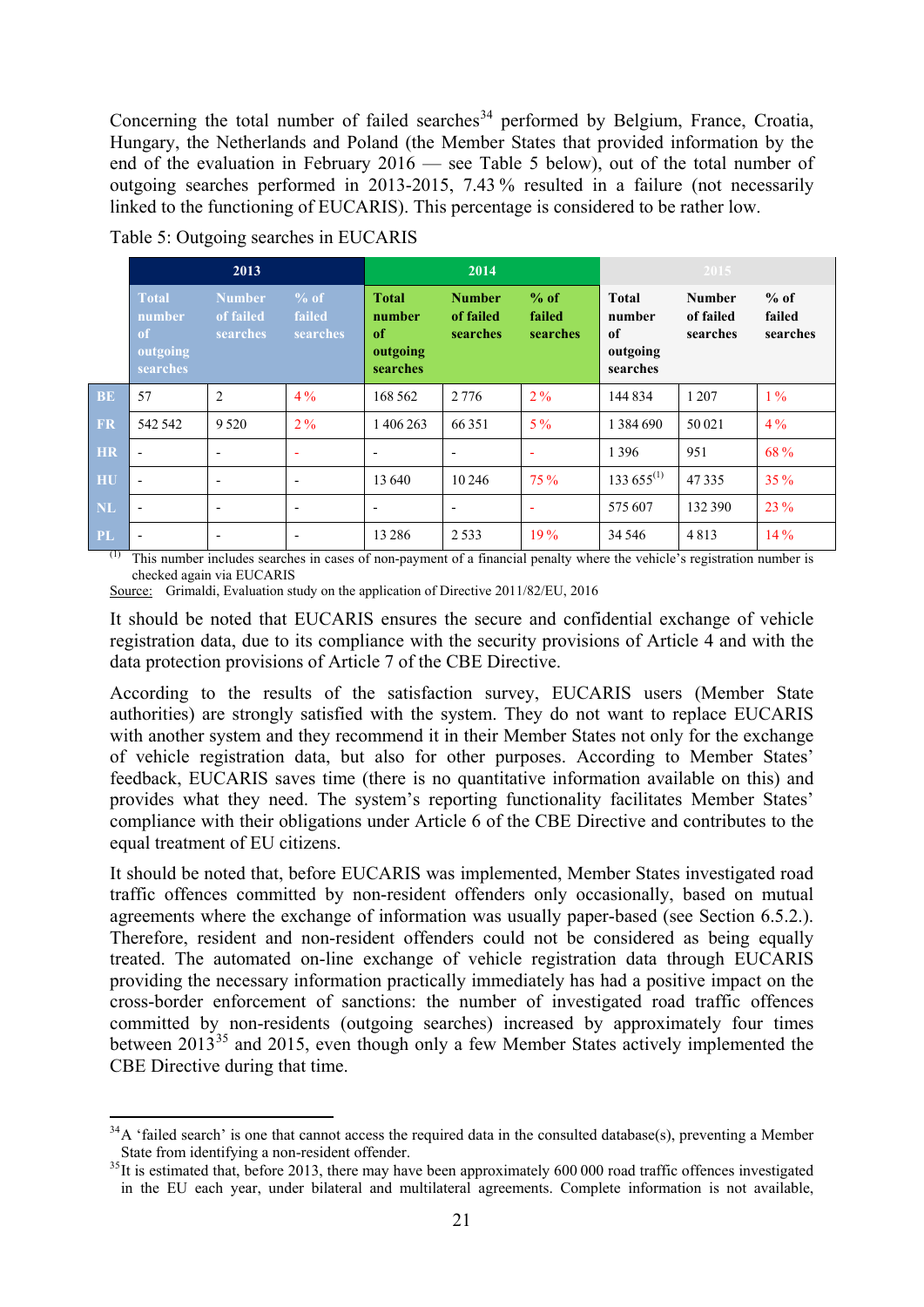*6.2.6. To what extent could the development of comparable methods, practices and minimum standards for automatic checking equipment improve the impacts achieved by the implementation of the CBE Directive?*

Member States have different ways of automatically detecting speeding offences (practically, there are no different automatic detection methods for other road traffic offences). In some Member States, it is possible to detect speeding offences by measuring not only instant speed but also the average speed on a section of road. In other Member States, legal and practical obstacles make the use of section control devices problematic. Stakeholders identified the cost of using section control devices as a major obstacle to their deployment. This is particularly relevant for Member States who apply the driver liability legal regime, as there a section control device would need to take a photo of the vehicle's number plate and the driver twice: once when the vehicle enters the relevant section of road and once when it exits. As long as there is no evidence of any significant impact on road safety or the cross-border enforcement of sanctions, harmonising detection methods at this stage would be seen as non-justified interference in Member States' enforcement policy choices.

It is generally recognised that the exchange and application of best enforcement practices, including the deployment<sup>[36](#page-21-0)</sup> and operation of automatic checking equipment (see Section 6.2.4.) can have a positive impact on road safety.

The evaluation did not identify any cross-border cases where the evidence produced by automatic checking equipment was refused or not recognised because the equipment was unreliable. However, as the implementation of the CBE Directive continues, the possibility of this happening may increase. If it does, harmonised EU-level standards, type approval procedures and periodic checks of automatic checking equipment (e.g. calibration of equipment)<sup>[37](#page-21-1)</sup> could increase the reliability of the equipment.

**.** 

*6.2.7. To what extent could the follow-up procedures between competent authorities of the Member States for the transmission of the final decision to impose a financial penalty as well as the recognition and enforcement of the final decision improve the impacts achieved by the implementation of the CBE Directive?*

The information received from some Member States, presented in Table 6 below, indicates that approximately 50 % of financial penalties for investigated road traffic offences

however. This means that the CBE Directive may have more than doubled the number of investigated road traffic offences by 2014.<br><sup>36</sup>There may be specific principles linked to deployment practices e.g. the requirement that the checking

<span id="page-21-0"></span>equipment needs to be signposted to drivers, as stated by Italian courts (Corte di Cassazione (Supreme Court), Order number 680 of 13 January 2011.

<span id="page-21-1"></span> $37$ There are court rulings in Italy requiring that the checking equipment used to detect offences is tested at least once a year (e.g. decision of the '*Corte Costituzionale*' of 18 June 2015 no. 186). In Spain, the Administrative Court of Madrid established that a fine is not valid if it is not accompanied by a document proving the reliability of the detecting equipment and its compliance with relevant Spanish rules (Juzgado de lo Contencioso-Administrativo no. 23 de Madrid — February 2013). In the UK, the Brighton Magistrates Court stated in December 2008 that the evidence behind a speeding ticket was not reliable because the camera was not functioning under the conditions set by the 1988 Road Traffic Offenders Act, section 20(4), in particular, that the device had not been approved by the Secretary of State. While some Member States (e.g. UK, Germany and Poland) apply detailed rules concerning technical parameters and use of speed cameras, in other Member States (e.g. Italy) it was impossible to find such rules.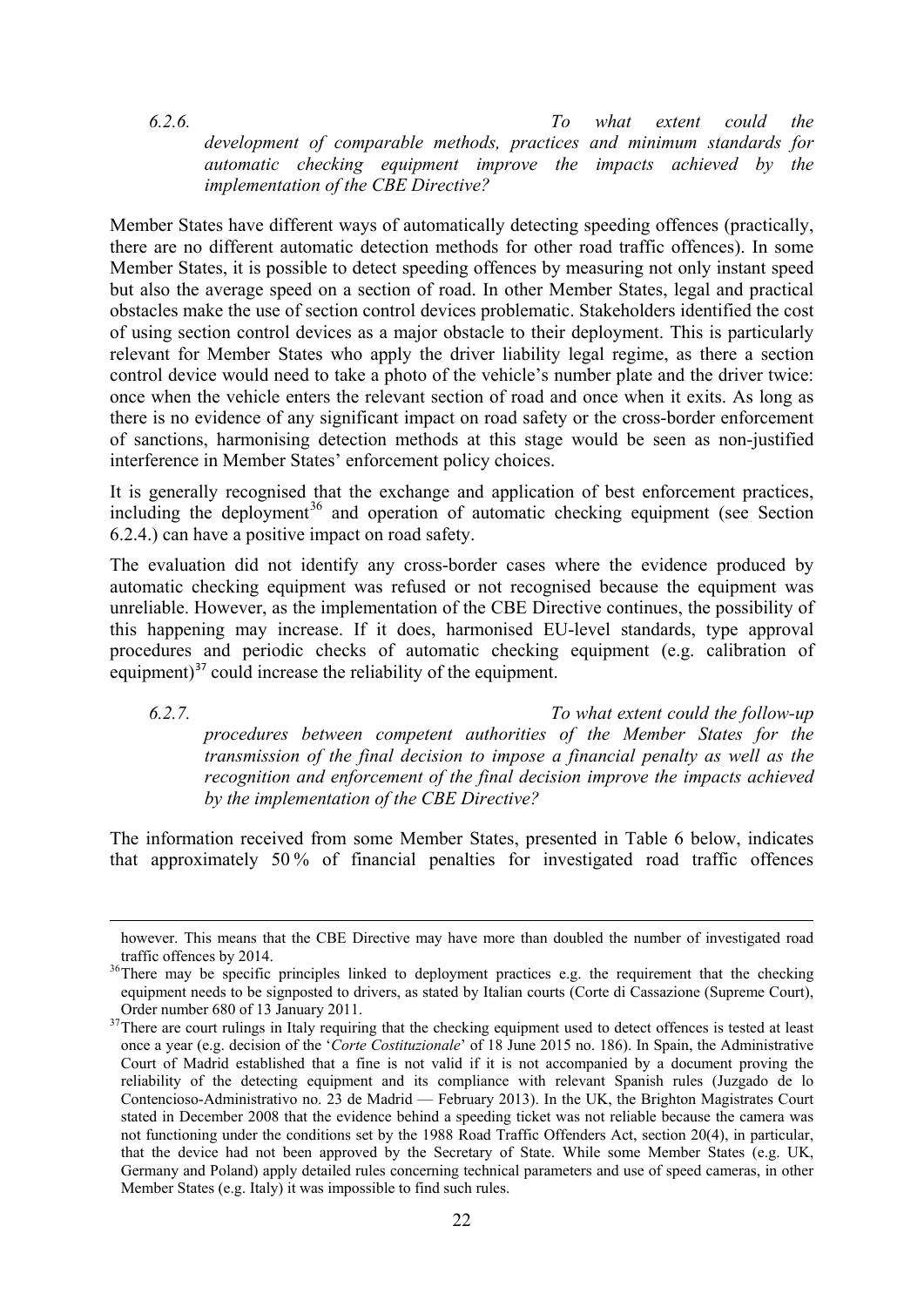committed by non-residents are paid voluntarily after the information letter is received. It appears that currently the remaining offences are not successfully enforced due to:

- Member States' lack of mutual assistance and cooperation in investigating road traffic offences as described in Section 6.2.4; or
- decisions issued by Member States in cases of non-payment of a financial penalty for these offences often do not fall under Council Framework Decision 2005/214/JHA.

|    | Rate                                                                                                          |
|----|---------------------------------------------------------------------------------------------------------------|
| BE | 54 %                                                                                                          |
| ES | $50\%$                                                                                                        |
| FR | After the 1 <sup>st</sup> notification: from 65 % to 75 %;<br>After the $2nd$ notification: from 25 % to 30 % |
| LT | $>50\%$                                                                                                       |
| HU | About 35 %-36 %                                                                                               |
| NL | 70-80 % for offenders residing in Germany, France and Belgium                                                 |

Table 6: Payment rate for offences covered by the CBE Directive (2015)

Source: Grimaldi, Evaluation study on the application of Directive 2011/82/EU (2016)

Moreover, the number of mutually recognised decisions that fall under the Framework Decision and relate to financial penalties for road traffic offences is very low. The proportion of successfully enforced financial penalties in all financial penalties which are not paid voluntarily varies from 0 to 1 %.<sup>[38](#page-22-0)</sup> Only Germany (the Federal Ministry of Justice) provided detailed information on incoming and outgoing requests to recognise decisions related to financial penalties for road traffic offences (e.g. in 2011-2014, Germany issued 15 843 decisions related to road traffic offences committed by non-residents of which 43 % was not executed). The UK (Department for Transport) provided data in aggregate form covering all offences under the scope of the Framework Decision. For other Member States, namely Croatia, Hungary, Belgium, Spain, Czech Republic, Cyprus, Estonia, Latvia, Lithuania, Luxembourg, Poland, Portugal, Sweden, Slovenia, Denmark, Ireland, Italy and Greece, they either do not apply the Framework Decision to road traffic offences, their cases do not fall under the Framework Decision, or the number of requests is negligible (several hundred).

The above suggests that the low level of applying Council Framework Decision 2005/214/JHA to road traffic offences negatively affects the CBE Directive's impact on the cross-border enforcement of sanctions for road traffic offences. This is confirmed by Member State authorities, who consider the current procedures related to the non-payment of financial penalties for road traffic offences as inadequate in the cross-border context. It appears that the procedures are not tailored to the current situation where millions of financial penalties for detected road traffic offences have to be enforced and therefore do not adequately complement the exchange of information under the CBE Directive. The Directive's positive impact on road safety through the deterrent effect of sanctions for detected road traffic offences is not yet visible and even if achieved might not be sustainable if the sanctions are not enforced.

**.** 

<span id="page-22-0"></span><sup>38</sup>If 100 % of detected offences were investigated, there could be approximately **5 million** road traffic offences committed by non-residents per year, for which financial penalties are not paid voluntarily. It should be noted that there is no information on the number of financial penalties for road traffic offences which cannot be enforced due to the lack of mutual assistance and cooperation between Member States.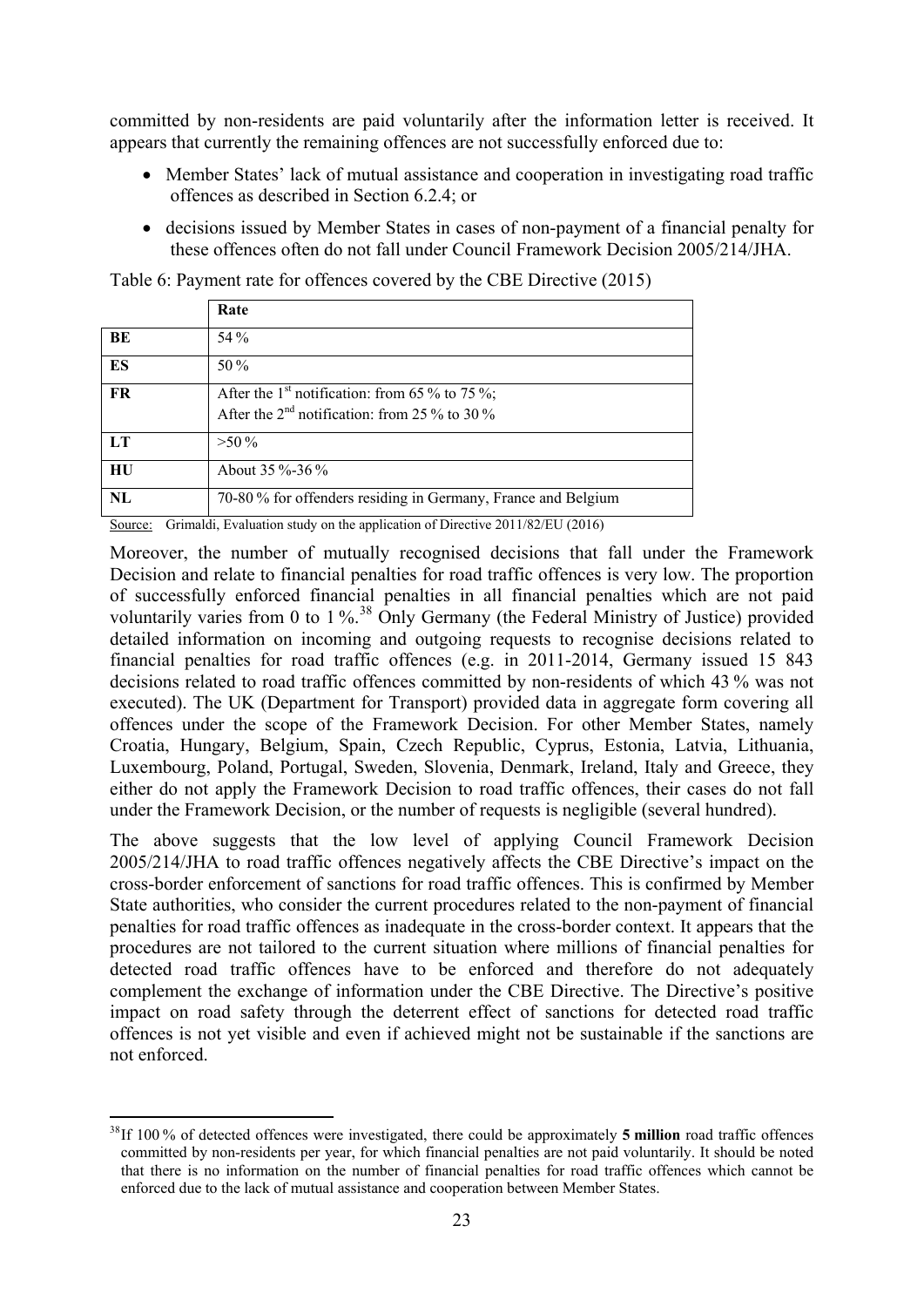Council Framework Decision 2005/214/JHA is a mutual recognition instrument intended to cover all types of criminal offences. It is not meant to deal with mass road traffic offences which are usually (minor) administrative delicts. The Commission published an evaluation report concerning the Framework Decision in 2008<sup>[39](#page-23-0)</sup> and is currently working with experts from several Member States to design standardised forms to facilitate the procedure for crossborder enforcement of financial penalties under the Framework Decision.

*6.2.8. What are the impacts on the awareness of citizens on rules in force in EU Member States in the field covered by the CBE Directive?*

All stakeholders indicated that the information provided on the Commission's Going Abroad webpage is relevant for road users. Road users consult the webpage rather frequently, which shows that the information is useful and needed.

In 2014, the Going Abroad webpage received 227 317 visits, which is 31 % of visits to the Road Safety section of DG MOVE's website and 4.5 % of visits to the whole DG MOVE website. The number of visits to the Going Abroad webpage increased to 267 470 in 2015, i.e. by 18 %. The number of visits tends to peak in June and July. In addition, the smartphone application was downloaded 86 538 times from June 2014 to August 2015.

Only Belgium and France provided information on road users' visits to national websites. Belgian website www.wegcode.be receives about 50 000 visits per month in Dutch and about 47 000 in French, i.e. a total of 1 164 000 visits per year. This shows that national initiatives aimed at improving road users' awareness of rules can be very useful.

French website http://www.preventionroutiere.asso.fr had 15 000 visits in 2014. It provides specific information for drivers going abroad, including a link to the Commission's website.

Based on the above, at least 400 000 road users in the EU annually receive information on road traffic rules. In addition to this, some stakeholders, e.g. the European Transport Safety Council, stated that implementation of the CBE Directive in Belgium, Greece, Spain and Finland was supported by information in the national press and campaigns that likely had an impact on road users' awareness of the need to comply with road traffic rules when driving abroad.

Information on road users' awareness of road traffic rules in other Member States is not available. The open public consultation had few replies from road users so it is impossible to draw conclusions about the provided information on road traffic rules in force. Moreover, it is impossible to draw any reasonable conclusions about the CBE Directive's possible impact on citizens' awareness of the rules in force in other Member States, due to the absence of a theoretical approach to assessing the impact of awareness measures on the behaviour of road users. [40](#page-23-1)

<span id="page-23-0"></span> $\overline{a}$ <sup>39</sup>Report from the Commission COM(2008) 888 final of 22.12.2008 based on Article 20 of the Council Framework Decision 2005/214/JHA of 24 February 2005 on the application of the principle of mutual

<span id="page-23-1"></span>recognition to financial penalties<br><sup>40</sup>The Commission financed the SARTRE project [\(http://www.attitudes-roadsafety.eu/home/publications/\)](http://www.attitudes-roadsafety.eu/home/publications/), where comparable data on road users' opinions, attitudes and behaviour with respect to road traffic risks were collected. The Belgian Road Safety Institute finances a similar project, ESRA [\(http://www.esranet.eu/about](http://www.esranet.eu/about-the-project)[the-project\)](http://www.esranet.eu/about-the-project).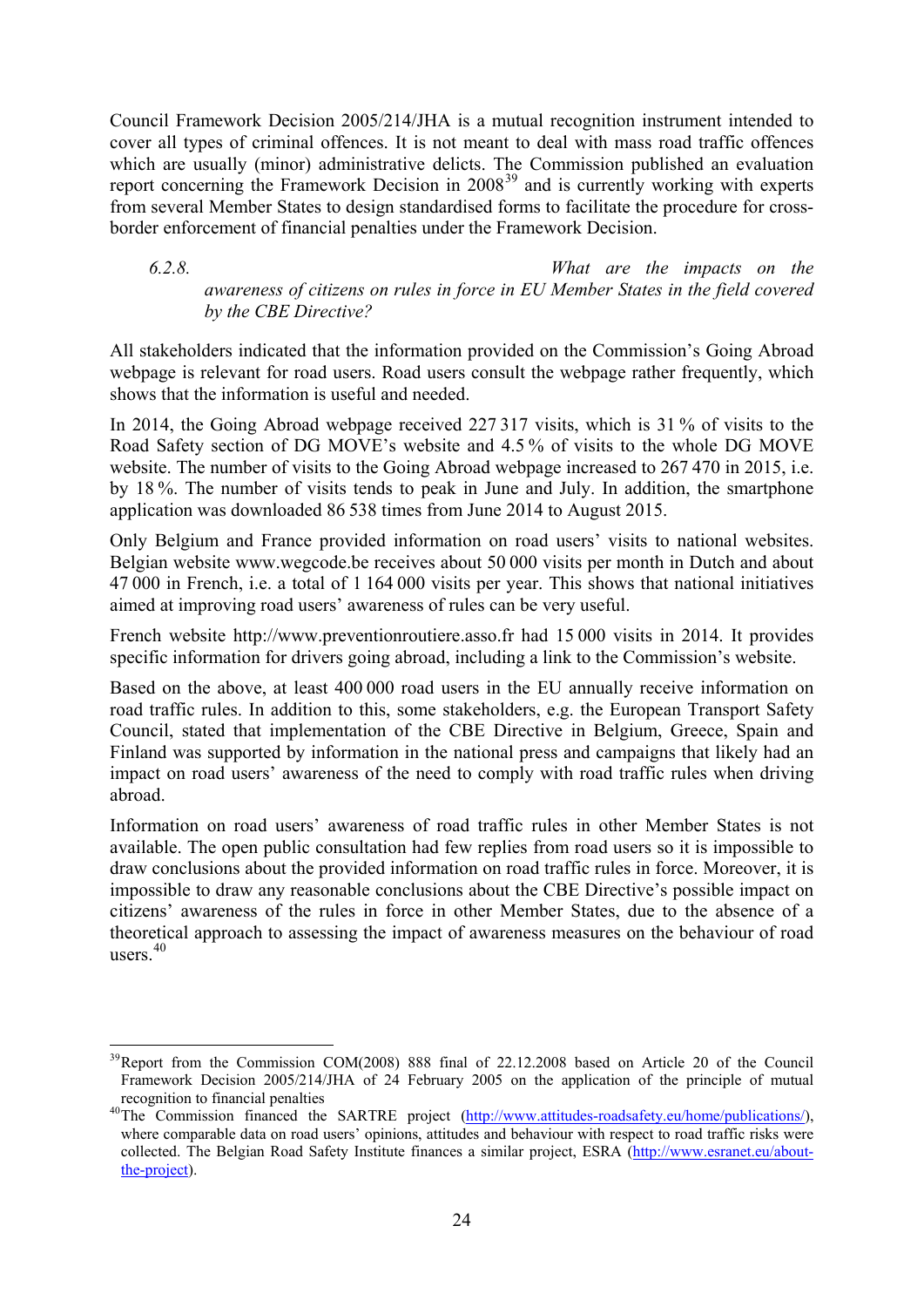#### 6.3. Sustainability

*6.3.1. Would the application of the CBE Directive without any modifications or follow-up initiatives be still appropriate in 5 years? If not, which aspects need to be reinforced?*

In the medium term, application of the CBE Directive could be negatively affected by the following, as described in Sections 6.2.3., 6.2.4. and 6.2.7.:

- − the lack of financial, human and technical resources in Member States, which results in a low number of detected road traffic offences and limited use of the electronic information exchange system;
- − the lack of mutual assistance and cooperation between Member States in investigating road traffic offences after exchanging vehicle registration data, especially where different liability regimes are applied, which results in a low number of investigated road traffic offences committed by non-residents and a low enforcement rate for sanctions:
- − decisions issued by Member States in cases of non-payment of a financial penalty for these offences often do not fall under Council Framework Decision 2005/214/JHA, which results in a low enforcement rate for sanctions in cases of non-payment of a financial penalty.

Most Member State authorities consider that the level of non-resident road users' compliance with road traffic rules may decrease because of road users' belief that penalties imposed by a Member State other than the one in which they reside tend to not be enforced. Road users may believe that there are no legal consequences in the Member State of their residence and that the only risk they face is being stopped and asked to pay a fine if they re-enter the territory of the Member State in which they committed the offence. Therefore, mutual assistance and cooperation between Member States in investigating road traffic offences committed by nonresidents should be strengthened and the procedures that apply in cases of non-payment of a financial penalty should be improved to better address future needs stemming from the intensive use of automatic detection equipment. Such improvement may influence provisions related to the exchange of vehicle registration data and to the information letter.

In targeted consultation, Member State authorities did not identify any road safety related issue that would require a modification of the CBE Directive.

- 6.4. Efficiency
- 

*6.4.1. To what extent are the costs involved in the cross-border exchange of data and for the follow-up procedures adequate to achieve the objectives of the CBE Directive?*

To quantify the costs of implementing the CBE Directive at national level and in view of assessing its cost effectiveness, data have been gathered on the costs incurred by Member States for administering, using and maintaining EUCARIS, and developing and maintaining a national-level software plug-in application to connect EUCARIS with national databases.

The overall costs for Member States of the cross-border exchange of vehicle registration data can be divided into the following categories:

− development, support and maintenance of EUCARIS by the EUCARIS Secretariat;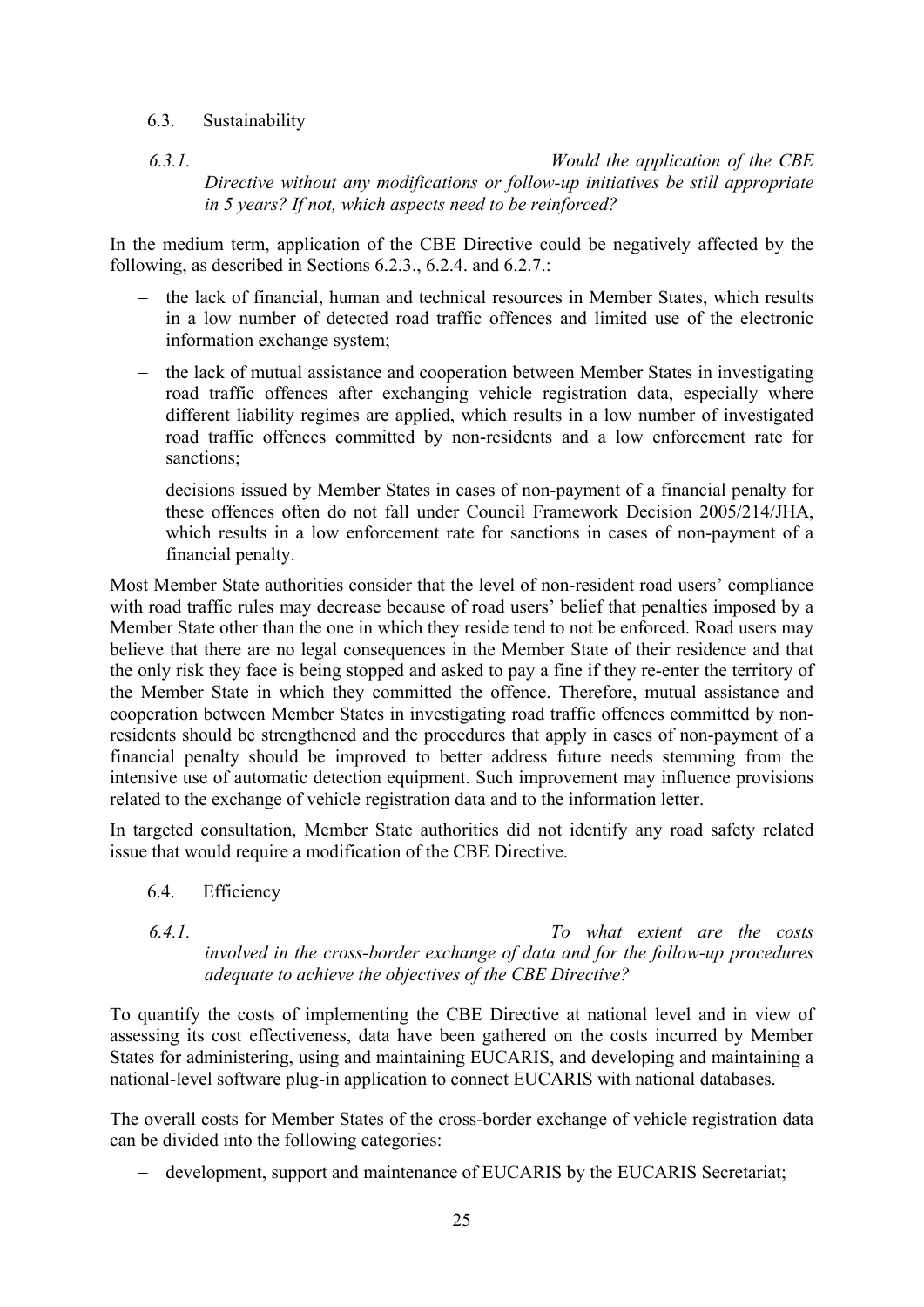- − development and maintenance of a national-level software plug-in application to connect EUCARIS with the national registry of vehicle and driving licence information;
- − maintenance of the connection between national registries and EUCARIS;
- − administrative costs incurred by the national contact points and civil servants when implementing the CBE Directive.

As presented in Table 7 below, the highest costs for Member States are related to:

(i) the development and maintenance of a national-level software plug-in application to connect EUCARIS, and

(ii) the time spent by national contact points and civil servants on carrying out the administrative activities required by the CBE Directive.

Based on estimates made during the impact assessment for the CBE Directive proposal in 2008, the costs related to the cross-border exchange of vehicle registration data can be considered to be insignificant in comparison to the costs related to follow-up procedures under the Directive<sup>41</sup>. It appears that it is significantly more expensive for Member States to continue the cases once the vehicle's owner/holder is identified (from EUR 5million to EUR 6.5 million per year for the  $EU-27^{42}$  $EU-27^{42}$  $EU-27^{42}$ ) than to get the necessary information that allows them to initiate follow-up actions (highest annual costs of exchanging vehicle registration data in 2013-2017 are estimated at EUR 1.3 million for the EU-28).



Table 7: Estimated overall costs incurred in the EU-28

Source: Grimaldi, Evaluation study on the application of Directive 2011/82/EU (2016)

Therefore, the costs related to the cross-border exchange of vehicle registration data are lower than those related to other stages of the enforcement chain.

**.** 

<span id="page-25-0"></span><sup>&</sup>lt;sup>41</sup>These are procedures carried out after the owner/holder of the vehicle is identified. The costs related to the procedures under Framework Decision 2005/214/JHA have not been assessed due to time and financial constraints. 42At the time of the impact assessment, Croatia was not in the EU.

<span id="page-25-1"></span>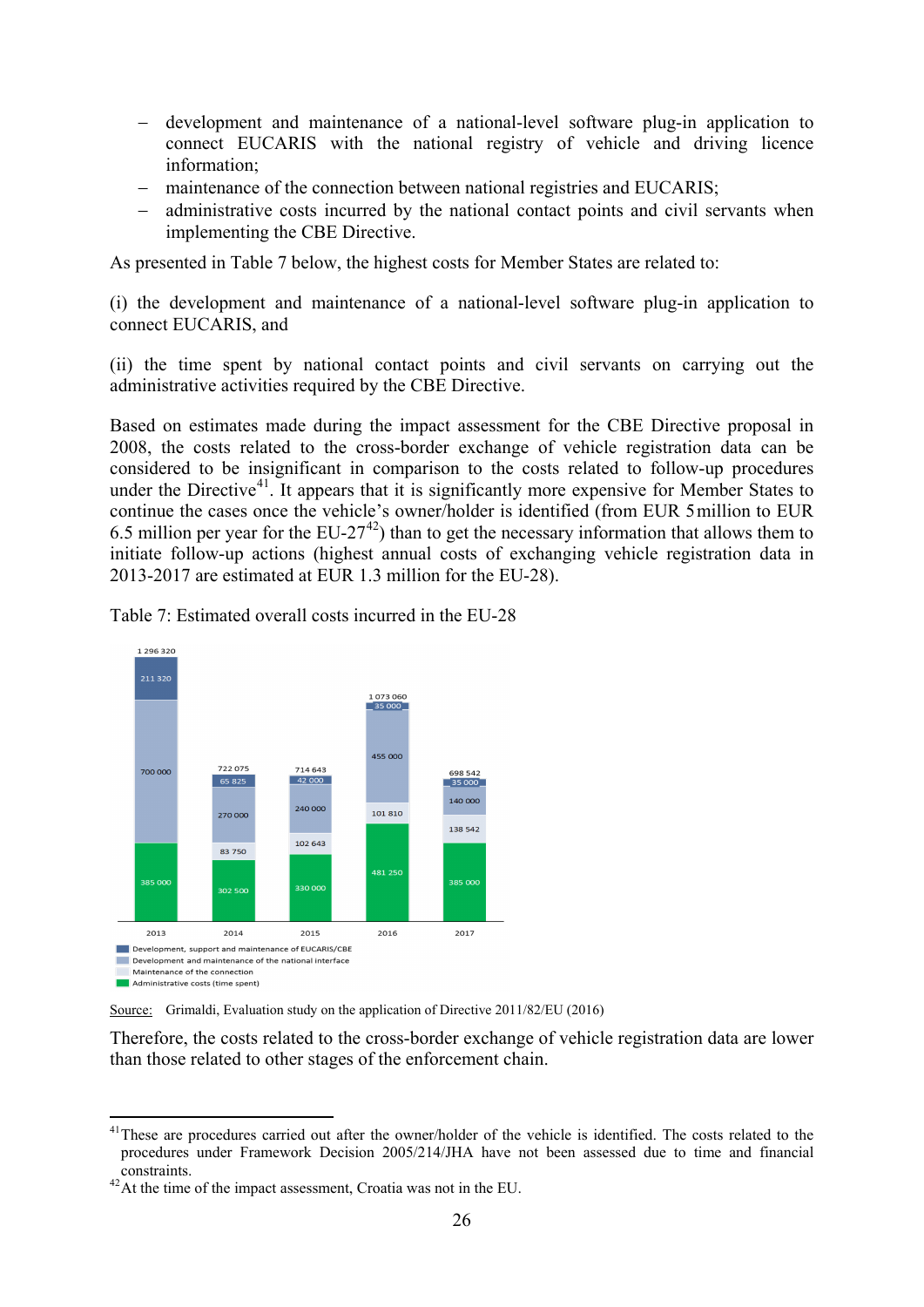It also appears that most Member States do not consider as excessive the costs of implementing the software applications that carry out searches under the CBE Directive (including the annual costs related to the development, support and maintenance of EUCARIS and the maintenance of the Member States' national connection to it). Moreover, the external evaluation study suggests that the EUCARIS software application for vehicle registration data exchange under the Directive incurs the lowest total cost of ownership<sup>[43](#page-26-0)</sup> compared with the EUCARIS software applications used in other electronic information systems<sup>[44](#page-26-1)</sup> and having similar purpose and characteristics.

The costs of implementing the CBE Directive must be considered in relation to the Directive's objectives: to increase road safety and to improve the consistent enforcement of sanctions for road traffic offences. Although increased road safety is expected to bring benefits by decreasing related costs (for instance those related to loss of life, medical expenses and loss of labour capacity), the evaluation did not provide evidence of the benefits' magnitude and how far they have been reached. The consistency of enforcement appears to have improved with the Directive's implementation but the associated benefits are not directly quantifiable.

Therefore, it is impossible to draw any conclusions about this aspect. It is, however, possible to calculate a more precise value of the net financial cost of implementing the CBE Directive after taking into account the revenue generated by the payment of fines. For this purpose, the amount of revenue has been estimated to include revenue that has been or could be generated by the enforcement of sanctions for road safety related traffic offences (covered by the Directive and committed by non-resident offenders).

Based on information provided by France, Belgium, Hungary, Poland, Croatia and the Netherlands, the estimated revenue generated by the CBE Directive (from paid fines) significantly increased between 2013 and 2014 (multiplied by more than 2.5) and increased slightly in general between 2014 and 2015 (by 2 %). For Hungary and Poland, the revenue significantly increased between 2014 and 2015, though it decreased for France and Belgium. No comparison could be made for the Netherlands and Croatia, since their data are only available for 2015. It should also be noted that the revenue varies by up to 100 % between the lowest and highest estimates — from EUR 37 million to EUR 58million in 2013; from EUR 104million to EUR 172million in 2014 and from EUR 134million to EUR 231million in 2015.

The costs of implementing the CBE Directive in the EU-28 (including those related to the follow-up procedures) were estimated over the last five years as to never have exceeded EUR 7.8 million per year. Member States' increased use of EUCARIS to carry out automated searches combined with the improved quality of search results should increase the chance of revenue being even higher.

The above makes it possible to conclude that the costs related to the cross-border exchange of vehicle registration data and follow-up procedures under the CBE Directive are moderate and that they are offset by the revenue generated by the payment of fines. However, the wider benefits, in particular those related to the achievement of the Directive's objectives, could not be quantified.

**<sup>.</sup>**  $43A$  system's total cost of ownership is the total estimated cost to develop the system, put it into production,

<span id="page-26-1"></span><span id="page-26-0"></span>operate it, support it, maintain it and phase it out in the end. 44The option of exchanging vehicle registration data under the Commission's electronic information system TACHOnet has not been assessed.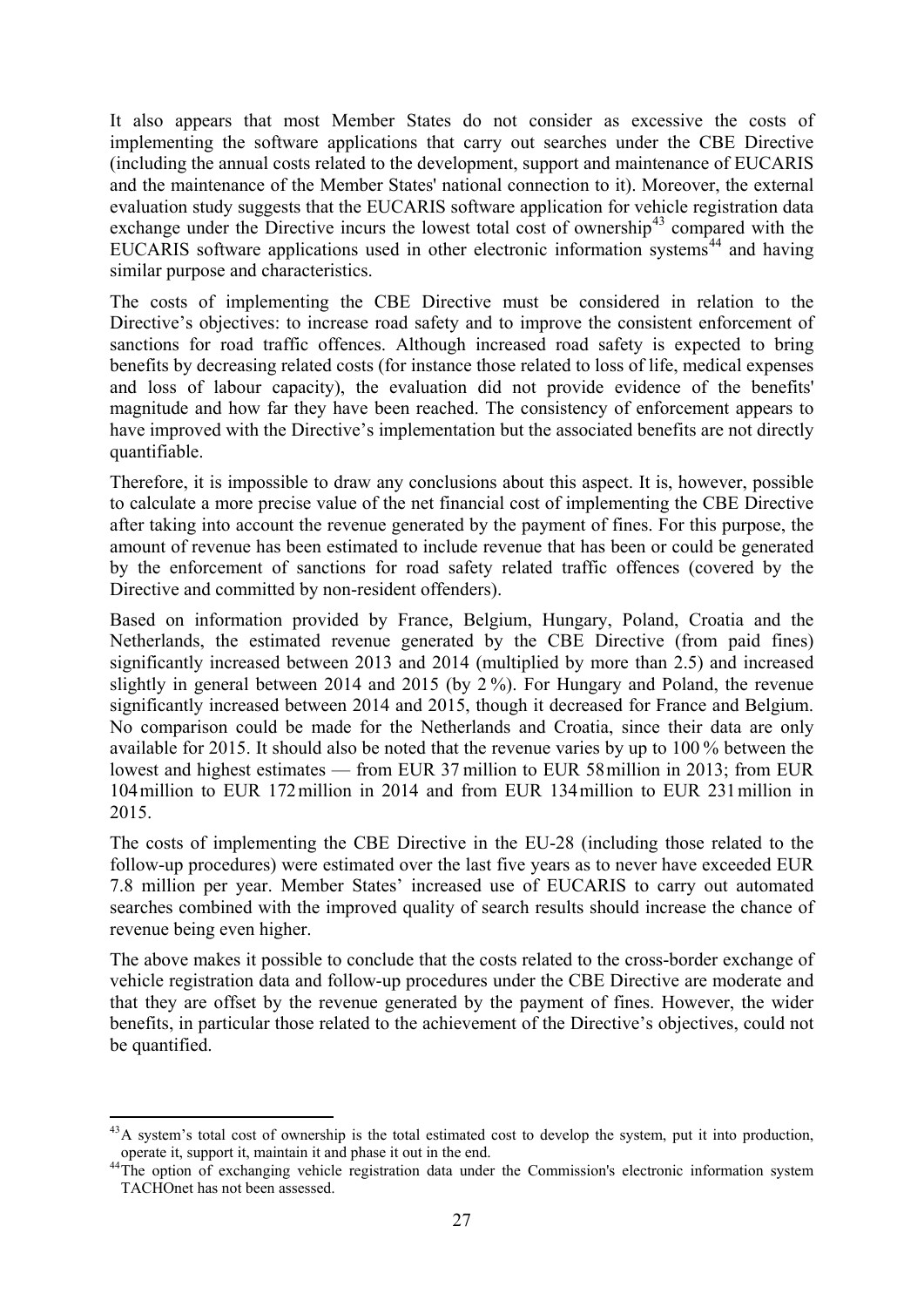*6.4.2. What aspects of the implementation of the CBE Directive generate an unnecessary administrative burden and how could this be improved?*

Although the costs related to implementing the CBE Directive are considered to be rather low, it appears that there is a margin to reduce them further by narrowing the scope of some activities carried out by Member States.

Member State authorities mentioned that their reporting to the Commission (Article 6 of the CBE Directive) and the sending of an information letter to the non-resident offender in the language of the vehicle's registration document or in one of the official languages of the Member State of registration (Article 5 of the CBE Directive) require significant internal resources for administrative activities, e.g. to prepare, conduct and follow-up internal and external meetings, retrieve and check information. Although there is a template for the information letter in Annex II to the CBE Directive, and it is translated into all official EU languages, there is a need for special tools that would facilitate the translation of the additional information required in the letter or of the answers of non-resident offenders (provided in their native language).

Member States could save time spent on preparing the comprehensive report they must submit to the Commission every other year if the reporting functionality of EUCARIS was further improved so as to automatically report to the Commission the number of carried out (outgoing) and failed searches.

However, Member States did not provide data that would make it possible to calculate the costs related to these activities.

*6.4.3. Would it be possible to achieve the same level of road safety protection more efficiently by other methods of enforcement of traffic rules?*

One possible alternative mechanism could be an EU database for vehicle registration data. Such a system would likely make it possible to achieve the same results as the CBE Directive, as it would allow the Member State in which the offence was committed to identify the owner of the vehicle and issue a fine. However, it would also pose the following challenges, which would likely lead to substantial, although currently not quantifiable, costs:

- − technical: i.e. harmonisation of vehicle registration data formats in all Member States;
- − legal: i.e. question of the responsibility for keeping such a registry up-to-date;
- − political: likely opposition of Member States who would no longer be the owners of national vehicle registration data.

This alternative should also be assessed in light of the subsidiarity principle, considering that the exchange of vehicle registration data makes it possible for Member States to access data related to the vehicle owner/holder resident in another Member State and that creating a single database is not strictly necessary to enforce sanctions for road traffic offences committed by non-residents. Moreover, the creation of a single database would likely result in implementation delays and might therefore lead to additional costs, since data from all Member States would need to be integrated for the system to function effectively.

A second possible alternative, already identified in the impact assessment of the CBE Directive proposal in 2008, is for the Member State in which the vehicle is registered to enforce sanctions. This alternative would however pose legal challenges, since it requires the adoption of measures on the mutual recognition of evidence. Additionally, due to the link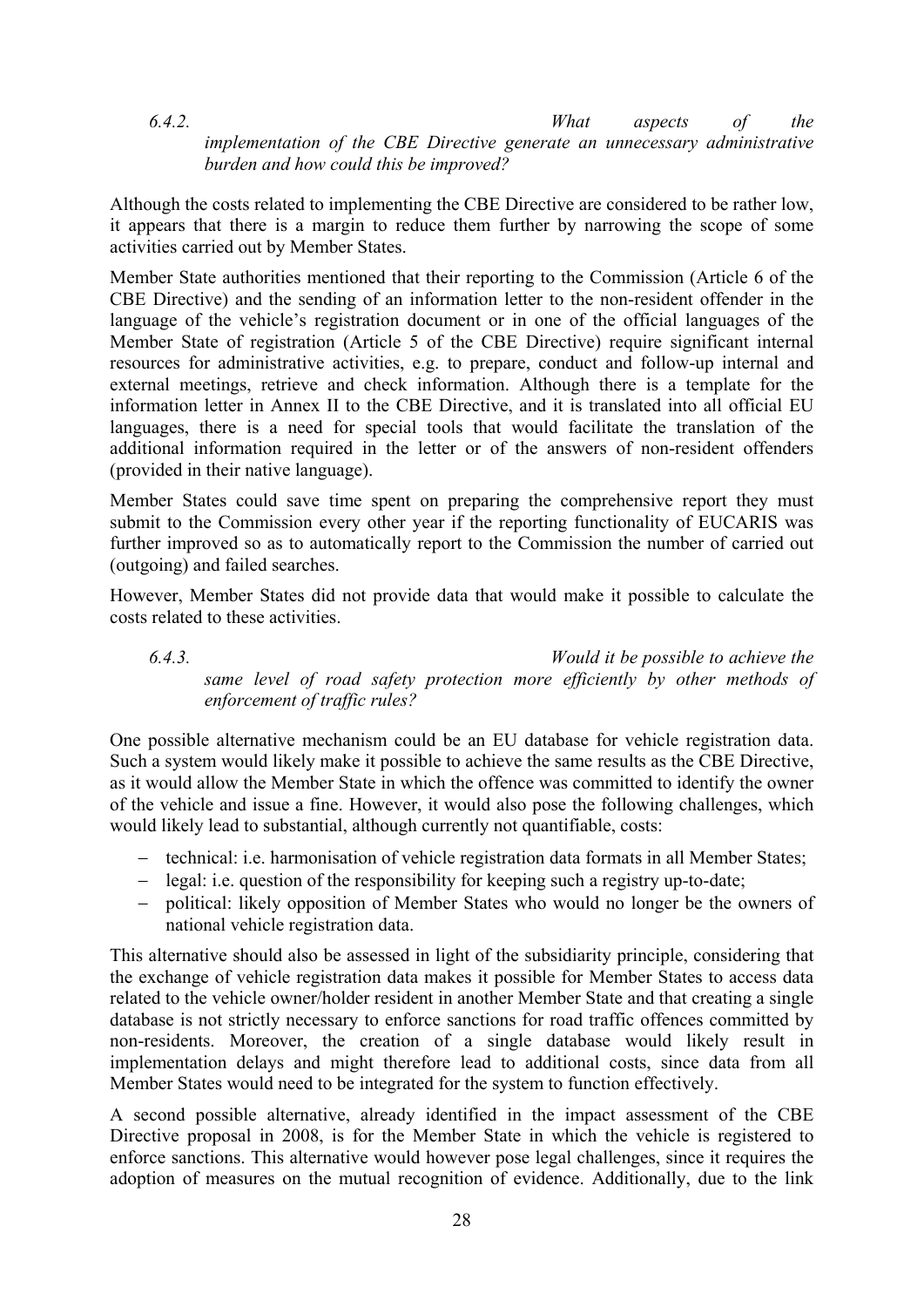between legal liability regimes and constitutional principles, it is likely that the authorities of many Member States would not be able to impose fines on their residents for offences committed in another Member State. Translation issues would also be a major problem and related costs would most likely be higher than the ones under the CBE Directive. The enforcement authorities of the offender's Member State of residence would have to issue a sanction for an offence committed in another Member State and in some cases bring a case before a competent court to issue a fine. This implies that the Member State in which the offence is committed would have to translate more documents (practically all evidence) than just a simple information letter as is the case under the CBE Directive; this would mean that fewer sanctions are enforced.

There is a third possible alternative — joint road traffic cross-border enforcement police operations and awareness-raising campaigns (e.g. the TISPOL STRIDER project which started on 1 March 2015 and will conclude on 31 May 2017).<sup>[45](#page-28-0)</sup> If carried out by two or more Member States, police operations especially have the potential to detect a great number of road traffic offences in a specific geographic area and in a relatively short period of time, and to have a strong deterrent effect. They may therefore be fully complementary to the CBE Directive, but could not replace the Directive as a tool facilitating the cross-border enforcement of road traffic offences that are detected automatically (or without stopping the vehicle) and that are committed by non-residents anywhere in the EU at any time.

There is no evidence that any alternative mechanism would be as effective as the CBE Directive while achieving the same benefits at a lower cost (or greater benefits at the same cost). All stakeholders agreed that no alternative methods of cross-border enforcement could be identified to achieve the same level of road safety more efficiently.

6.5. Added value

*6.5.1. What are the advantages of an exchange of vehicle registration data at the EU level?*

The CBE Directive makes it possible to identify non-resident offenders in cases where the road traffic offence is detected automatically or without stopping the vehicle and thus increases the deterrent effect of national sanctions for road traffic offences at EU level. Before its implementation, most Member States exchanged vehicle registration data only occasionally, usually by letter (manually) and only with neighbouring countries. The advantages of the electronic exchange of vehicle registration data at EU level are reliability and the fact that the system covers all Member States. This shift to an electronic exchange has already increased the number of followed-up road traffic offences (see Section 6.2.5).

From a purely legal view, Member States' enforcement authorities must grant access to their registries of vehicle registration data as failing to do so would likely lead to the Commission launching an infringement case against them. This is not the case for international agreements, which enforcement authorities sometimes do not apply either because of national legislation contradicting them, because they simply do not have the resources to do so, or because they do not want to cooperate with other Member States' enforcement authorities.

<span id="page-28-0"></span>**<sup>.</sup>** <sup>45</sup>https://www.tispol.org/strider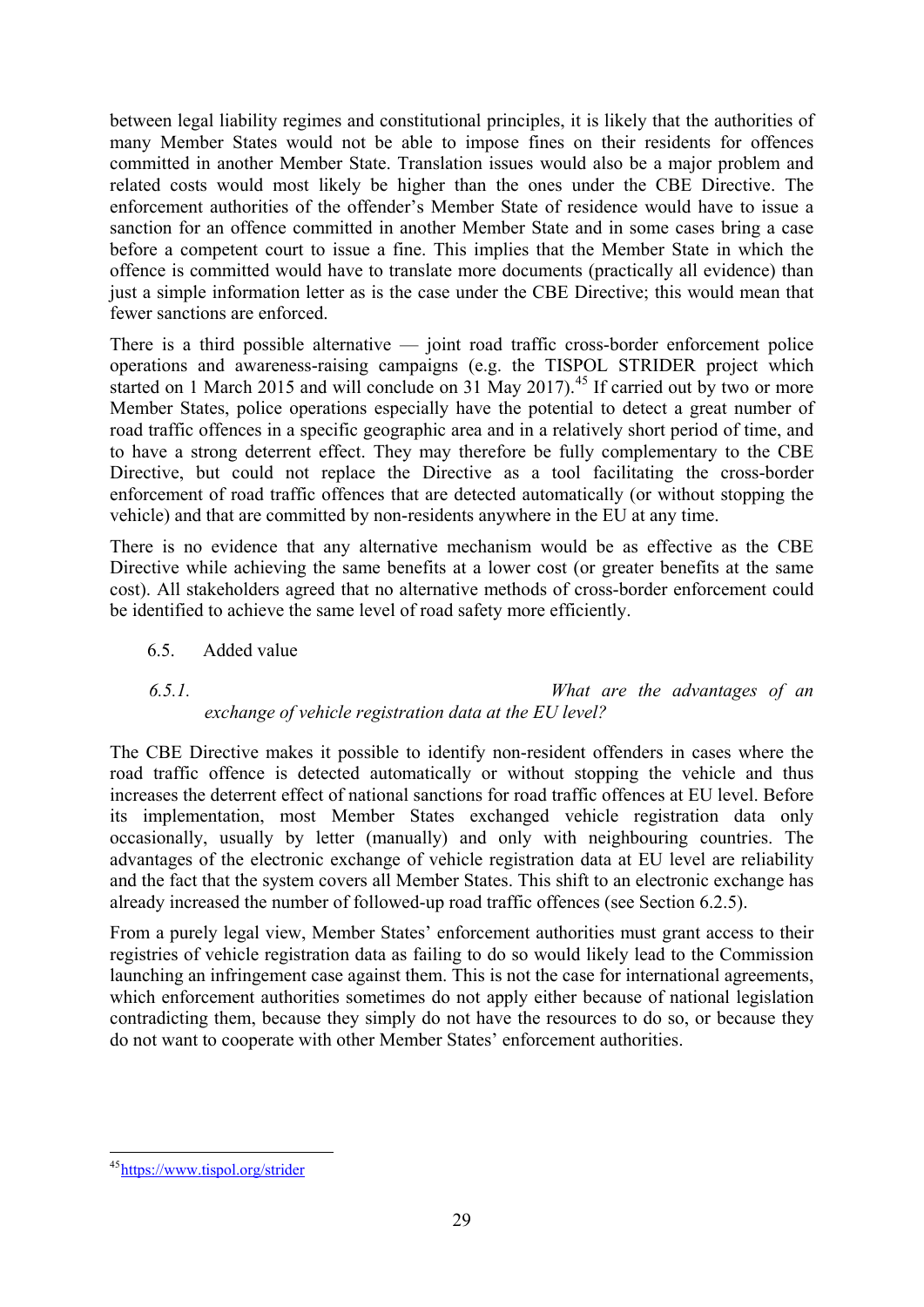*6.5.2. In how far could the same or better results be achieved by bilateral or multilateral agreements between Member States?*

There are bilateral and multilateral agreements that contain elements not covered by the CBE Directive, especially strengthened mutual assistance and cooperation in investigating road traffic offences.

For example, Austria and Germany have an agreement covering: different measures of mutual legal assistance in administrative matters including traffic offences; the exchange of vehicle registration data for all kinds of road traffic offences; and various measures of mutual legal assistance (identification of the driver, delivering documents and enforcement/execution of judicial decisions). This agreement does not involve translation costs, since German is the official language in both countries.

Under the multilateral Nordic Police Cooperation Agreement of 1 January 2003, police agencies may request assistance in identifying non-resident drivers and seek support for the enforcement of a penalty, on case-by-case basis. If an offence is detected automatically in a participating Member State, photos of the vehicle's number plate and driver are sent to the Member State of registration, who is responsible for identifying the driver. In cases of refusal to pay, the issue of the fine is transferred to the public prosecution.

The Salzburg Forum CBE Agreement between Austria, Hungary, Croatia and Bulgaria, which takes advantage of the exchange of vehicle registration data through EUCARIS and the similar liability regimes of the contracting parties, also contains specific rules related to mutual assistance and cooperation in investigating road traffic offences committed by nonresidents (e.g. delivering documents to presumed offenders). The technical implementation of the agreement, i.e. the exchange of information using the EUCARIS Salzburg software application, should be completed by the beginning of 2017. The agreement is open to all Member States and could eventually lead to a pan-European initiative.

To have the same effect as the CBE Directive, Member States would have to conclude 378 (mutually compatible) bilateral agreements (see Table 3, footnote 18); this does not seem to be an effective approach. In addition, multilateral agreements in force cannot fully replace the CBE Directive due to their limited coverage and specific conditions.

- 6.6. Coherence
- *6.6.1. To what extent has the CBE Directive contributed to the improvement of road safety in the context of other factors/initiatives having effects on road safety (e.g. 3rd Driving Licence Directive[46](#page-29-0))?*

The provisions of the CBE Directive do not conflict with provisions under other EU road safety acts and do not contain any contradicting definitions. The Directive has contributed to a more consistent road safety legal framework by complementing other measures, e.g. the  $3<sup>rd</sup>$ Driving Licence Directive which has an impact on road users' driving skills and their knowledge of road traffic rules in the Member State in which they obtained the right to drive. There is ongoing discussion in the Commission's expert group established to support the enforcement of sanctions for road safety related traffic offences concerning possible crossborder exchange of information on demerit/penalty points; this would, however, require the

<span id="page-29-0"></span>**<sup>.</sup>**  $^{46}$ Directive 2006/126/EC on driving licences (Recast) OJ L 403, 30.12.2006, p.18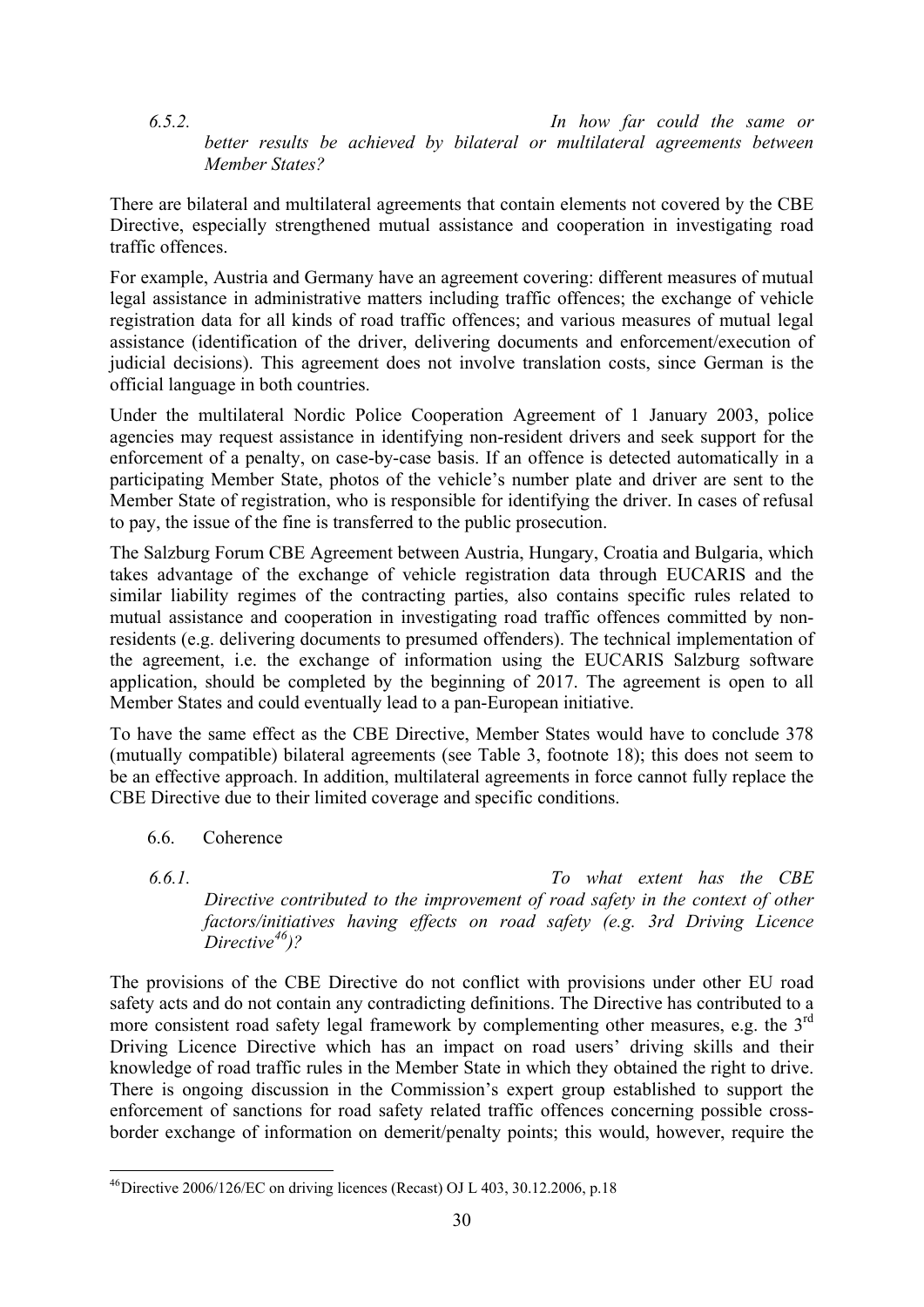mutual recognition of driving disqualifications.<sup>[47](#page-30-0)</sup> Data exchange under the CBE Directive can be used for the cross-border enforcement of driving disqualifications, but this issue needs further legal and technical assessment.

*6.6.2. How far the specific objectives of the CBE Directive, i.e. to facilitate the enforcement of road traffic rules and to raise awareness of citizens on traffic rules, are synergic and complement each other?*

The two specific objectives of the CBE Directive, i.e. to facilitate the cross-border exchange of vehicle registration data and to raise citizens' awareness of traffic rules, fully complement each other. This assumption has been confirmed by all stakeholders who provided an opinion on the relationship between the awareness of road traffic rules and the enforcement of the rules, including road safety experts, as well as by existing literature on road safety.<sup>[48](#page-30-1)</sup> It is acknowledged that in order to ensure compliance with road traffic rules it is necessary to ensure effective enforcement and, at the same time, to promote road users' awareness of road traffic rules in force. All policies successfully addressing road safety include both measures improving enforcement methods and measures aimed at improving road users' awareness of the rules. $49$ 

# **7. CONCLUSIONS**

The CBE Directive brings EU added value by making possible the automated exchange of vehicle registration data in all Member States through an electronic information system. This system cannot be as effectively and efficiently ensured by existing bilateral or multilateral agreements. It ensures expeditious, secure and confidential exchange of vehicle registration data without generating unnecessary administrative burden. The system is effective since it has had a positive impact on the cross-border enforcement of sanctions: the number of investigated road traffic offences committed by non-residents increased by approximately four times between 2013 and 2015 in the Member States that implemented the Directive. However, the electronic information system has not been used to its full potential. In 2015, approximately 50 % of detected road traffic offences committed by non-residents were not investigated, presumably because of the Directive's delayed transposition and implementation and the lack of mutual assistance and cooperation between Member States in investigating road traffic offences after exchanging vehicle registration data, especially where different liability regimes are applied.

The scope of the CBE Directive is considered as adequate since it covers the most important road traffic offences.

The CBE Directive's positive impact on road safety cannot be fully demonstrated yet due to the short amount of time since the electronic information system to exchange vehicle registration data was established at EU level. In addition, other general factors such as

<span id="page-30-0"></span>**<sup>.</sup>**  $^{47}$ Currently, only the UK and Ireland have a system for the mutual recognition of driving disqualifications.<br>However, it does not vet cover the exchange of demerit/penalty points.

<span id="page-30-1"></span><sup>&</sup>lt;sup>48</sup>Legislation, regulation and enforcement to improve road safety in developing countries, Contribution to the World Bank Seminar on Road Safety, Washington, 14-15 December, 1992 [http://www.swov.nl/rapport/D-92-](http://www.swov.nl/rapport/D-92-05.pdf)

<span id="page-30-2"></span><sup>49&</sup>lt;br>https://www.unece.org/fileadmin/DAM/trans/doc/2012/wp1/NatDev-2012 Strategic Framework for Road Safety.pdf See also the study by T. Blondiau, S. Rousseau, Safety Enforcement, 2013.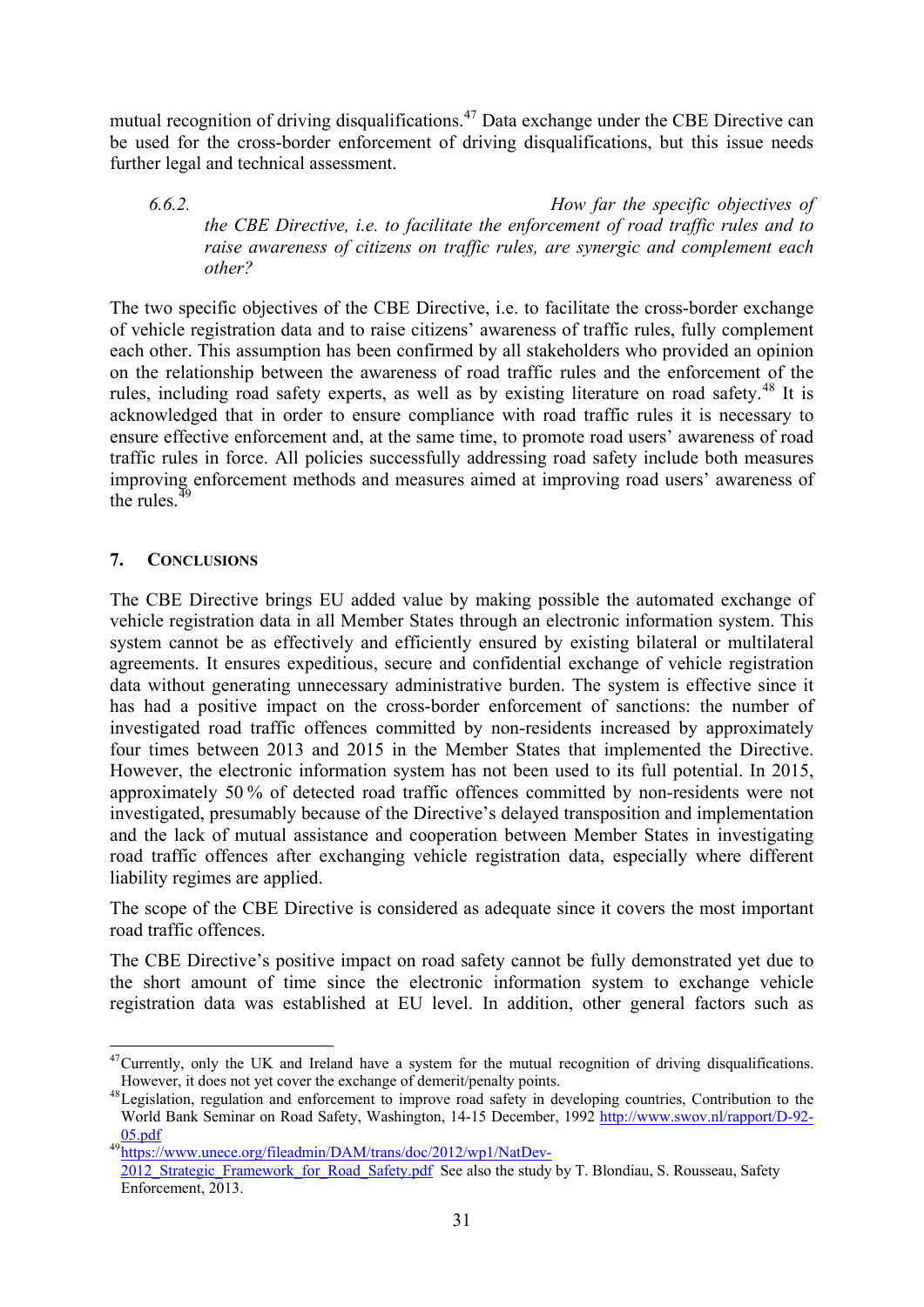technical failures in vehicles, road infrastructure, the economic situation and the behaviour of road users significantly affect trends and play a role in explaining the current situation, where the total number of road fatalities has not been significantly reduced since 2014. Consequently, it is impossible to establish a clear correlation between the CBE Directive and non-resident road users' compliance with road traffic rules in force, or to provide clear evidence of the Directive's positive impact on road fatalities and fatal accidents.

From the perspective of external coherence, the CBE Directive has contributed to a more consistent EU road safety legal framework by complementing other measures, e.g. the 3<sup>rd</sup> Driving Licence Directive.<sup>[50](#page-31-0)</sup> The two specific objectives of the CBE Directive — to facilitate the enforcement of road traffic rules through the cross-border exchange of vehicle registration data and to raise citizens' awareness of the rules, including the applicability of sanctions, in all EU Member States — fully complement each other.

However, the significant potential of the CBE Directive to improve road safety can be further maximised, since approximately 50 % of financial penalties for investigated road traffic offences committed by non-residents are currently not successfully enforced due to the lack of mutual assistance and cooperation between Member States in investigating road traffic offences after exchanging vehicle registration data or, because decisions issued by Member States in cases of non-payment of a financial penalty for these offences often do not fall under Council Framework Decision 2005/214/JHA.

This evaluation was carried out after less than 18 months of the CBE Directive being applied by most Member States, which is insufficient time for sufficient data and other evidence to have become available for the impacts of the Directive to be fully and soundly evaluated. However, the available data and evidence is sufficient to provide some useful initial indicators on some key aspects of the Directive's operation and impact.

<span id="page-31-0"></span>**<sup>.</sup>**  $^{50}$ Directive 2006/126/EC on driving licences (Recast) OJ L 413, 30.12.2006, p.18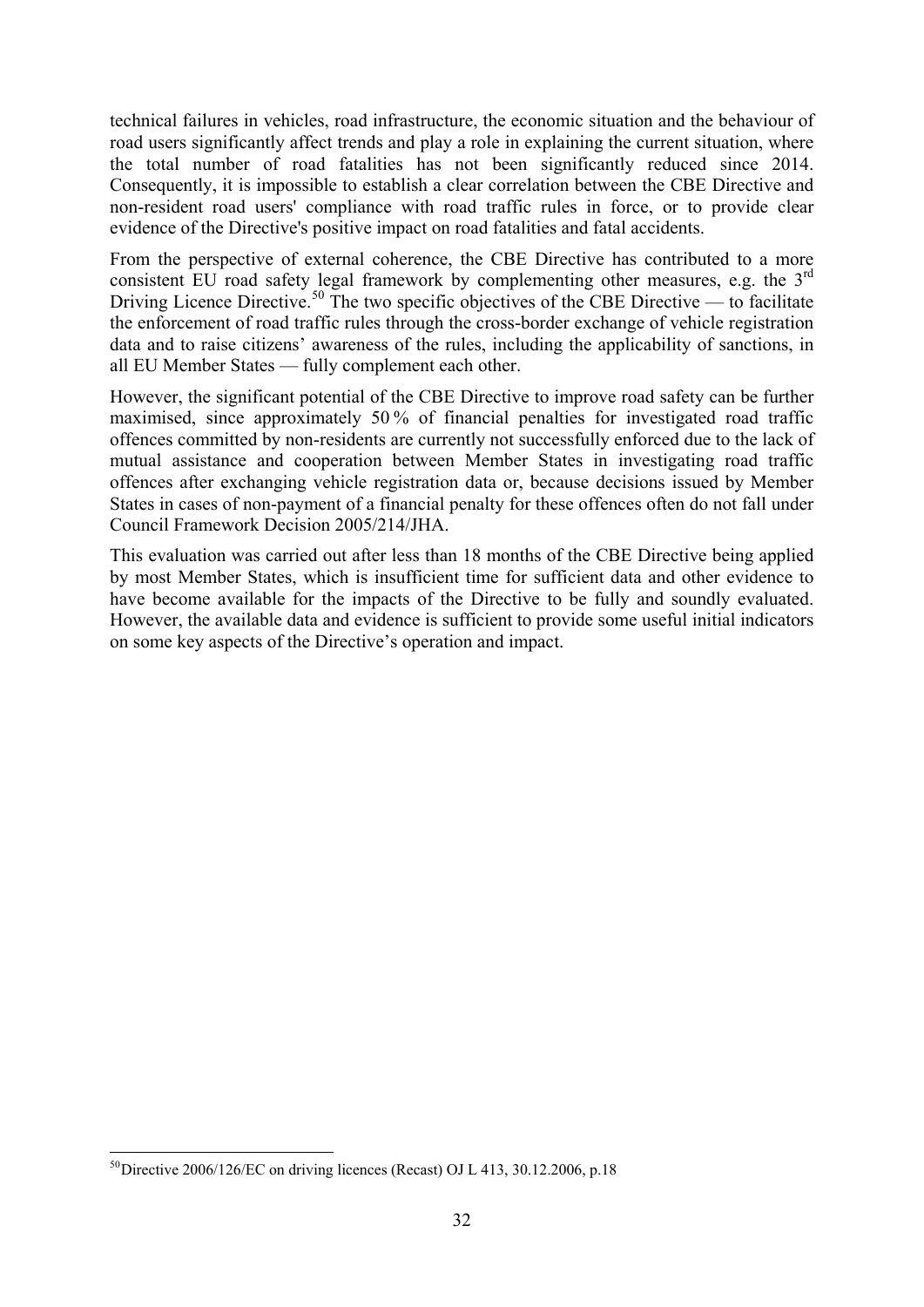#### **ANNEXES**

Annex 1: Procedural information

Lead DG: DG MOVE

Agenda planning reference: 2016/MOVE/048

Members of the inter-service steering group:

SG, DG JUST, DG HOME, DG DIGIT, DG MOVE

The Commission hired external consultants (Grimaldi Studio Legale with subcontractors Optimity Matrix and Kurt Salmon), legal specialists and experts in assessing the ICT implications of EU legislation (offered by DG DIGIT under the ISA Programme) to assist with the evaluation. The members and observers of the Commission's Expert Group set up to support the enforcement of road safety related traffic offences played an important role in gathering and presenting relevant information (especially during the workshop organised on 11 December 2015 in Paris, which resulted in a lot of data on the cross-border enforcement of sanctions).

The following meetings of the inter-service steering group and external consultants were organised:

30/04/2015 — first (kick-off) meeting;

- 19/06/2015 second meeting, where the detailed work programme and planning of the evaluation was specified, including methodology (data collection), empirical approaches and working assumptions;
- 25/09/2015 third meeting, where the following was discussed: the first results of the main desk and field research; modification indicators used in the evaluation; state-ofplay of data collection; detailed planning of the work to be carried out during the rest of the study period; and preparation of the stakeholder meeting;
- 16/12/2015 fourth meeting, where the structure of the evaluation study report and a first analysis of the preliminary findings, conclusions and recommendations were discussed;
- 05/02/2016 fifth (extraordinary) meeting, where the final version of the evaluation study's report was discussed. The inter-service steering group approved this report on 15 April 2016.

The overall quality of the evaluation study report is assessed as good, based on the following criteria: relevance; appropriate design; reliable data; sound analysis; credible findings; valid conclusions; helpful recommendations; and clarity. These were specified in the Tender Specifications.

The Commission's evaluation staff working document was approved by the inter-service steering group on 27 June 2016.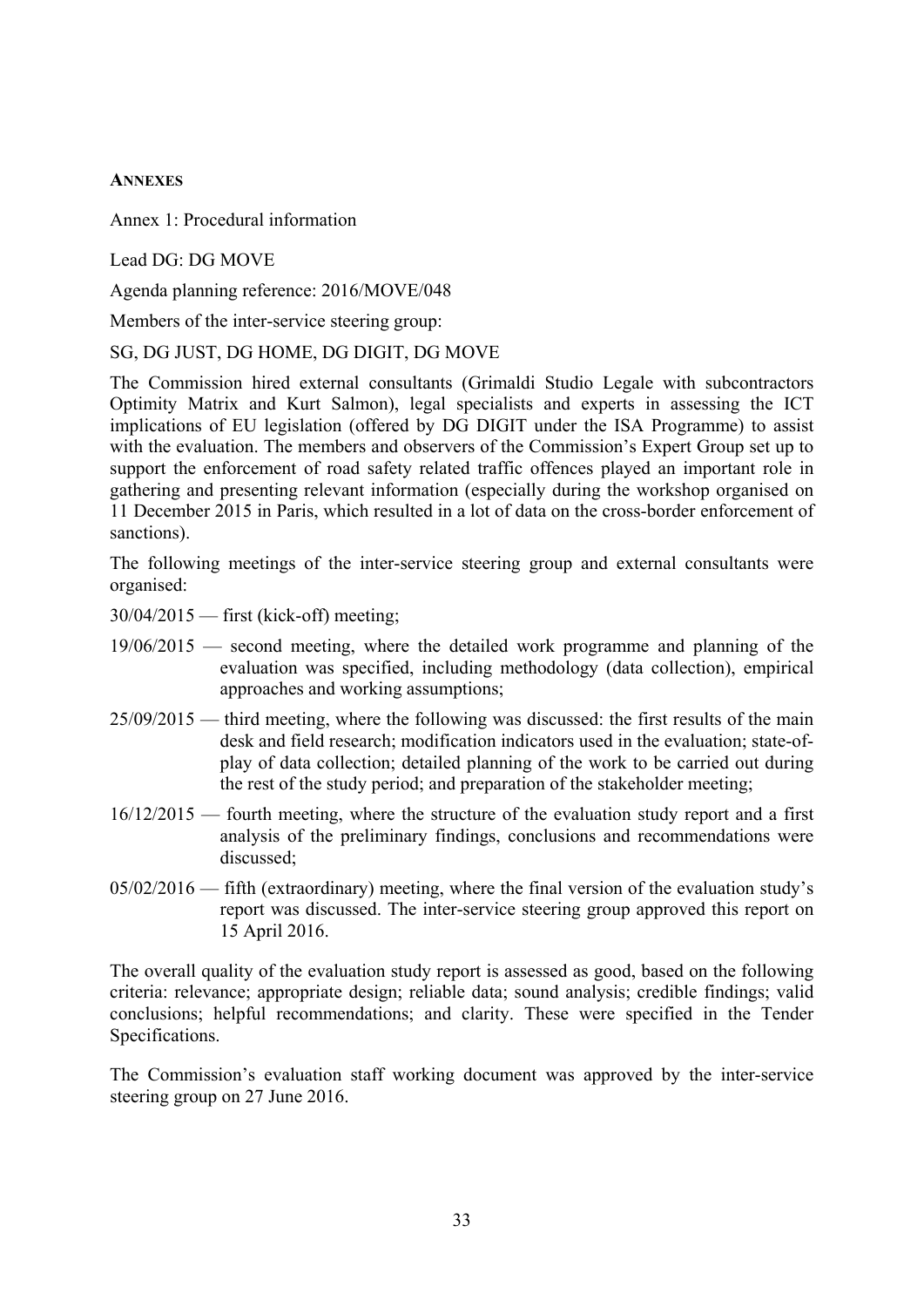#### Annex 2: Stakeholder consultation

#### *1. Stakeholder meeting*

The external consultants organised a stakeholder meeting in Brussels on 5 October 2015. A total of 46 stakeholders participated in the meeting, representing mostly Member State public authorities responsible for transport issues, namely from Austria, Belgium, France, Germany, Italy, Latvia, Luxembourg, the Netherlands, Poland, Portugal, Sweden and the UK, and also Member States' justice ministries, EU organisations directly involved in transport safety issues, and academic experts.

In order to prepare the discussion, the external consultants provided participants with the following background documents: an input paper; a recommendations paper; a questionnaire specifically designed for the meeting, and; six presentations covering all aspects of the evaluation. All of these documents, as well as the meeting agenda, minutes and the list of participants are published on:

http://ec.europa.eu/transport/road\_safety/take-part/public-consultations/cbe\_eval\_en.htm

The discussion aimed to gather stakeholder opinions on the scope of the evaluation, the methodology, preliminary findings and recommendations for possible future actions.

The stakeholders did not raise any questions/comments regarding the scope and methodology.

They agreed on the utility and added value of an EU-wide automated approach to the crossborder exchange of information on road safety related traffic offences, while recognising that it is too early to observe the Directive's direct impact on fatalities and accidents. They stressed the importance of awareness campaigns as a complementary tool and of better understanding road users' behaviour.

The stakeholders raised the importance of distinguishing the administrative cost of EUCARIS/CBE from the cost of the CBE Directive's application and of addressing technical issues related to the gathering of statistics on searches.

They stressed the need to respect the national liability legal regimes of all Member States when addressing issues related to the identification of best practices in the automated enforcement of road traffic rules.

The stakeholders tended to agree that the enforcement of financial penalties for road traffic offences remains problematic and that in general this is due to practical difficulties, as well as to objective legal obstacles which prevent the full application of the principle of mutual recognition of financial penalties.

They agreed that there is a need to develop harmonised indicators which will make it possible to assess the quality of the enforcement of road traffic rules. It appears that the current legislative framework (Commission Recommendation 2004/345/EC on enforcement in the field of road safety and Council Decision 93/704 concerning the CARE database and reporting obligations under the CBE Directive) does not ensure that all the data necessary for the assessment of the impact of enforcement measures are gathered.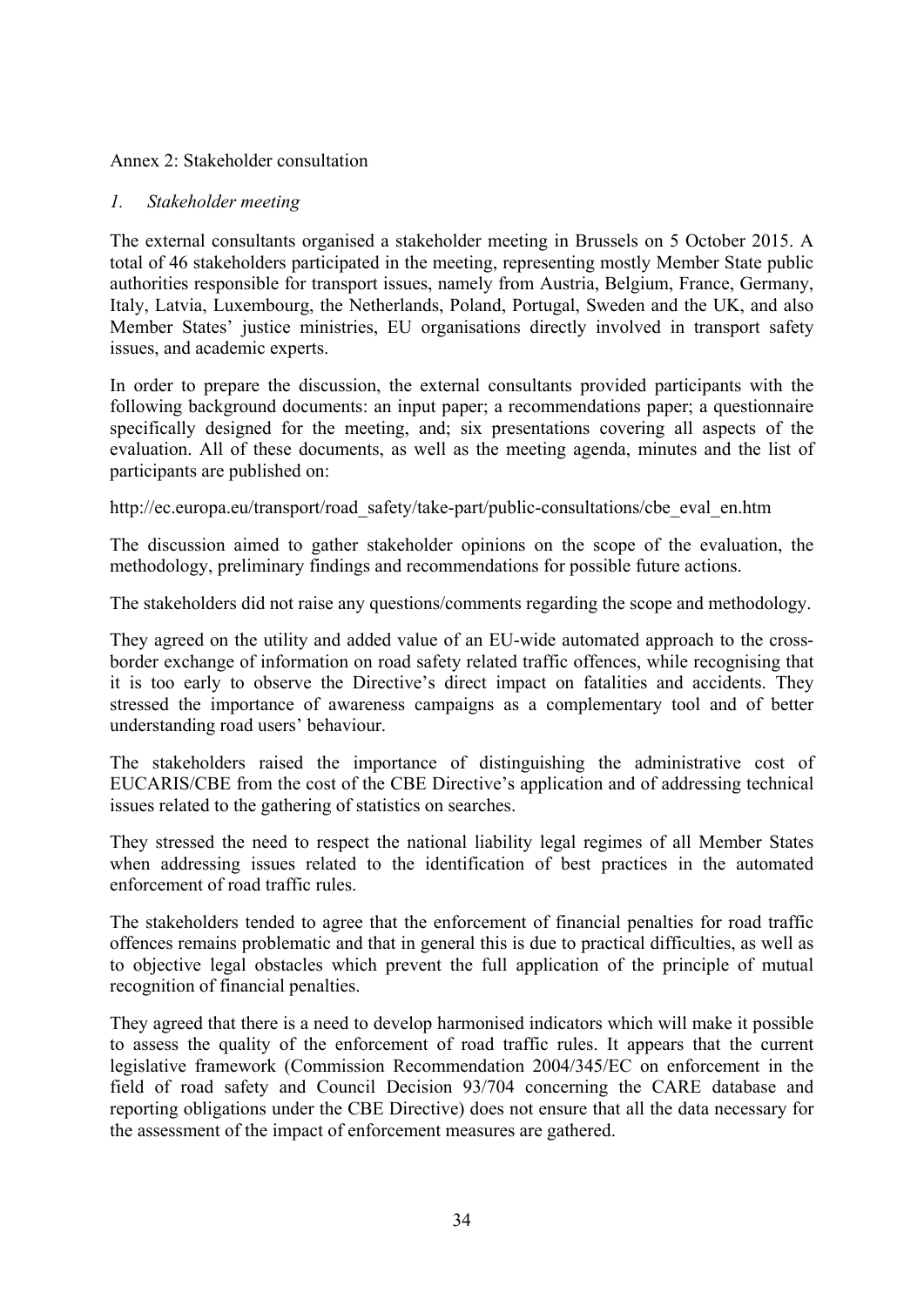It was concluded that the CBE Directive has the potential to improve road safety and that Member States are generally satisfied with its effects. Specific follow-up procedures for the enforcement of sanctions for road safety related traffic offences are needed.

# *2. Targeted stakeholder online surveys*

The external consultants launched the following targeted online surveys, focusing on the elements of the assessment specified under Article 11 of the CBE Directive and the general evaluation aspects of relevance, effectiveness, sustainability, efficiency, EU added value and coherence of the CBE Directive:

- − online survey on end-user (Member State authorities) satisfaction with the EUCARIS software application for exchanging vehicle registration data, launched on 8 October 2015 and finished on 30 October 2015,
- − online survey with specific questions addressed to public authorities (ministries of transport and justice, law enforcement and judicial authorities), launched on 10 August 2015 and finished on 30 September 2015**,**
- − online surveys with specific questions addressed to other stakeholders (national and international NGOs, national road safety agencies, insurance company associations and European organisations dealing with road safety), launched on 10 August 2015 and finished on 30 September 2015**.**

The results of the targeted surveys are taken into account in the evaluation report.

## *3. Open public consultation*

The Commission ran an open public consultation from 27 November 2015 to 19 February 2016, particularly addressing citizens (general public) to gather their views on:

- − the level of pursuing and prosecuting non-resident drivers,
- − the compliance of non-resident drivers with road traffic rules in force,
- − the publication of Member States' road traffic rules (awareness),
- − the impact of the CBE Directive on their own behaviour and the behaviour of nonresident drivers.

The questionnaire was designed to help to provide answers to the evaluation questions. The Commission received only 31 replies, of which only 10 were from citizens, 5 from business or their associations, 11 from NGOs mainly representing automobile clubs, and 5 from public authorities.

The analytical report and other relevant documents are published on:

http://ec.europa.eu/transport/road\_safety/take-part/public-consultations/cbe\_eval\_en.htm

The results of the open public consultation did not add to the available information for the evaluation report.